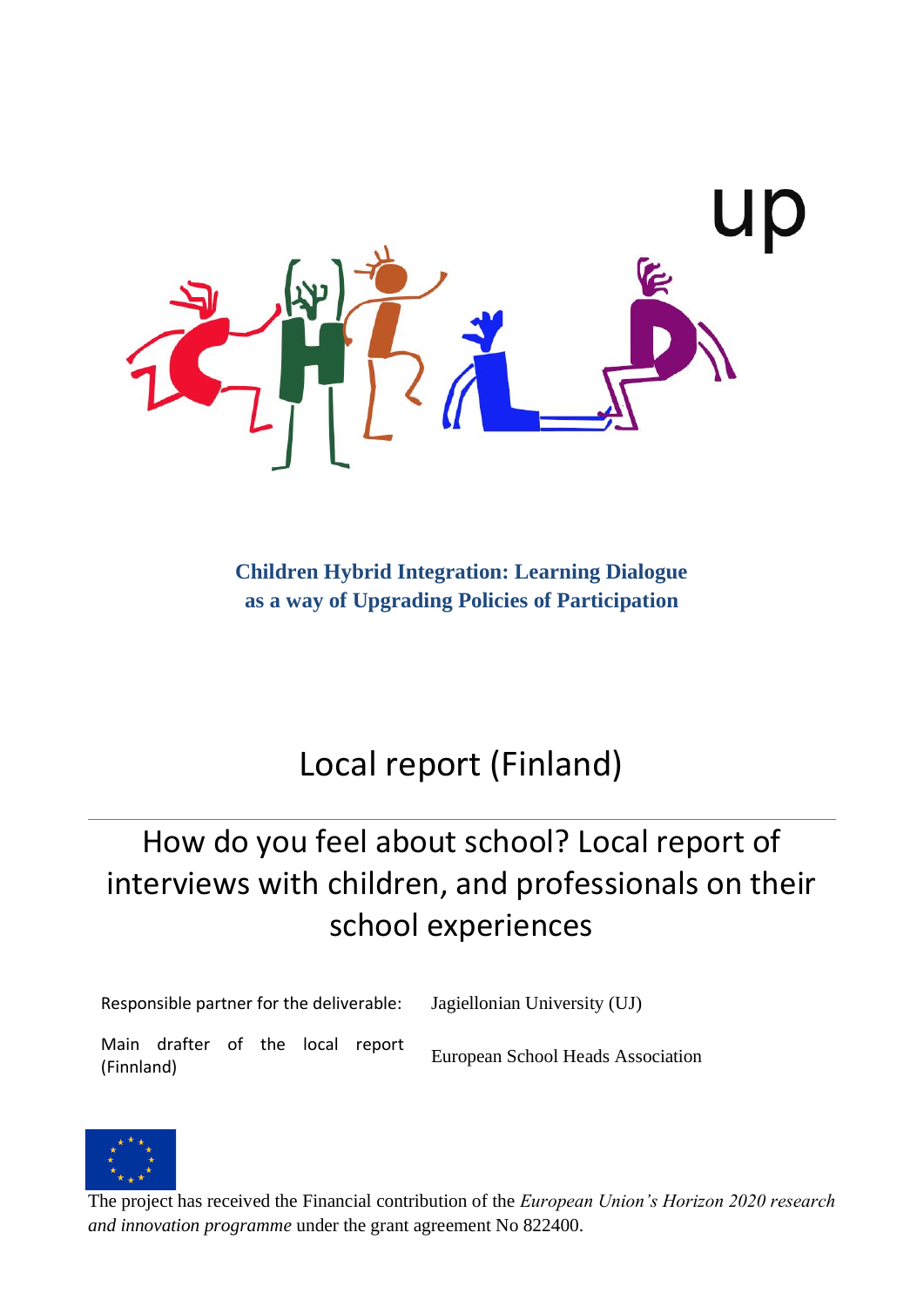## Table of Contents

|    | <b>INTRODUCTION</b>                                                        | 3  |
|----|----------------------------------------------------------------------------|----|
|    | <b>CHILD-UP WP5 LOCAL PROFESSIONAL REPORT: FINLAND</b>                     | 4  |
| 1. | <b>METHODS OF THE STUDY</b>                                                | 4  |
|    | TARGET GROUP: TEACHERS                                                     | 4  |
|    | TARGET GROUP: SOCIAL WORKERS                                               | 5  |
|    | TARGET GROUP: INTERPRETERS                                                 | 5  |
|    | TARGET GROUP: RECEPTION CENTRES                                            | 5  |
| 2. | <b>PROFESSIONAL EXPERIENCES - AN OVERVIEW</b>                              | 6  |
|    | PROFESSIONAL EXPERIENCES: TEACHERS                                         | 6  |
|    | <b>PROFESSIONAL EXPERIENCES: SOCIAL WORKERS</b>                            | 8  |
|    | pROFESSIONAL EXPERIENCES: INTERPRETERS                                     | 10 |
|    | EXPERIENCES OF PROFESSIONALS IN RECEPTION CENTRES                          | 10 |
| 3. | THE EXPERIENCE OF MIGRANT CHILDREN FROM PROFESSIONALS' PERSPECTIVES        | 12 |
|    | TEACHERS' VIEWS ON MIGRANT CHILDREN'S SITUATION                            | 12 |
|    | SOCIAL WORKERS' VIEWS ON MIGRANT CHILDREN'S SITUATION                      | 14 |
|    | School and social services as sources of support                           | 14 |
|    | Intersections of gender and culture                                        | 15 |
|    | Sources of vulnerability: language deficiency and societal prejudice       | 16 |
|    | INTERPRETERS' VIEWS ON MIGRANT CHILDREN'S SITUATION                        | 17 |
|    | MIGRANT CHILDREN'S SITUATION FROM THE PERSPECTIVE OF RECEPTION CENTRES     | 18 |
| 4. | <b>WORKING WITH CHILDREN AND THEIR FAMILIES</b>                            | 19 |
|    | RELATIONSHIP AND COMMUNICATION WITH PARENTS                                | 20 |
|    | Teachers and parents                                                       | 20 |
|    | Social workers and parents                                                 | 20 |
|    | Interpreters and parents                                                   | 22 |
|    | Reception centre staff and parents                                         | 22 |
|    | pROFESSIONALS' ROLES AND TOOLS IN WORKING WITH CHILDREN AND THEIR FAMILIES | 23 |
|    | <b>Teachers</b>                                                            | 23 |
|    | Social workers                                                             | 24 |
|    | Interpreters                                                               | 27 |
|    | Reception centre staff                                                     | 28 |
| 5. | <b>FRAMING INTEGRATION AND EVALUATING POLICIES</b>                         | 30 |
|    | TEACHERS ON INTEGRATION POLICY                                             | 30 |
|    | <b>SOCIAL WORKERS ON INTEGRATION POLICY</b>                                | 30 |
|    | <b>INTERPRETERS ON INTEGRATION POLICY</b>                                  | 32 |
|    | <b>INTEGRATION POLICY FROM THE PERSPECTIVE OF RECEPTION CENTRES</b>        | 33 |
| 6. | <b>SCHOOL DURING THE PANDEMIC</b>                                          | 34 |
|    | <b>TEACHERS</b>                                                            | 34 |
|    | <b>SOCIAL WORKERS</b>                                                      | 35 |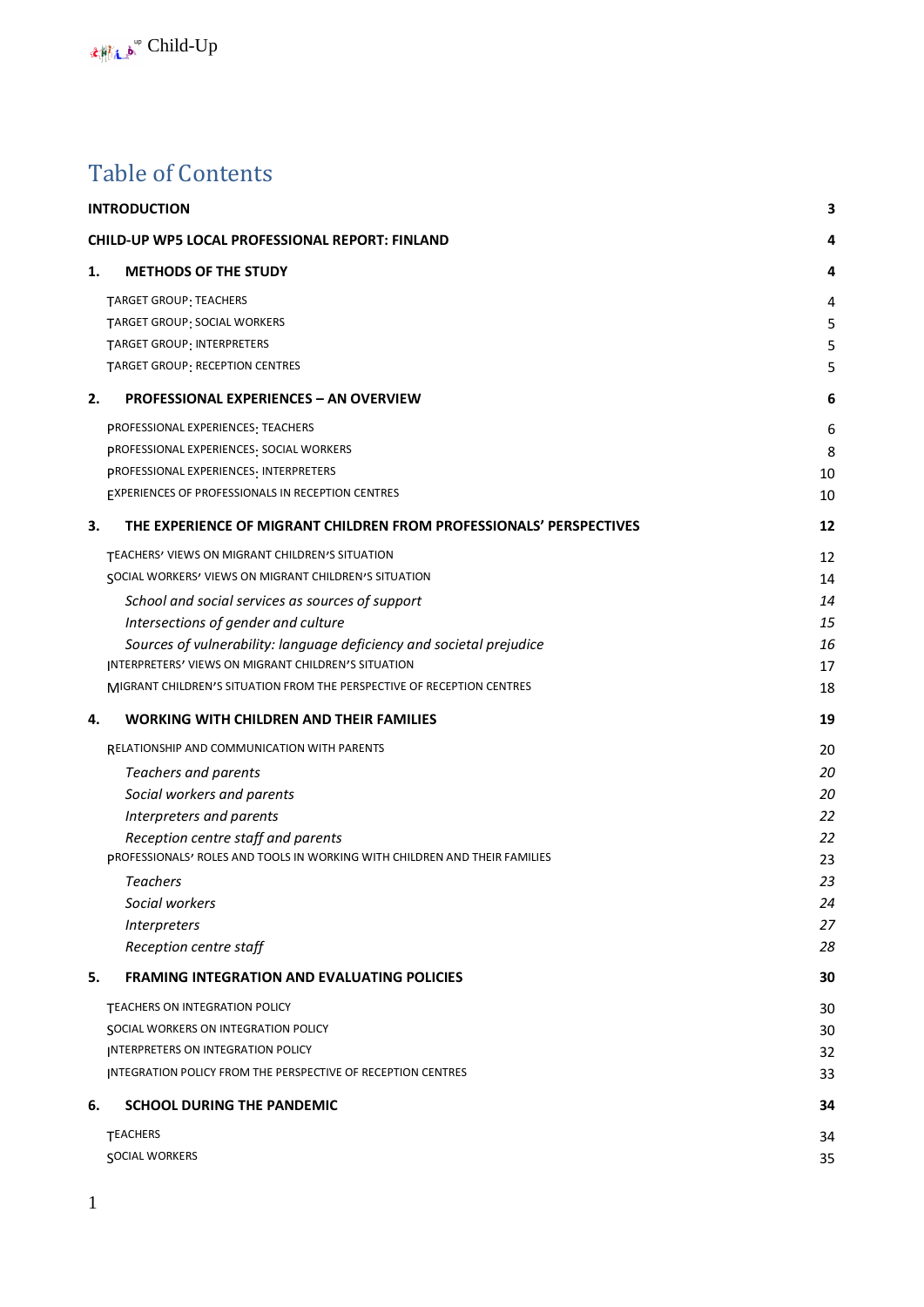

|                                                                     | <b>INTERPRETERS</b>                                               | 35 |  |
|---------------------------------------------------------------------|-------------------------------------------------------------------|----|--|
|                                                                     | <b>RECEPTION CENTRES</b>                                          | 36 |  |
| 7.                                                                  | <b>RECOMMENDATIONS</b>                                            | 36 |  |
|                                                                     | RECOMMENDATIONS BY TEACHERS                                       | 36 |  |
|                                                                     | RECOMMENDATIONS BY SOCIAL WORKERS                                 | 36 |  |
|                                                                     | Programmes and policies                                           | 36 |  |
|                                                                     | Collaboration                                                     | 38 |  |
|                                                                     | Communication                                                     | 38 |  |
|                                                                     | RECOMMENDATIONS BY INTERPRETERS                                   | 39 |  |
|                                                                     | RECOMMENDATIONS BY RECEPTION CENTRES                              | 39 |  |
| 8.                                                                  | <b>CONCLUSIONS</b>                                                | 40 |  |
|                                                                     | SUMMARY                                                           | 40 |  |
|                                                                     | SITUATION OF MIGRANT CHILDREN IN THE ERA OF THE COVID-19 PANDEMIC | 41 |  |
|                                                                     | <b>DISCUSSION</b>                                                 | 42 |  |
| <b>REFERENCES</b>                                                   |                                                                   |    |  |
| <b>CHILD-UP WP5 LOCAL REPORT - CHILDREN'S PERSPECTIVES. FINLAND</b> |                                                                   |    |  |
| 1.                                                                  | <b>METHODOLOGY</b>                                                | 44 |  |
|                                                                     | A note on the effects of COVID-19 on research                     | 46 |  |
| 2.                                                                  | <b>SCHOOL AS A LIVED SPACE</b>                                    | 47 |  |
| 3.                                                                  | <b>INTERCULTURAL RELATIONS AT SCHOOL</b>                          | 51 |  |
| 4.                                                                  | <b>IDENTITY AND BELONGING</b>                                     | 52 |  |
| 5.                                                                  | <b>CONCLUSIONS AND RECOMMENDATIONS</b>                            | 53 |  |
|                                                                     | <b>REFERENCES</b><br>54                                           |    |  |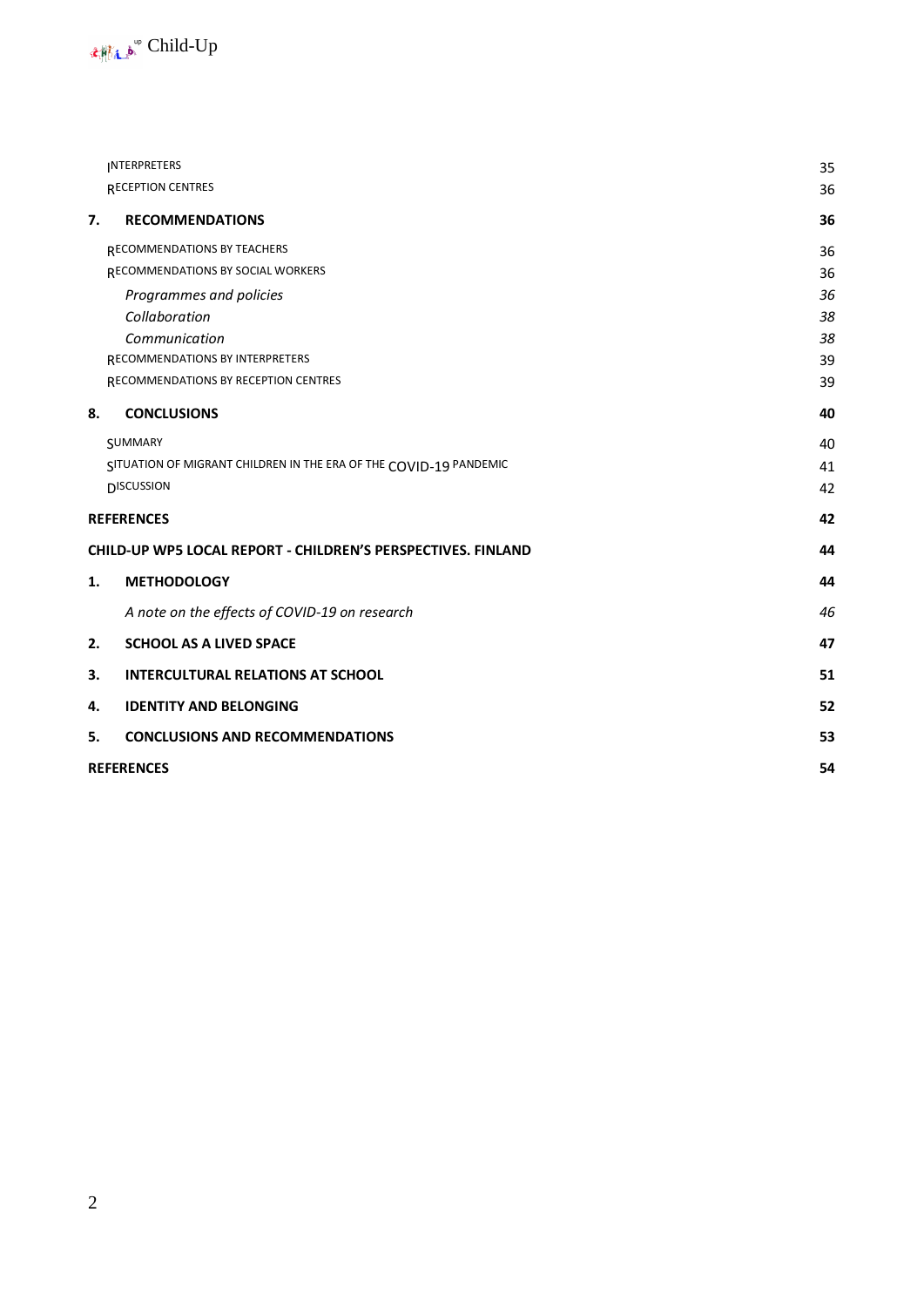## <span id="page-3-0"></span>Introduction

This report is based on templates for local reports about professionals' and children's perspectives which has been delivered by UJ for use by the partners in the research activities. Each partner has prepared and delivered two local reports, about the professionals' perspectives and the children's perspectives. Draft versions of the two final reports (about the professionals' perspectives and the children's perspectives) has been prepared and circulated among the project partners by UJ for reviewing. The revisions have been introduced in the deliverable regarding local reports. This report is divided in two parts, according to the differentiation between professionals and children. The final report (D. 5.2) will include a reflection on the data presented in this report and on the most important results emerging from the local reports.

The report included a methodological overview, followed by sections for each part of the two general sections (professionals' perspectives and children's perspectives). The section on professionals in organised, for each country partner, according to the views of different professional (teachers, social workers and mediators) about professional experiences, in general and for what concerns narratives on and relationships with migrant children and their families, the experience of pandemic and finally the recommendation for good practices. The section on children is organised, for each partner, in thematic subsections about the experience of schools, intercultural relations at school, identity and belonging, and final recommendations.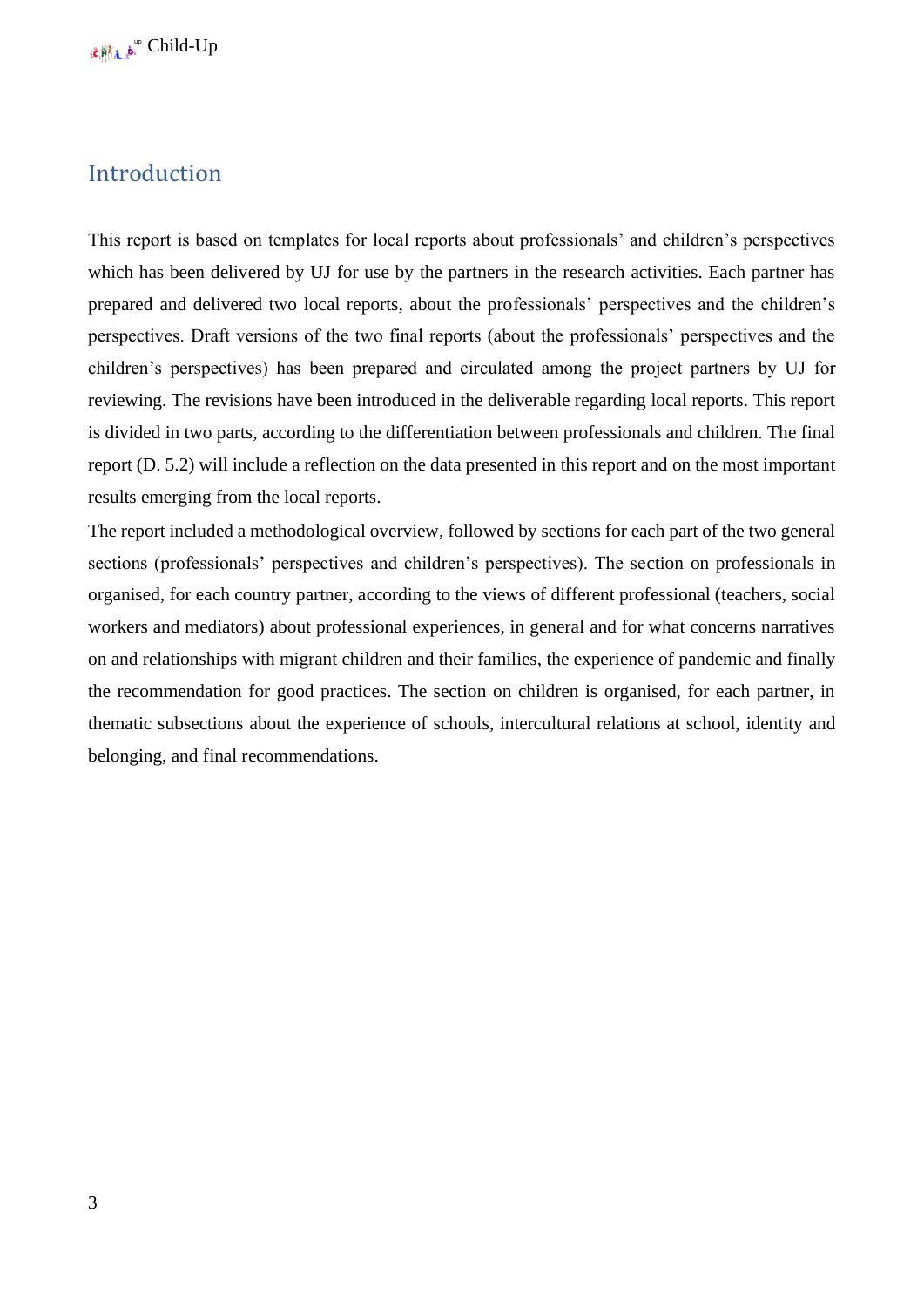## <span id="page-4-0"></span>CHILD-UP WP5 local professional report: FINLAND

Aino Alaverdyan, Seinäjoki University of Applied Sciences Tiina Hautamäki, Seinäjoki University of Applied Sciences Henna Jousmäki, Seinäjoki University of Applied Sciences Maiju Kinossalo, Seinäjoki University of Applied Sciences

## <span id="page-4-1"></span>1. Methods of the study

The interview sample was a spin-off from the previous, quantitative phase of the project. While interviewees were recruited from already-existing networks in schools and municipalities, additional interviewees were searched for through substantial promotional work through contacting schoolleaders and in social media, private e-mail, as well as print mail sent to schools. After making initial plans with several interviewees and conducting a couple of face-to-face interviews, the broke of the COVID-19 pandemic changed the research circumstances. First, schools were closed for everyone but pupils and school staff, and later, with a societal lockdown, teaching and learning started to take place in a distant mode through different IT and communication channels. This means that a majority of the interviews have been conducted remotely, mostly using a telephone line through Skype. This also meant a delay in data collection especially in relation to teachers, as their availability and willingness to engage in research drastically decreased because of the heavy burden caused by the major crisis in their everyday work.

### <span id="page-4-2"></span>Target group: teachers

Little by little, remote interviews were fixed in all respondent groups. For teachers, 13 interviews were conducted among 11 women and two men during 9.3.2020–3.2.2021. They were occupied at all ISCED levels; in addition, many of them worked regularly with pupils from various ISCED levels in preparatory instruction, an initial two-term period for newly-arrived pupils for acquiring some basic competence in the Finnish language before integrating fully to the Finnish-speaking classroom. In addition to the remote interviews, nine teachers answered in open-ended questionnaires via web links consisting of the same questions as the interviews.

The educational backgrounds of the interviewees in this sample included class teacher (Master of Education), subject teacher (Master of Arts; often specialised in language teaching), school assistant, and youth and leisure instructor.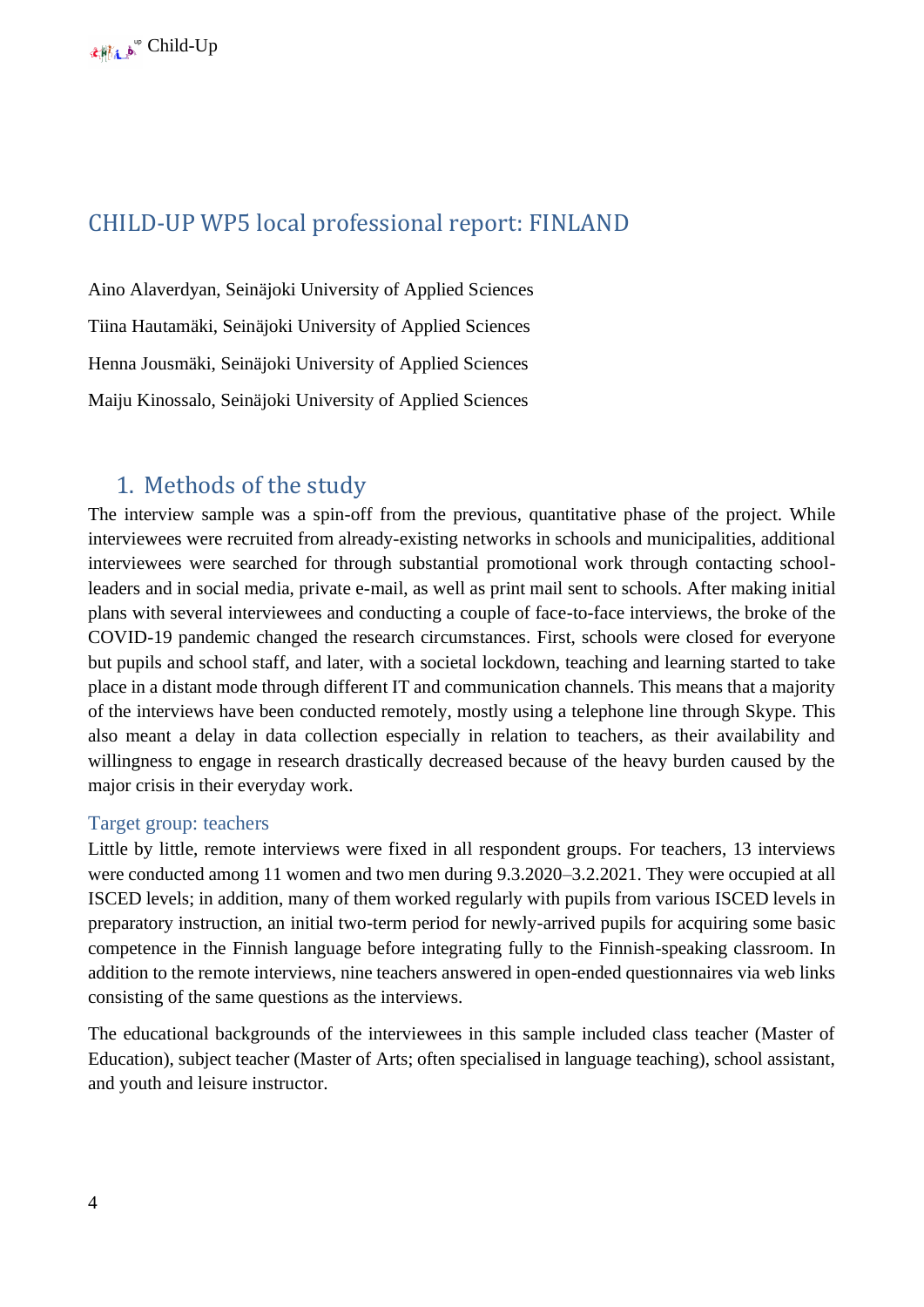## <span id="page-5-0"></span>Target group: social workers

As for social workers, they were interviewed in both school contexts and reception centres for refugees and asylum seekers. The latter group is introduced below after the section on interpreters. In school contexts, seven interviews were conducted: five for school social workers and two for social workers in a reception centre for unaccompanied asylum-seeking minors going to school outside the centre. Five women and two men were interviewed in the period of 29.5.–4.12.2020. Each interview lasted for some 60 minutes. The individual interviews were conducted with the help of Skype phone calls (without video). All school social workers were Finnish nationals. The educational backgrounds of the interviewees were Master's or Bachelor's Degree in Social Work or Social Services; Student Welfare Act (1287/2013)<sup>1</sup> lays down educational qualifications for school social workers.

## <span id="page-5-1"></span>Target group: interpreters

As for the group of mediators/interpreters, the Finnish sample consists of three interpreters and one mother tongue counsellor. All the interviewees were women and they were recruited after their response to our call made via interpretation agencies as well as on social media. Individual interviews were conducted instead of the proposed focus group interviews because in Finland, the target group is not united but the members are scattered and work independently; thus, individual professionals were more easily available for interviews and more eager to engage in the research process. Interviews were conducted with Skype phone calls (without video connection) during 12.6.–19.11.2020 and their average length was 80 minutes. One of the interpreters wanted to participate in writing, that is, by giving written answers to the interview questions.

As to the educational backgrounds of the interpreters, all had a vocational qualification of an interpreter gained through a short-cycle study programme. One was gaining further education on interpreting in a university of applied sciences. They also had other experience in working life in such sectors as education and finance.

### <span id="page-5-2"></span>Target group: reception centres

In reception centres for asylum seekers and refugees, three focus group interviews were conducted. Six women and four men participated in these interviews in the period of 2.4.–1.10.2020. Each interview lasted for approximately 70 minutes. The group interviews were conducted with the help of Skype (without videos). Among the interviewees, there were three persons with a migrant background. Each focus group had a distinct profile; one an NGO working with migrant youth, second doing social work among migrant adults, and third a reception centre for asylum seekers.

The educational backgrounds of the interviewees included Master of Social Sciences, Bachelor of Social Services, Bachelor of Nursing, Bachelor of Accounting, and Youth and leisure instructor. The

<sup>&</sup>lt;sup>1</sup> Student Welfare Act 1287/2013. Available in English: <https://www.finlex.fi/en/laki/kaannokset/2013/en20131287>.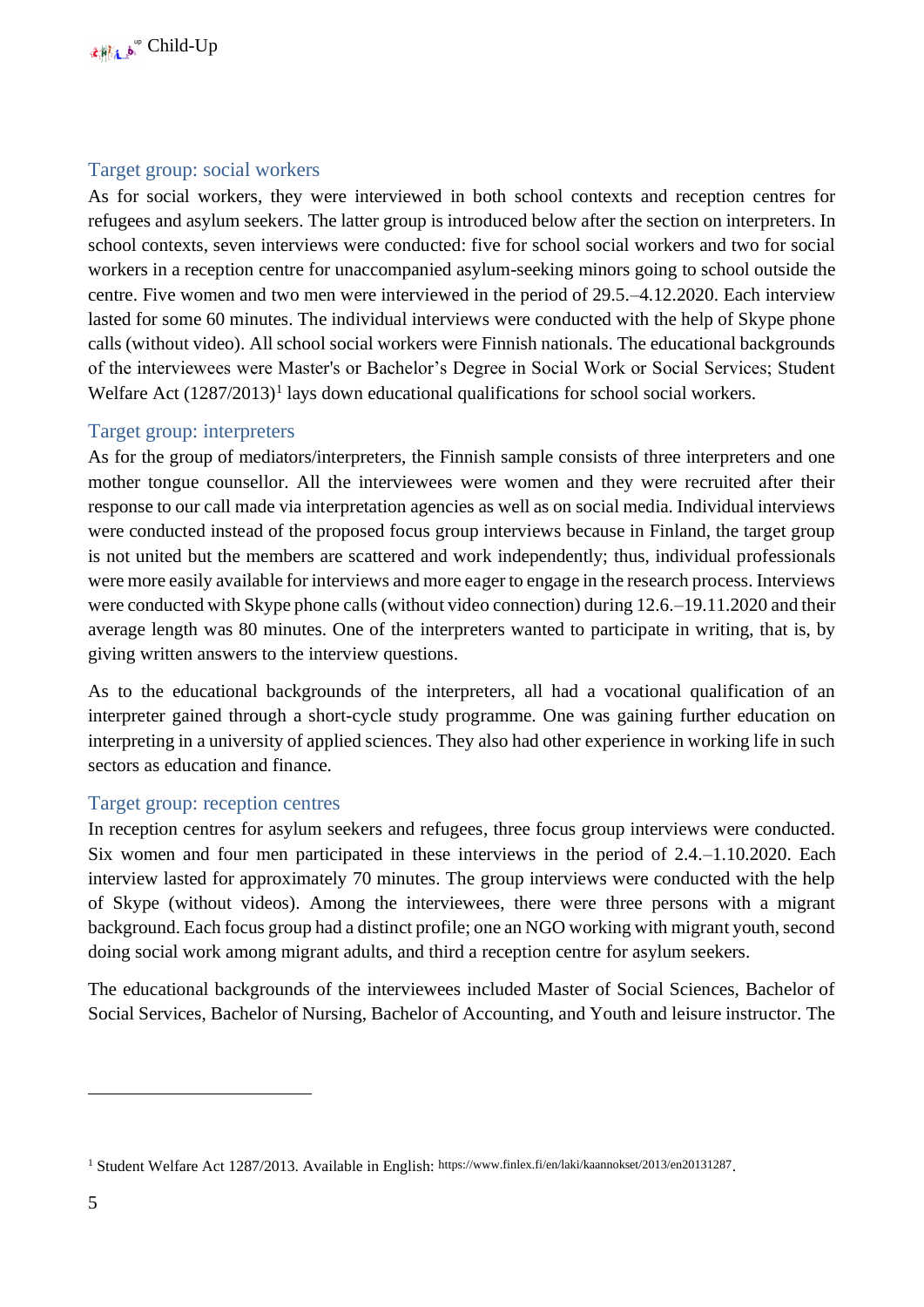job titles of the interviewees included social counsellor, leisure and peer counsellor, mother tongue counsellor, and nurse; in addition, some occupied the role of a leader or coordinator of activities.

## <span id="page-6-0"></span>2. Professional experiences – an overview

## <span id="page-6-1"></span>Professional experiences: teachers

All the teachers interviewed worked directly and regularly with pupils with a migrant background. Some of them had only recently started in working life but most had years of experience and had worked in various schools.

The specific field of most interviewees is preparatory instruction (detailed more in-depth in WP3 report on legislation in Finland<sup>2</sup>). This is a type of education Finnish municipalities may offer for school-aged children as part of their compulsory basic education. While the Basic Education Act suggests that municipalities organise preparatory basic education, there is no legal obligation for municipalities to do so. Hence, it is up to individual school to decide whether preparatory classes will be offered to newly arrived pupils, and it is up to individual teachers to design the content and syllabus of these courses. There is thus a high degree of autonomy in decision-making.

Usually the newly arrived pupils are placed to group of preparatory instruction for basic education. If a pupil is placed in preparatory class/group, the integration to the mainstream classes begins immediately in such subjects where knowledge of the local language is not particularly essential, and integration should proceed gradually and in close collaboration between preparatory teacher and regular class teacher.

The Finnish education system rests on the National Core Curriculum (Finnish National Board of Education 2016<sup>3</sup>) which has a section on *Finnish/Swedish as a second language*<sup>4</sup>. If the migrant pupil's competence in Finnish/Swedish is insufficient for attending regular language/literature courses in basic education, courses are offered in Finnish/Swedish as a second language. In the sample context, the mainstream language is Finnish, and in the following, this subject is referred to by its Finnish abbreviation *S2* (S for *suomi* 'Finnish language'; 2 for second language).

The interviews showed that teachers in preparatory instruction work essentially as special needs teachers but without the status and pay of such. By special needs, we refer to S2 teachers' constant need for dynamic action to meet the variety of needs to pupils have. Previously, it has been noted elsewhere that migration background can, as such, be expected to raise the need for pupils' *additional support –* "for example, social and emotional support." (Eurydice, 2019, 91.)

<sup>&</sup>lt;sup>2</sup> Available a[t http://www.child-up.eu/wp-content/uploads/2020/05/CHILD-UP\\_Report-on-legislation.pdf](http://www.child-up.eu/wp-content/uploads/2020/05/CHILD-UP_Report-on-legislation.pdf)

<sup>&</sup>lt;sup>3</sup> Finnish National Board of Education. 2016. New national core curriculum for basic education: focus on school culture and integrative approach. Available[: new-national-core-curriculum-for-basic-education.pdf \(oph.fi\).](https://www.oph.fi/sites/default/files/documents/new-national-core-curriculum-for-basic-education.pdf) 

<sup>4</sup> The mainstream language in the pupil's environment may be Finnish or Swedish.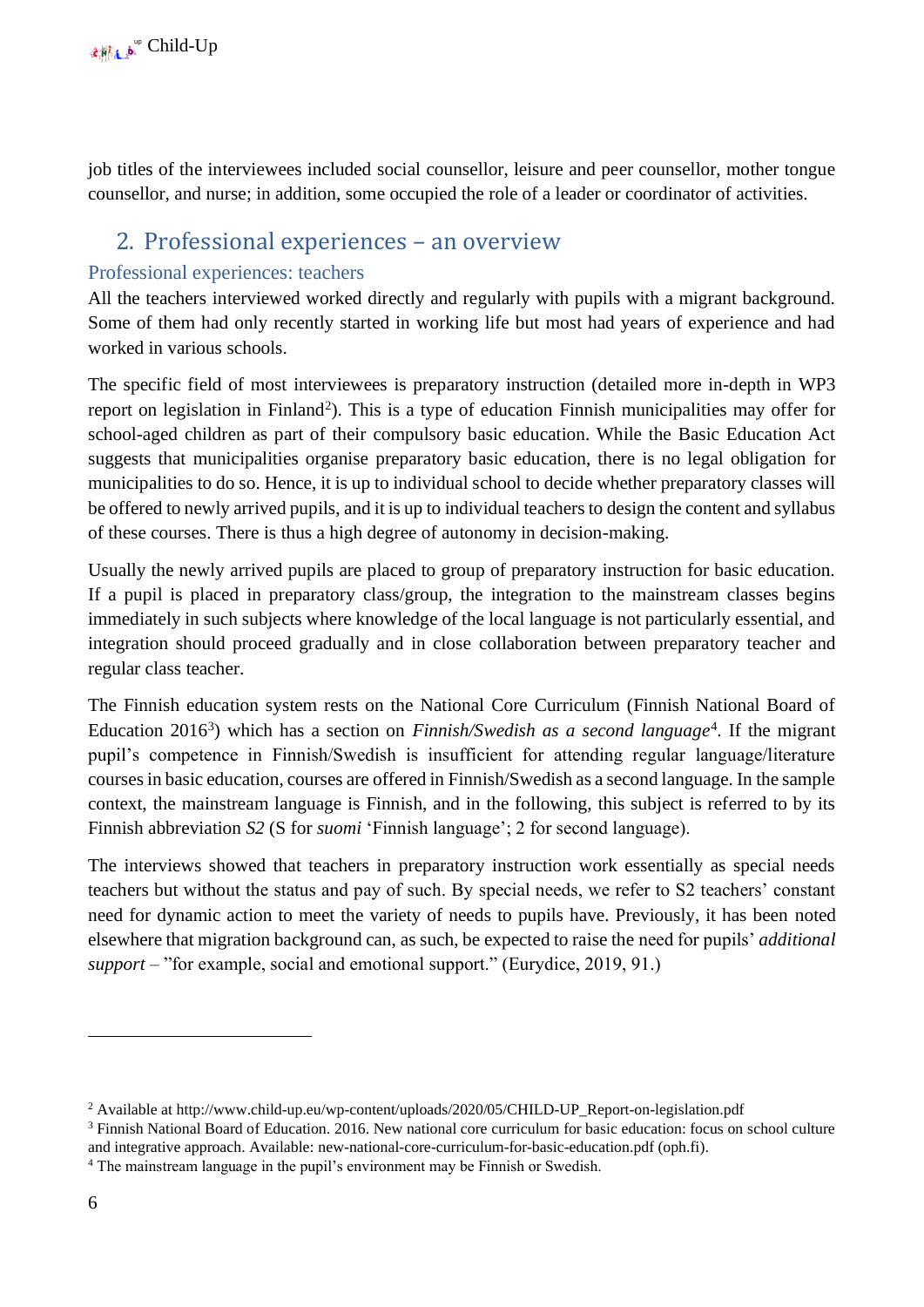Preparatory educators are in constant flux also because "the arrival of new pupils throughout the academic year can render the design of a coherent teaching plan difficult" (OECD 2018, 178). In addition, the work involves and craves for fine pedagogic skills, language awareness, and interactional and emotional competence. Teachers' work is, in essence, collaboration every day with both school assistants, class teachers, other S2 teachers in municipalities, and support services.

Despite the intensive and specific competences needed, there is no legislation on the qualification requirements for teachers in preparatory teaching. Most teachers are hired as teachers of Finnish or of Finnish as a second language; however, it is the case that some teachers have completed no studies in S2.

Because of the obscurities in qualifications and in The Basic Education Act, the teachers described themselves being in a situation where they need to prepare their teaching materials very far by themselves by using multiple sources. This is a complex and a constant process: pupils need material that not only suits their age but also their language skills. The same deficit shows in the teaching material of migrant/minority languages.

Preparatory class instruction has several challenges, as the teachers describe. The pupils are of different ages and have different skills, and their backgrounds may be different in many ways. It is also possible to receive preparatory education individually or in smaller groups, which also gives variation to the pedagogical approaches that the teachers need to adapt to. The context of language support or other forms of support varies. The support for S2 is provided either in a separate classroom or as differentiated teaching in the mainstream classroom. However, if any support is given to the pupils separately, they will be integrated to the mainstream class as soon as possible.

Teachers systematically showed affection towards their experiences at work. This they did not in order to say the work is easy but that the work they do is meaningful for both them and to the pupils. Part of the meaningfulness in teachers' daily work seemed to partly arise from countering and overcoming challenges:

For the most part, they've been really motivated to learn Finnish and to go to school in general and have welcomed help. So that's been really nice, and I've felt like I'm needed here. Like I'm here to teach and they make all out of it. (FI\_T11\_F)

What is notable, in case of teaching migrants, is that teachers' expertise has wide regional or even school-wide variations. Yet, all interviewees say they need more education. Currently, the availability of teachers' additional education for teaching multicultural groups varies regionally, most training focusing in the Helsinki area. The main reason for this is that the number of migrants has increased rapidly; there is not enough further training available in the first place, and there are municipalities where schools encounter migrant pupils for the first time. The interviewees argue that the education they have received (whether it is teacher or school assistant education) has not prepared them enough to develop their multicultural competences– they have learnt by doing, but now call for targeted training and thereby recognition as professionals in this area of special education: "Well I've learned a lot just by doing it. Of course in education I was taught how to simplify and clarify things and about taking it slowly and about pupils with special needs, but I really don't think those studies prepare you for this." (FI\_T12\_M)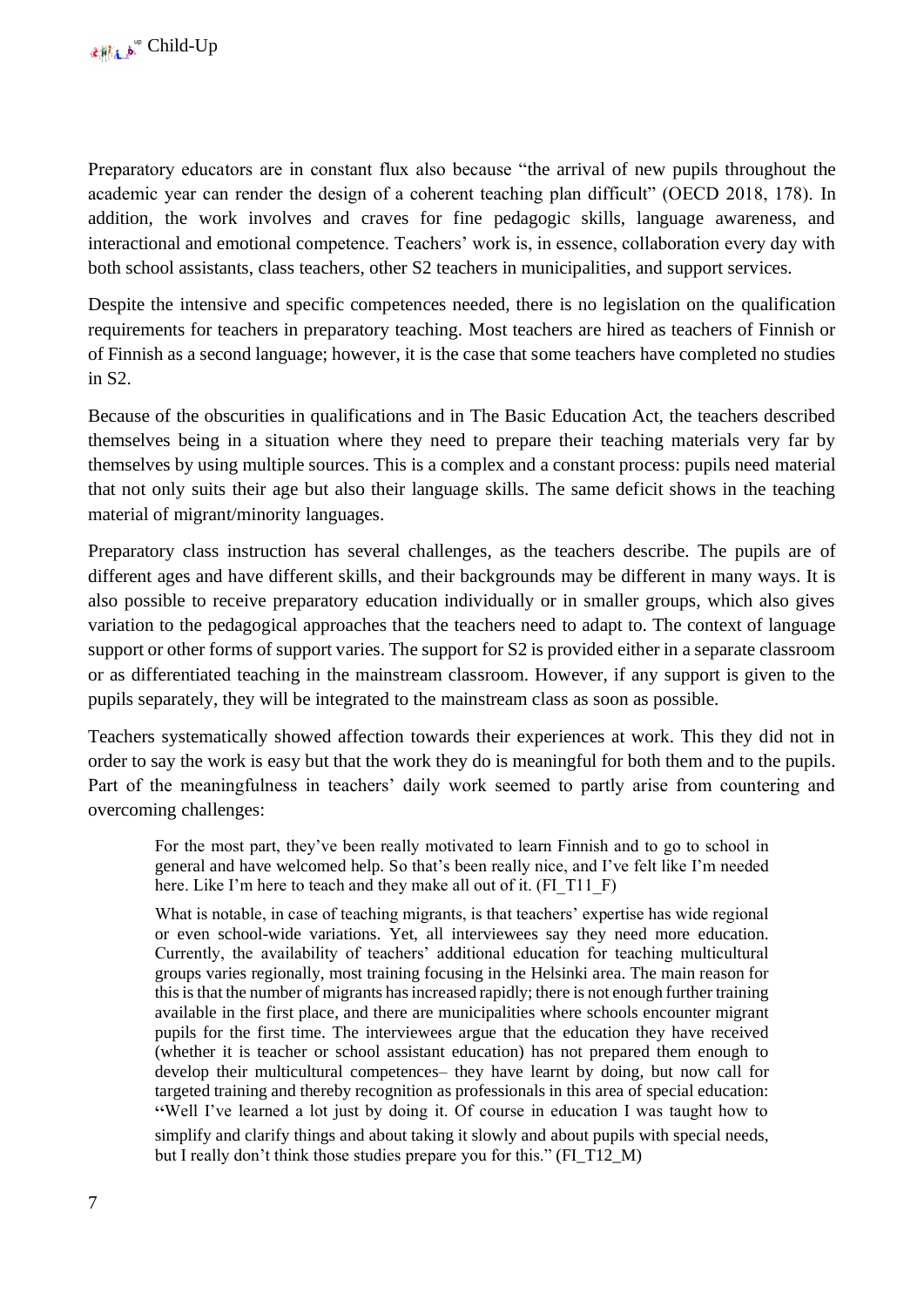#### <span id="page-8-0"></span>Professional experiences: social workers

Social workers' experience in working life varied from one to 36 years; the average length of interviewees' work experience was some 10 years. Some of the interviewees had extensive work experience with low-threshold NGO work and special youth work. Three of interviewed had experiences in child protection and one as an interpreter and one in mental health issues. One school social worker mentioned that there was plenty of training available on different topics for staff; this may not, however, hold true in all areas or schools in Finland. Some social workers mentioned that the work itself with immigrants has helped them to better understand the asylum and immigration system.

School social workers provide preventive child protection services mainly consisting of preventive pupil/student welfare services, which are statutory duty (Student Welfare Act 1287/2013<sup>5</sup>) and from time to time they provide corrective welfare services. Based on Student Welfare Act, school social workers need to provide pupils an appointment time within seven days when requested, and in case of a crisis, within one day. The work of school social workers is fairly independent when compared to the work of social workers in child protection, for instance. They typically provide services for several schools with hundreds of students.

School social workers are part of the school welfare group, which is carried out as community work by all staff members and all pupils at school as well as by parents' association. School social workers are also part of a pupil's multi-professional team and a pedagogical team which focuses on individual cases and work together with the pupil, his/her parents, and other networked partners. This type of casework may also include targeted group interventions in classes, for example investigating cases of bullying, conducting a welfare survey, and so on. School social workers organise different group activities and thematic days for pupils in co-operation with different partners. School social workers also give consultation and counselling on neuropsychiatric and mental issues. Pupils turn to school social workers with challenges in behaviour, learning or peer-relationships, or when they wish to have some activities for their free time. Youth might also come and reflect on their thoughts with school social workers. Pupils may also share their home affairs with school social workers and also parents can receive consultations and appointment times from school social workers. The cooperation network of school social worker is large: child protection, family work, youth work, police, NGOs, and so on.

School social workers face a wide range of emigration in their work. Not only is it about refugees or asylum seekers; there are families who have migrated because of work. There are also families of mixed nationalities returning to the home country of one of the parents. Further, there are Finnish families resettling into Finland after years abroad. A (normal) school social worker does not meet

<sup>5</sup> Student Welfare Act 1287/2013. Available in English: <https://www.finlex.fi/en/laki/kaannokset/2013/en20131287>.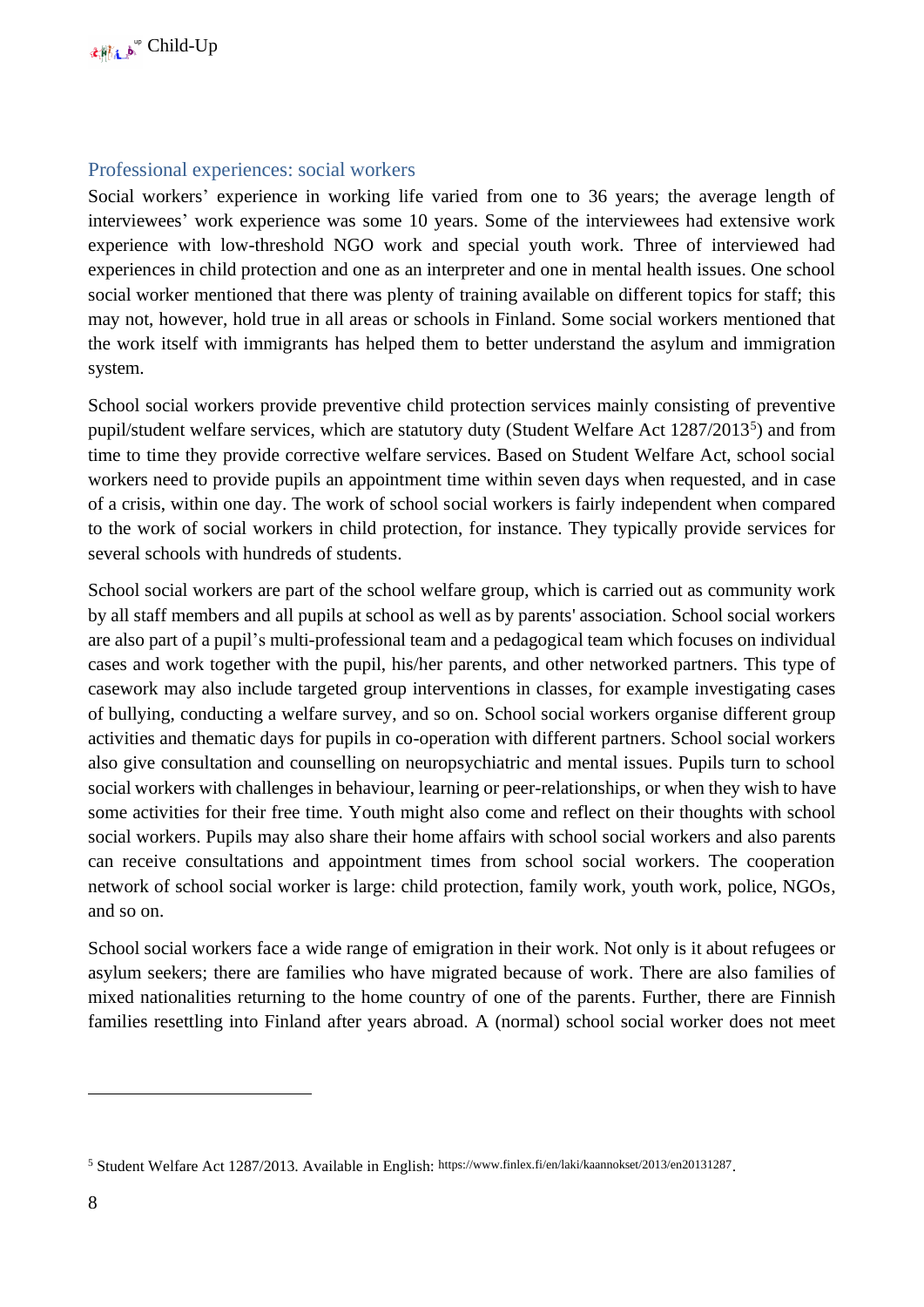with immigrant pupils regularly merely for the sake of them having migrated, but schools with preparatory classes do fall under their responsibility.

Common topics for school social workers' discussion with immigrant children are issues related to attending school and friendships; youth often wish to discuss dating issues when thoughts and views of the parents and the child differs on the matter. Although immigrant families experience education as important, there might still be differences in their conception of time– duration of school days, and why be in school on time. School social workers provide counselling and guidance about Finnish society; with immigrant girls, there is a lot of discussion about the role of women and girls in society. Without specifying the cultural, ethnic, or religious background of immigrant girls, one interviewee pointed out how immigrant girls may start criticising gender roles in their own culture due to the influence of their Finnish peers, which causes conflicts at home. Some conflicts have even escalated to a placement of a child and/or taking into care.

…so, when parents didn't see it right that youth takes influences from Finnish peers. It created conflicts and sometimes they escalate even to a placement of a child for example if there is violence at home because of girl has confronted the rules. There have been emergency placements and even taking into care, of course then there are also some other problems…. (FI\_SW4\_F)

As migrant families have a variety of backgrounds and life stories, they might sometimes be cautious with social workers and other officials at the beginning. When social workers gain trust with a migrant family, it creates confidence between partners that all are on the same page working towards the best interest of the child.

It means the world in student welfare work that there is a relationship of trust in understanding the other and being confidential and listening to that client and his concerns and knowing when there is trust so that even difficult things can be raised and it arises in such a way that I think we value another person and start from the same line to work and be respected, and even if thoughts maybe what this Finnish way of life and school world sounds like suddenly special thinking, attitudes to things, they must be listened to and tried to understand. That's where it builds that trust, and then when it is there, it's easier to talk about difficult things. (FI\_SW5\_M)

The key competence areas of school social workers were perceived to be a developmental approach and continuous learning. Interviewees mentioned as developmental needs to find methods and ways to engage migrant youth in influencing, skills in scaling up cultural and gender-sensitive work to different environments and municipalities, knowledge on different benefits and services (especially for mother tongue counsellors), and psychological and trauma treatment skills. School social workers also raised as capacity needs gaining knowledge on different cultural and religious facts so that these could be better fostered and made visible in a school environment. One school social worker also wanted to have more knowledge about working with refugee children and families in general.

Social counsellors working among unaccompanied asylum-seeking minors act as assigned workers to the young person they support in everyday matters. Their task is to provide guidance throughout the asylum process and manage social security issues and, importantly here, cooperate with school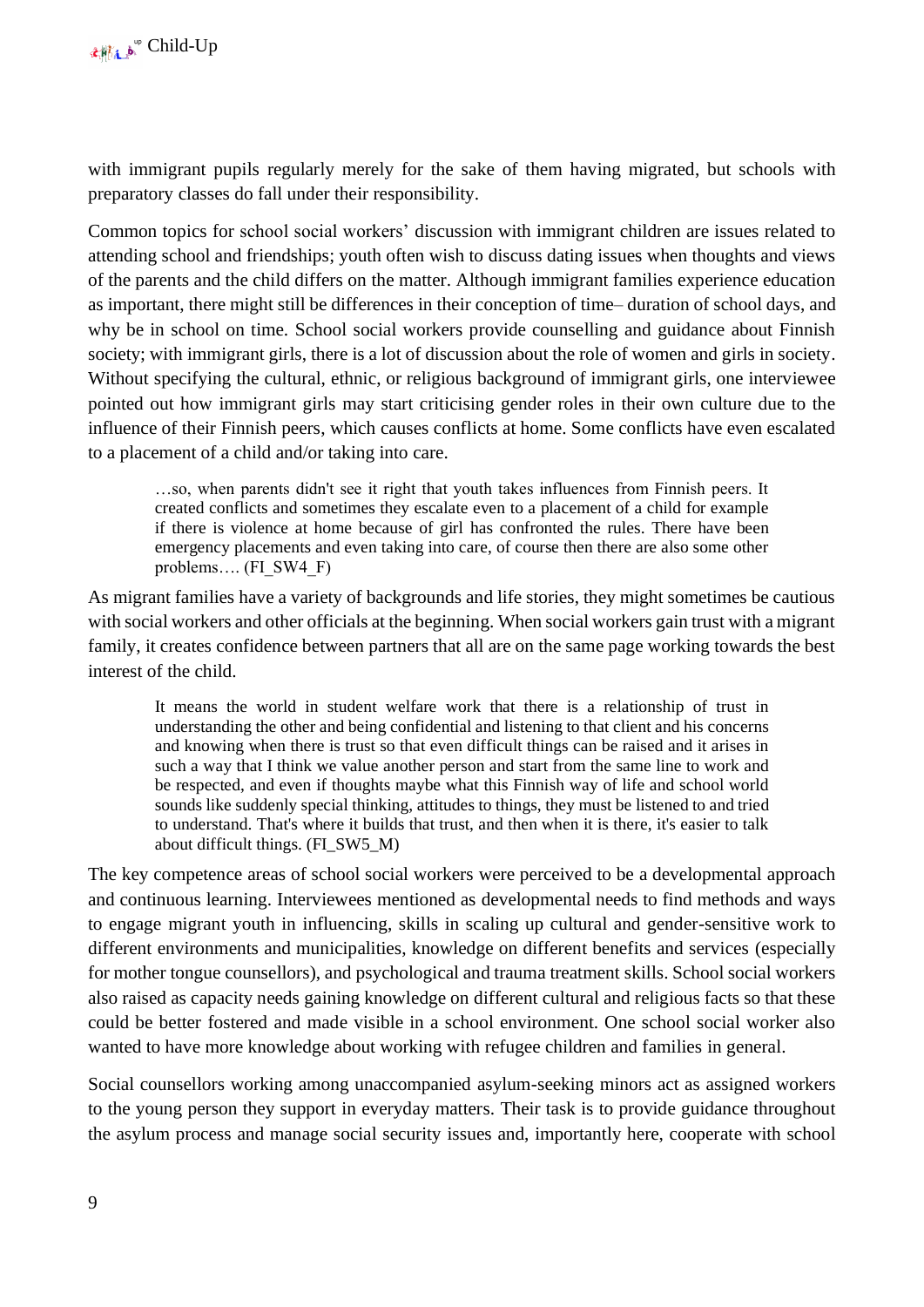and with other professionals. They continue working with their clients even after they have received their residence permits, so the young can receive continuous support from the same persons.

## <span id="page-10-0"></span>Professional experiences: interpreters

The professional backgrounds and years of experience in the group of interpreters vary. All pointed out they would like to participate in additional training but that there is not much available. When assessing their study programmes, interpreters maintain that the curriculum should also cover entrepreneurship (as many of them work as freelancers), communication in more detail, and even field-specific interpretation such as (mental) health care. As to their professional paths, all have in some sense drifted to their current position; it has not been a professional goal for any one of the interviewees but due to different personal life events, societal circumstances, and professional openings, they have ended up working where they do.

In their everyday work, interpreters are occupied by various types of official situations where a client needs interpretation into his/her native language or has been assigned to such service by an officer wanting to make sure the client understands the issue right. Interpreters are usually ordered via an electronic system where available professionals can come forward and show their interest for the job. Thus, daily tasks vary to a great extent but, as *Marjo* describes, are predominantly demanding by nature:

It's pretty burdensome mentally when the situations pop up and they can be really heavy and you're there for just one hour, and after that you never get to hear from them. We never see a story coming to an end---I've rarely been in a joyful situation with a positive atmosphere. Usually we're only needed when there's trouble, so the emotional stimulus of the situation itself causes a load. (FI\_I2\_F)

Further aspects that make interpreting a challenging occupation is that the pay is low and there is not working community around, as official interpreting is implemented by individual interpreters who are paid on an hourly basis by the agency which takes in orders and transmits them to interpreters available. An issue to be noticed here is that officials follow the principle of the cheapest cost price independent of the service provider's formal education and competence. This means that orders may be competed for by both educated professionals as well as non-educated entrepreneurs. In sum, not only is the level of wages low but interpreters are also alone in organising their facilities and insurances, in managing their well-being at work (including finding peer support and possibilities for debriefing and recovery), as well as in upgrading their skills. Despite these flaws, interpreters feel their work is valuable and find joy in seeing how their presence and assistance helps people.

### <span id="page-10-1"></span>Experiences of professionals in reception centres

The reception centres in the sample were established to face the 2015 wave in asylum-seeking around Europe. Some of the interviewees had worked in the centres ever since. One social worker also was involved in different professional networks on multicultural work and acted as a human rights observer in a war zone.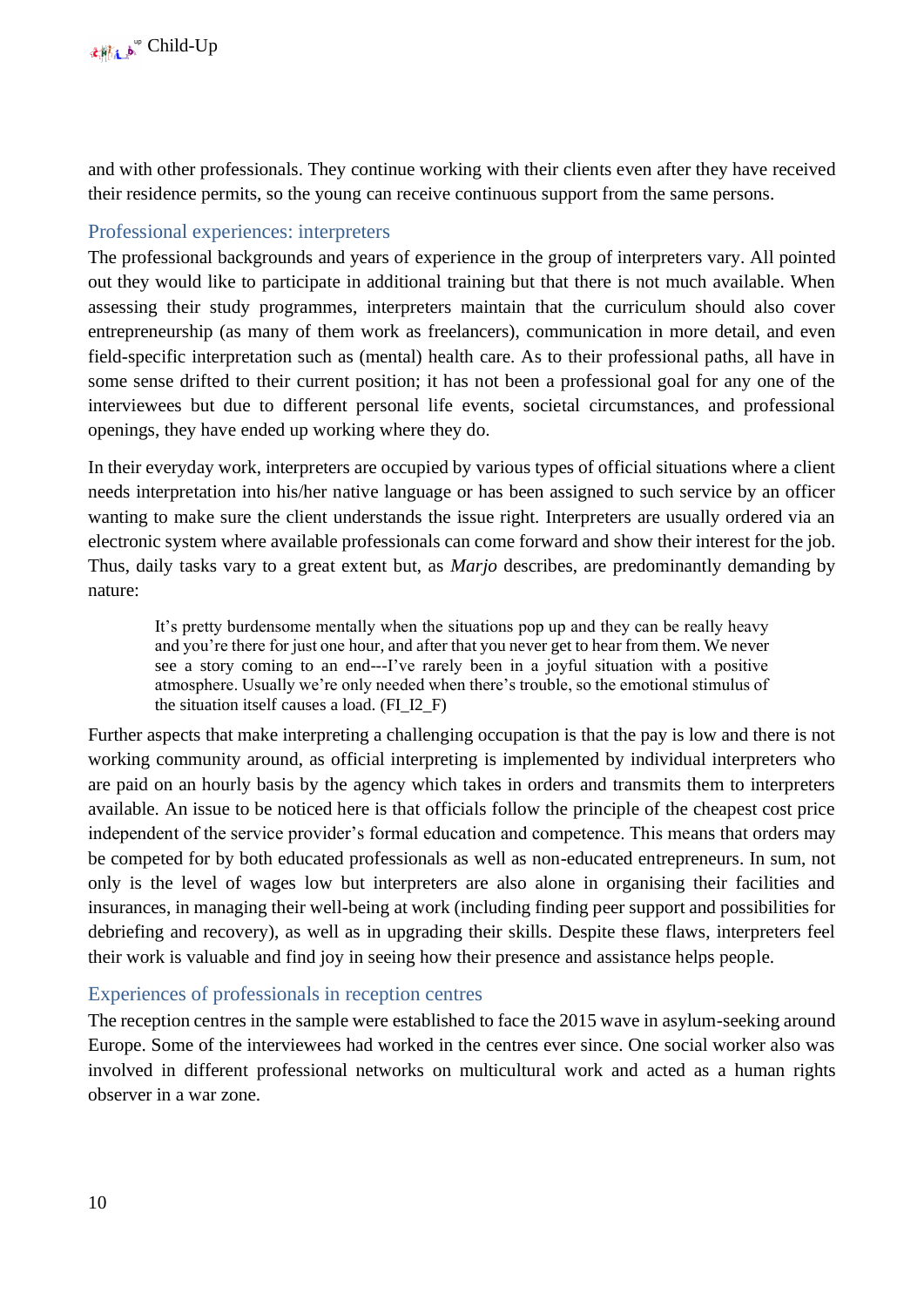Reception centre personnel had diverse experiences in terms of clients, everyday practices, as well as on receiving support and developing their professionalism. The main distinguishing factor related to the specific profile of their employer.

First, the NGO working with migrant youth operates with 12–25-year-old migrants. The activities especially aim to support the early integration of immigrants through volunteer work, peer support, as well as projects on active citizenship and social impact. All interviewees in this category advocate the voices of migrants at different forums, and they also welcome migrant parents to participate in activities, as requested by the young themselves.

The NGO interviewees exemplified early integration by telling that, in connection with their work, migrant youth learn new skills from each other and from volunteers; volunteers are crucial in fostering cross-cultural dialogue. These social workers provide young people with a safe space and community where they can be themselves and feel welcome.

Two, in migrant adult social work, clients include refugees, quota refugees, and persons who have obtained a residence permit/refugee status through an asylum application. Social workers here act as assigned workers (following Social Welfare Act 2014/1301, 42  $\S$ <sup>6</sup>, so all clients of immigration services have a social worker of their own, accompanied by a social counsellor as a pair. A mother tongue counsellor is asked to help clients if social counsellor requests so, for example in case of paperwork or visiting the police or bank together with the client. In addition to counselling, a mother tongue counsellor also organises information events. In this type of work, the focus is on adults' issues but affects and is affected by clients' offspring, as well.

Third, the interviewees placed in a reception centre for asylum-seeking adults and families describe their work involving a wide range of clients, from babies to the elderly, so there are also many different needs to meet. As reception centre provides independent housing for asylum seekers, children and youth remain mainly in the realm of their own families, and thus the counsellors working there do not have a direct working relationship with children. When they do, it happens in cooperation with parents, for example if parents share issues related to their children. However, an interviewee points out "it would be necessary to work directly with teenagers and young people especially, when at the reception centre…that is missing or rare." (FI\_FGI3\_SW4\_F)

In their everyday work, social workers of the reception centre reported receiving professional guidance regularly, either individually or as a group. Debriefing and defusing methods were also utilised to support their work. It was also stated by some social workers that the general public do not know the real picture and content of working with asylum seekers and immigrants.

<sup>6</sup> Social Welfare Act 2014/1301. Available in English: [https://www.finlex.fi/fi/laki/kaannokset/1982/en19820710.](https://www.finlex.fi/fi/laki/kaannokset/1982/en19820710)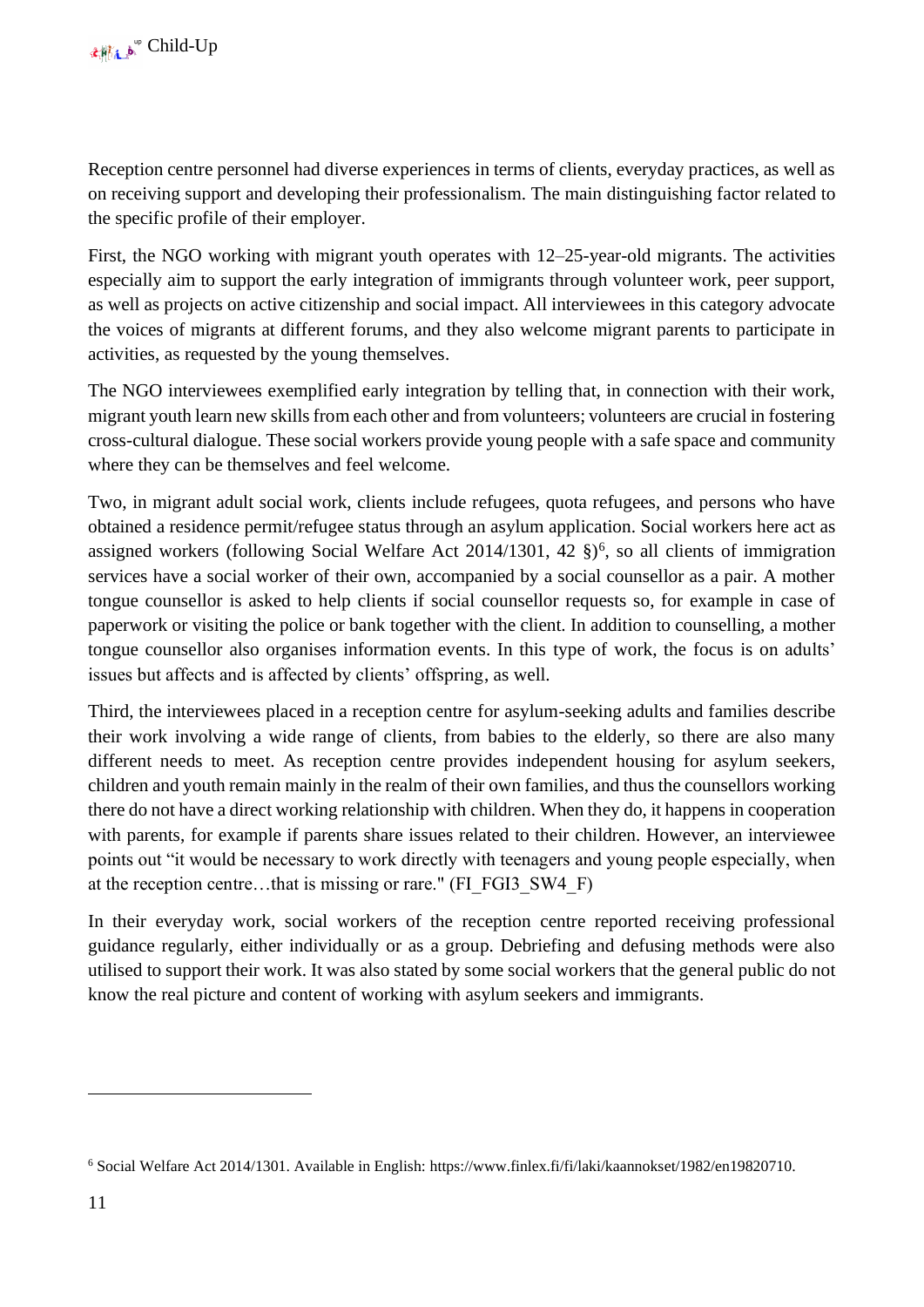## <span id="page-12-0"></span>3. The experience of migrant children from professionals' perspectives

## <span id="page-12-1"></span>Teachers' views on migrant children's situation

When asked about migrant pupils' educational trajectories and needs, teachers are quick to say that migrant pupils are all but a uniform group. Some of the pupils have no previous experience on going to school; some have attended a religious school; some have had some education on a refugee camp; and some have studied on a more stable rhythm in an established educational institution. Not only are they educational backgrounds different, but they also differ from one other –as all pupils do– in terms of cognitive abilities, social and emotional skills, as well as motivation: "It's often up to the pupil's motivation towards language learning. If there's a trauma and the child has seen something… learning becomes difficult." (FI\_T3\_M)

Pupils' backgrounds give rise to pedagogical questions on special needs daily. The teacher takes account the pupils' experiences in pedagogy. One teacher described how she understands that migrant pupils of all ages may have challenges in learning: "In upper comprehensive school, it slows learning down extremely if the starting point is that you can't read or write." (FI\_T5\_F)

Despite the challenges, many teachers describe migrant pupils not as a differentiated special group but first and foremost as *children* and as *individual persons*. The Finnish teachers want them to be seen similarly to all other pupils, but through pedagogical approaches, migrant pupils can be supported in learning activities and in life. The teachers describe that migrant pupils' expectations for their lives are similar to those of their Finnish peers: they want to learn, make friends, have a family, build a career, and so on. Moreover, pupils' needs are human: they want to tell about themselves – who they are, where they come from, what their mother tongue is, and what is meaningful to them:

Yeah, like, I, like at first what it comes to my mind is that when you work with pupils, so we talk about all other kind of things and get to know each other and they get to know and they get to tell, what they want here at school. I've been noticing that they also like to tell about their own culture and about themselves and I have given them time for that. (FI\_T10\_F)

In the sample, it also becomes clear that it is important especially for newly arrived pupils that there is an adult present, speaking the same language than the pupils:

It's really important that when a newly arrived pupil doesn't know much Finnish yet, there's a mother tongue teacher who truly understands the challenges in learning, family life and health. So I sometimes get to hear about parents' break-up or other sensitive topics that you can't necessarily share with a teacher who doesn't know your language, or if you just trust the mother tongue teacher more. They do say that children are ready to open up much more… I think a mother tongue teacher is like a cultural antidote who can explain Finnish society to children in their own language and kind of helps in integrating and accepting some things that are new and that you just don't have in your own culture. We can talk about them in class. So really important stuff. The teacher is also like a role model that you can educate yourself although you have a migrant background and you can make it. (FI\_T13\_F)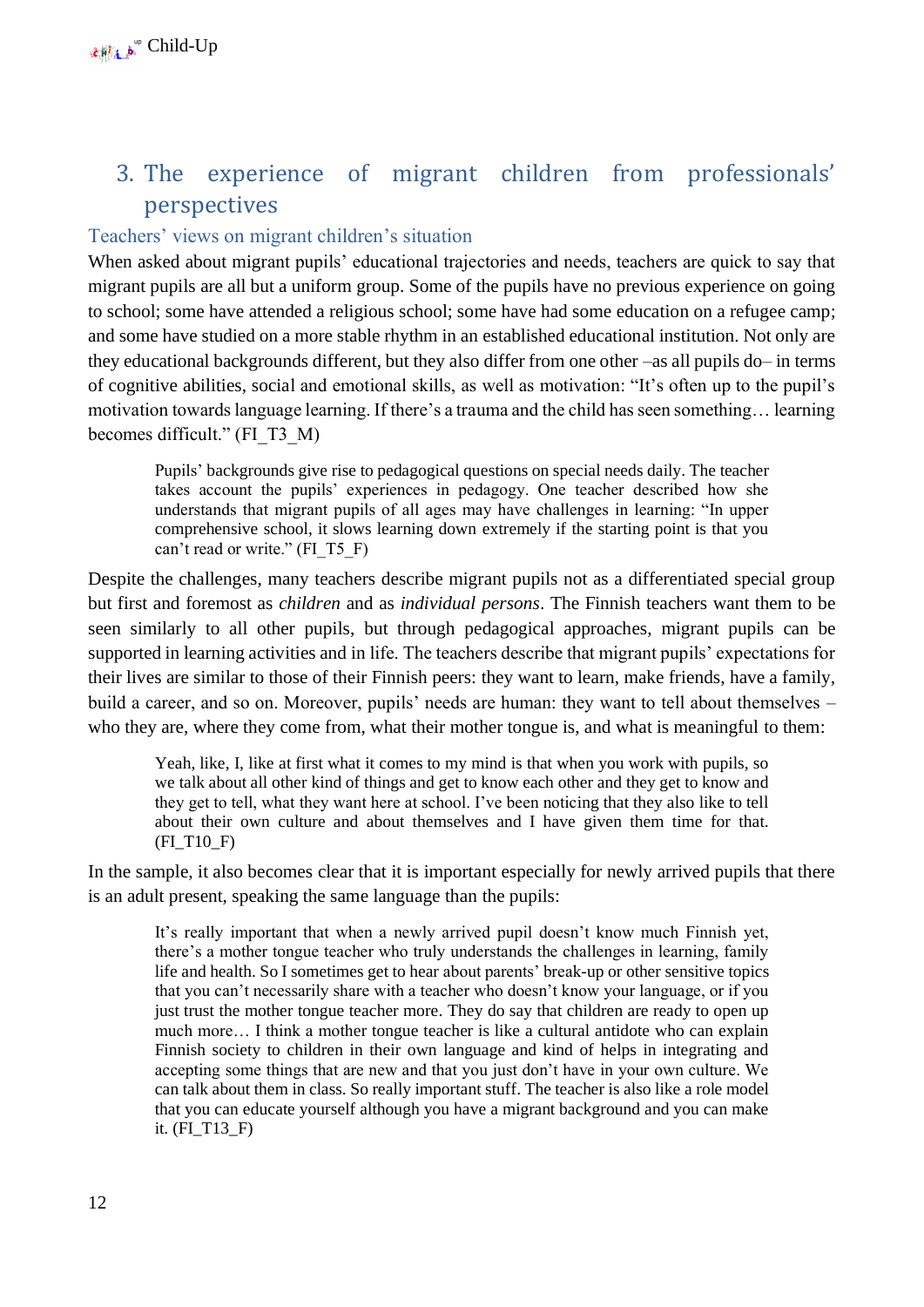In the interviews, teachers described gender differences when asked but did not want to stress a distinction between boys and girls nor did they want to point to any specific cultural, ethnic, or religious backgrounds: "Yes, maybe a little, when the child comes from a certain country and religion, so it is possible to see small differences between boys and girls (..) But is not flashy" (FI\_T1\_F). Gender equality seems to be well grasped by those migrant families that have stayed in Finland for a long time already. The interviewees had, however, made some observations on a slightly different position of girls vis-á-vis boys among pupils with a migrant background. For boys, there seems to be more freedom than for migrant girls. It seems that the sphere of migrant boys is more outside the home, whereas girls' place is inside the home. One interviewee said that outside the home, it is a task for migrant boys "to defend the honour of their family" (FI\_T7\_F). Migrant girls, on their behalf, have tasks at home, helping their mothers in cleaning and cooking. Parents can lay out strict rules for girls on how to behave and who they may meet outside the home. This kind of a narrow role of a kind daughter may prevent the integration of migrant girls. The same interviewee had also noticed that migrant boys may have close (physical) contacts with each other: "so the need for personal space is like smaller for them and they can like touch each other overtly" (FI\_T7\_F). In Finnish culture, physical proximity is generally not close, but people tend to retain distance to each other in public. For the interviewee, boys' hugging poses a question of whether and how it should be addressed and conveyed to the boys that their practice may give rise to speculations about their (homo)sexuality among their Finnish peers.

In contrast, another interviewee was eager to raise pupils' awareness about possibly different conceptions about gender in migrant vs. Finnish society today:

I might write a clause onto the board (..) that John and Jack are buying a house. Then a pupil may point out there's a mistake. Well, I ask, why is there is a mistake? They say John and Jack are going to move in together. Well, why not? "Because they are boys." Well, I say, in Finland boys can move in together and girls can, too. (FI\_T 3\_M)

The example shows how societal and cultural issues may be embedded in language teaching, all central for the integration process. Most interviewees, however, withdrew from addressing gender purposefully in their teaching unless the subject of the lesson is directly concerned with the "equal position between men and women [then] it is natural" to focus on gender (FI\_T6\_F). Here, the starting point in teaching is that pupils are children and individuals, not gendered subjects. A conscious gender-sensitive approach in teaching is highly appreciated in the Finnish National Core Curriculum.

Understanding that gender (and the possible limitations it may seem to cause) may be grasped differently in different cultures, teachers plan their teaching accordingly. What is important is that there are also various other levels that they need to pay attention to:

Peer relations are like multidimensional… what is the level of their language skills? What age are they? Are they a boy and a girl? So when you come from these kinds of cultures where the encounters between girls and boys are seen in different ways than in Finland, so that too plays a part. (FI\_T3\_M)

Consequently, to support integration at many levels, teachers support and encourage girls and boys to work together in class. All in all, the aim is that teaching is gender-neutral in Finnish schools. One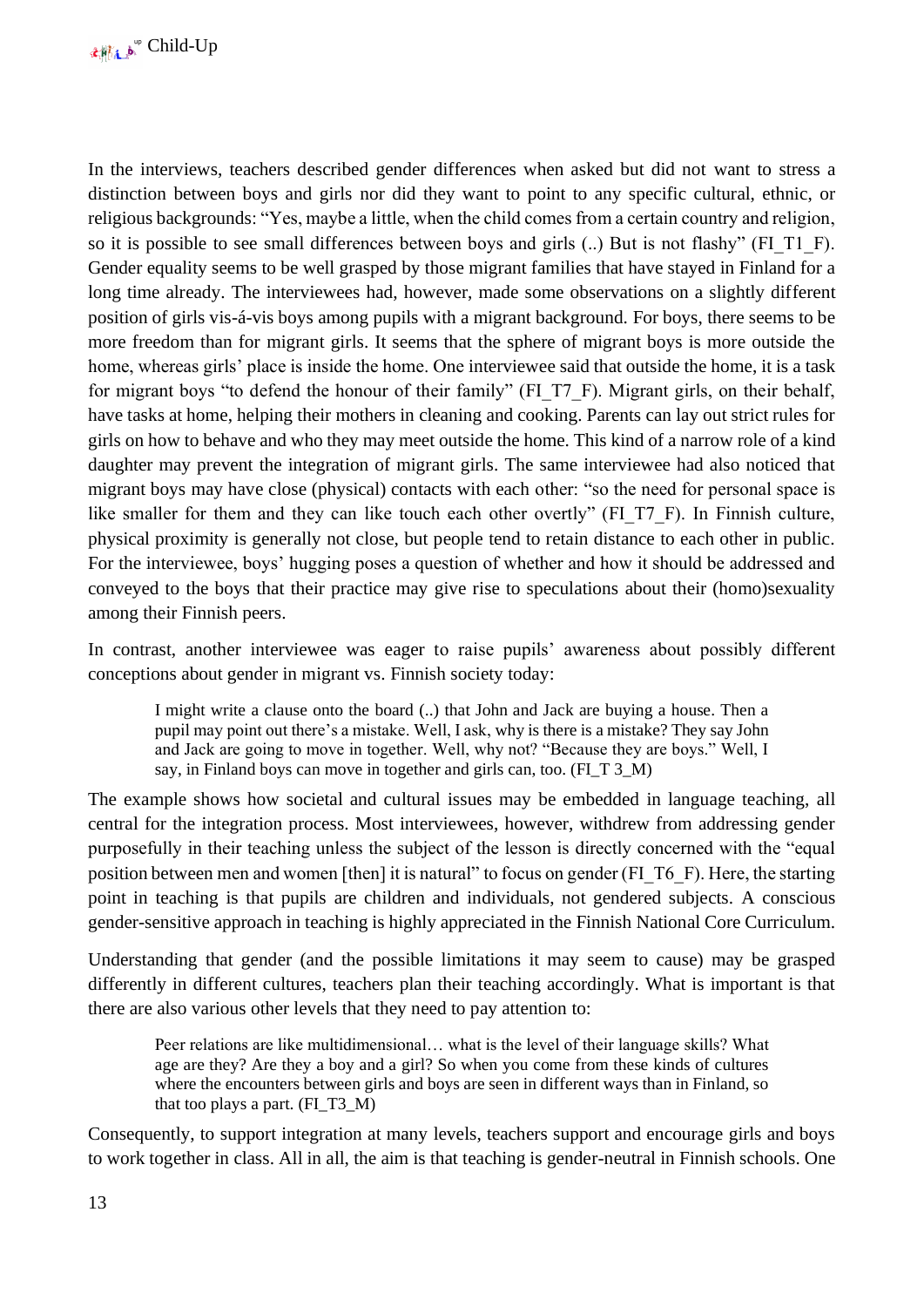teacher said that girls and boys can learn together in groups. It is a necessary skill for the teacher to arrange the learning environment in gender-neutral ways.

### <span id="page-14-0"></span>Social workers' views on migrant children's situation

#### <span id="page-14-1"></span>School and social services as sources of support

As multiculturalism and diversity are normalised at schools in Finland and building blocks of the National Core Curriculum of Education, the school is a central institution enhancing the integration of pupils. School social workers highlighted that at Finnish schools, all are treated equally independent of their background: "…hardly come across any exclusion or bullying, we deal with such things quickly, and children are tolerant. We Finns are very used to having migrant friends in day care and long-term friendships can already be formed there" (FI\_SW3\_F).

Social workers in the sample reported that migrant children and youth are motivated to study and learn the Finnish language and they have prestigious plans for their future which is seen at school as well as reception centres. It was also stated by school social workers that also migrant families value education highly. Immigrant families are often thankful for the good and free-of-pay education system in Finland. In the school environment, migrant children get the image that anything is possible; they are encouraged to make their own decisions on optional courses, for example.

As a further source of security, social workers mentioned migrant youth's strong motivation and aspiration to be "normal Finnish youth" and school social workers migrant saw children as getting well integrated into the school environment in general: "The majority of children dive like fish in the water in new places and situations ('we're here now and here we do like this') without any problems." (FI\_SW1\_F)

Migrant children want to make friends with Finnish peers and they actively seek social contacts; immigration is not highlighted in the normal interaction between children; children encounter each other as individuals. Often, there are many pupils with a migration background in one school in the first place, and they may all come from various places around the world. Children with a migrant background speak Finnish with courage and enthusiasm, although the level of Finnish may not always be so strong.

Children with a refugee background have usually received at least some education before arriving, so going to school is not something completely unfamiliar to them. Finnish education and pedagogy do, however, differ from authoritative school systems pervading in some parts of the world, characterised by violence, arbitrariness, and intimidation.

Schools and teachers support migrant families' integration. Parents' digital skills are tried to be supported and guidance in digital aid tools for communication between home and school is provided. School social workers also are key persons to share the worries of children forward for example to child protection social workers so that a child or family can get the support needed. If a migrant child has siblings, they also play a crucial role in helping the younger ones in their homework or in conveying various messages from school to parents.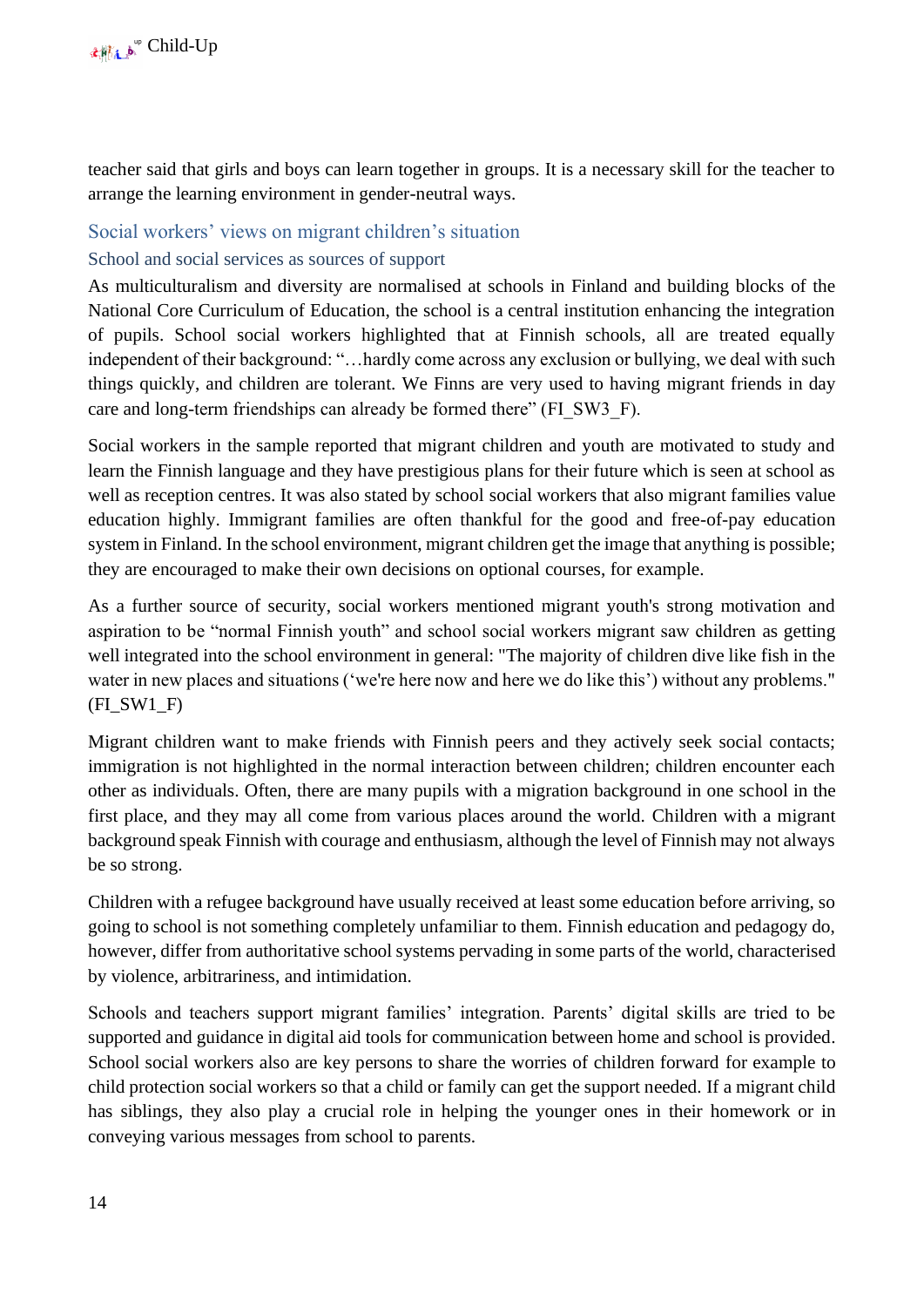In Finland, knowing English is often not enough – the Finnish language was seen as key to integration. School social workers mentioned that, as a service, school social work may be unknown in many countries, even in Europe. Thus, parents are often amazed to find someone is interested in their issues. In Finland, children's rights are protected and if the rights are violated, the issues are addressed. Social workers considered it important that parents are informed and educated about the rights of the child. It was also commonly agreed that in Finland, gender equality persists and there are no genderrelated limitations.

### <span id="page-15-0"></span>Intersections of gender and culture

Social workers in the sample introduced several features related to gender, family roles, and culture which they perceive as shaping the social situation of migrant children. As they seldom mentioned any particular countries of origin, ethnicities, cultures, or religions, this report does not provide a detailed understanding of the topic and of the variability in relation to migrants from different geographical locations and with different cultural backgrounds and/or religious affiliations.

First, there seem to be differences in bringing up boys vis-á-vis girls. Social workers mentioned that an (unspecified) 'ethnic' background seems to grant boys more freedom of action whereas for girls, there are more limitations. It is common for migrant girls to remain under the supervision of their fathers; they also help their mothers in housekeeping and childcare while their brothers are free to go and enjoy their leisure time. In some (but not all) cultures, also boys' school success is more highly valued and supported than that of girls.

Continuing with gender roles, second, social workers said that, in some cultures, it seems to be the father's task to manage relations and attend meetings with officials, such as school. In a similar vein, migrant boys, even smaller ones, might sometimes have a demanding role in the family; a role not meant for children. If, for example, the father is not present, it influences the well-being of boys and even shows in learning at school.

There were, third, some specific gender-related norms of behaving the social workers in the sample had observed. Among other things, not all migrant children attend sexual and gender education as part of health education at school as they are a taboo in some cultures. It is also the case that that not all students with a migrant background can participate in physical education classes when swimming in mixed groups; or girls may need to wear long swimming suits. Girls' use of scarfs also typically stems from gender-specific cultural norms, in Muslim families in particular.

Addressing the intersections of gender, family and cultural norms is highly important for all young people:

If it's unequal treatment based on sex---here in the country is not supported and it is right to think that there must be equality. Gender is not a limit, or here it is not… and yes, they are empowered when they understand it. And on the other hand, regarding boys, they can also be under such pressures and expectations on what they should be like. It's not only girls who are empowered by that type of conversation. With the boys, such a contradiction arises between their family expectations and more diverse culture. It applies to both.  $(FISW4F)$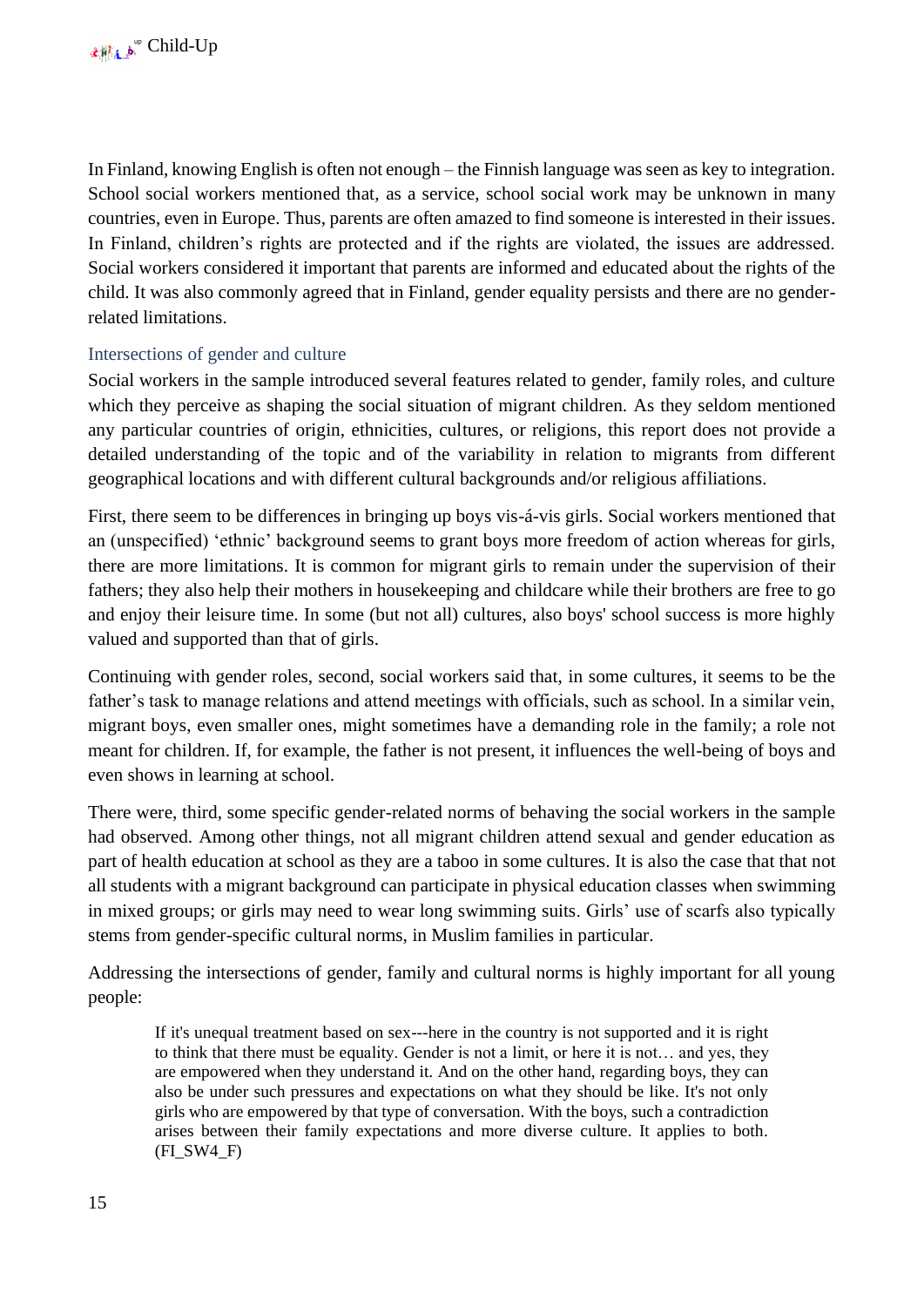While it may empower the young that gender is not supposed to limit people's lives in Finland, it is always not welcomed by all young people with a migrant background: not all migrating young people suddenly want to start living like Finnish people in general, and they may not have wanted to leave their 'home culture' or 'culture of origin' behind but have been forced to move. Retaining one's own cultural norms may then show, according to some social workers, in peer monitoring, where youth with a similar cultural and religious background– Middle East Muslim youth in specific– become authorities for desirable conduct. They also show disapproval if members call into question or act against the pervading socio-cultural norms or understanding.

Some girls with a migrant background, who have been in Finland for a long time, have started to think about the role of women in Finland and evaluating their own future; if they should get married and focus on family at an early age already, or focus more on their own, individual goals. In general, well-integrated youth with a migrant background tend wonder about these directions crossing between two different cultures. In a similar vein, cultural issues persist for second-generation immigrants, but in a different light:

Many times it is even harder for second-generation immigrants because they are pleased that are in safe conditions and somehow got their lives started, but that second-generation might be in pain between these cultures even more than that first generation because they don't have the same culture to preserve - they don't know it properly - when a different kind of culture is cherished at home, they don't sit here in Finnish culture either. (FI\_FGI1\_SW2\_F)

#### <span id="page-16-0"></span>Sources of vulnerability: language deficiency and societal prejudice

While migrant children may be motivated to study and even receive support from their parents, dreams of success are not always fulfilled. In visioning future studies, the academic skills of pupils with a migrant background might be veiled due to language difficulties as the development of language skills create a basis for future education.

Well at school you can see that many times young people have very ambitious goals for their own lives. They want to get a good profession and the goals are pretty tough and sometimes it feels like there are few unrealistic goals and when you go through them with their parents then there is always a little pain of restoring that realism to it. Those challenges are related to the fact that there are purely language problems or a history of being outside of school and that learning can be challenging. It does not always progress at the same pace, although the support that young children with an immigrant background receive is quite good. But it's a pretty big contradiction then for those dreams." (FI\_SW5\_M)

Among other causes of vulnerabilities, the social workers interviewed mentioned the asylum-seeking process itself as it causes insecurities for both minors and whole families, which can hinder the study motivation and future planning as well as cause depression, difficulties in sleeping, and many other mental issues. Absence from school is undesirable and might, sometimes, be a step towards the formation of youth gangs, a negative development among all youth:

And probably otherwise the absences now may be due to similar reasons with the native Finns. That we are being out of school and in those gangs. Not just to come to school. Even then, not due to immigration, but you may have drifted into such groups that you are in the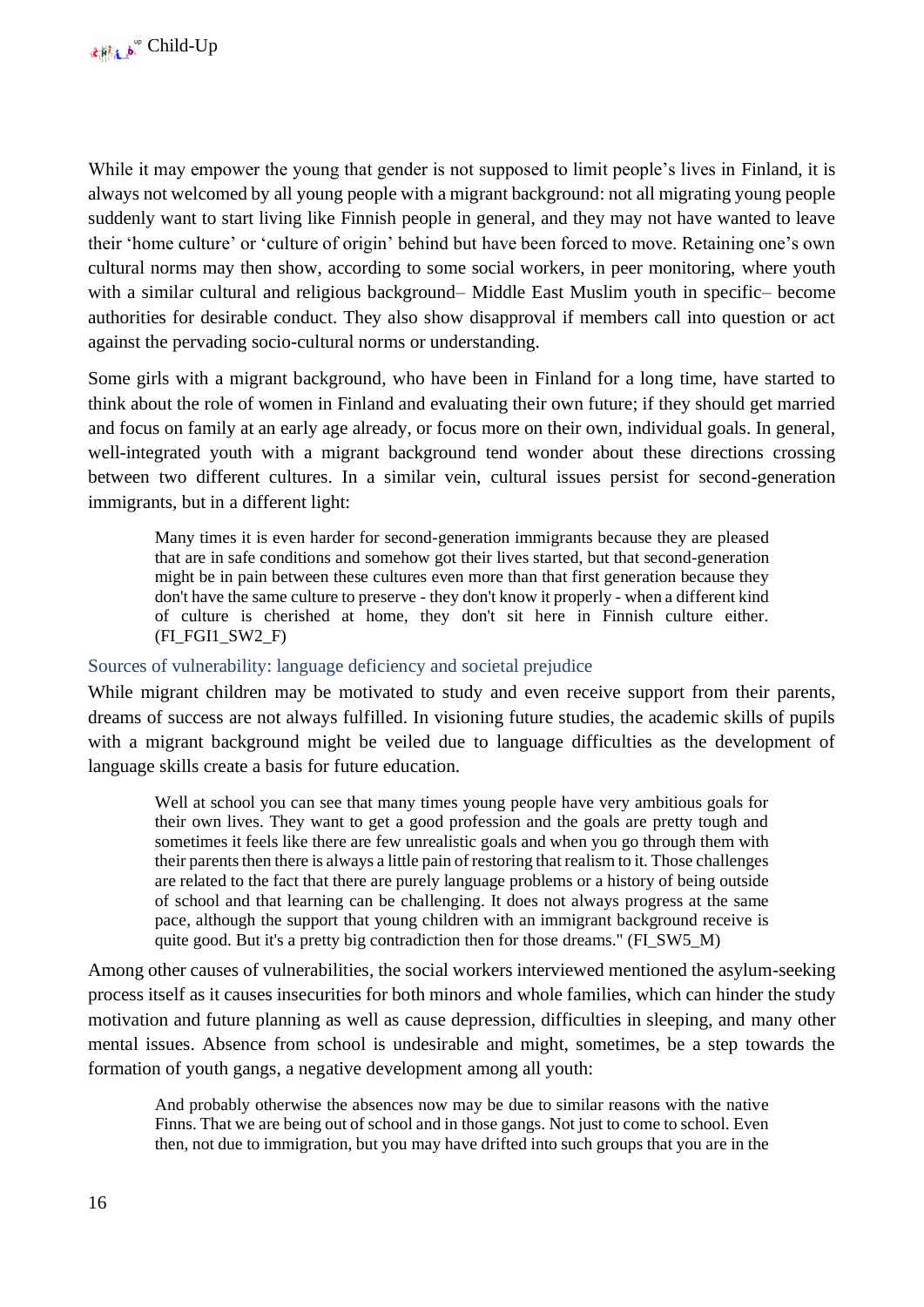city rather than at school. Yes, there are young people like this among both immigrants and native Finns who are out of school. (FI\_SW4\_F)

Indeed, young people face similar risks and undesired behaviour independent of their national background. One school social worker exemplified this in telling about a racist shouting between different migrant groups at school. Additionally, it also happens that there are children and youth who prefer socialising with other members of their cultural/ethnic group only. Social workers saw this type of segregation as strengthening undesired development and creating risks for problematic behaviour.

While some pupils with a migrant background may feel safe and satisfied in their own cultural networks, and although multiculturalism is deeply embedded in the school curriculum, social workers emphasise that migrant pupils generally long for Finnish friends. Even after spending his/her whole life in Finland, a young person with a migrant background may still face challenges in making friends with native Finns. The case is, the interviewees argue, even more difficult when arriving to Finland at the time of secondary school (ISCED2). Migrant children often face loneliness outside school. The language barrier might be one of the reasons behind difficulties in making friends. School social workers also mentioned that some children do not even want to learn Finnish and they want to survive using English (not an official language in Finland although widely spoken). Another school social worker raised a case where some children can speak Finnish but prefer not to use it at school. Some parents, on their behalf, speak English to their children although it is not their mother tongue and social workers saw this as posing challenges to the language development of the child.

Social workers generally agreed that there is today explicit racism and structural discrimination in Finnish society which hinders and blocks the inclusion and participation of (young) immigrants. They claimed many people have prejudice towards asylum seekers, refugees, and immigrants in general, which are built and emphasised through media representations. They see this as a shame as in their view: immigrants they work with are different from the existing stereotypes. Further, social workers think that children's integration into society is usually fast, and it often happens that individuals and whole families undergo changes during the integration process. Counsellors felt powerless at the face of societal atmosphere as they felt incapable of influencing and changing society towards openmindedness and respect for diversity.

### <span id="page-17-0"></span>Interpreters' views on migrant children's situation

In Finland, interpreters tend to work in educational settings only when a pupil's non-Finnish speaking parents are present (an issue addressed in section 4). This is something that troubles *Marjo*:

I've thought about these kick-off meetings between families and teachers before the migrant child enters the school. We go through the school rules, routines, and practices. The child may be present and hear the interpreted version addressed to the parents. But then the next day the child is on her own, and it must be really challenging not to understand what people around you are saying and not being able to express yourself. Well you can point at those pictures but are they enough to express what you think? It is pretty intimidating. (FI\_I2\_F)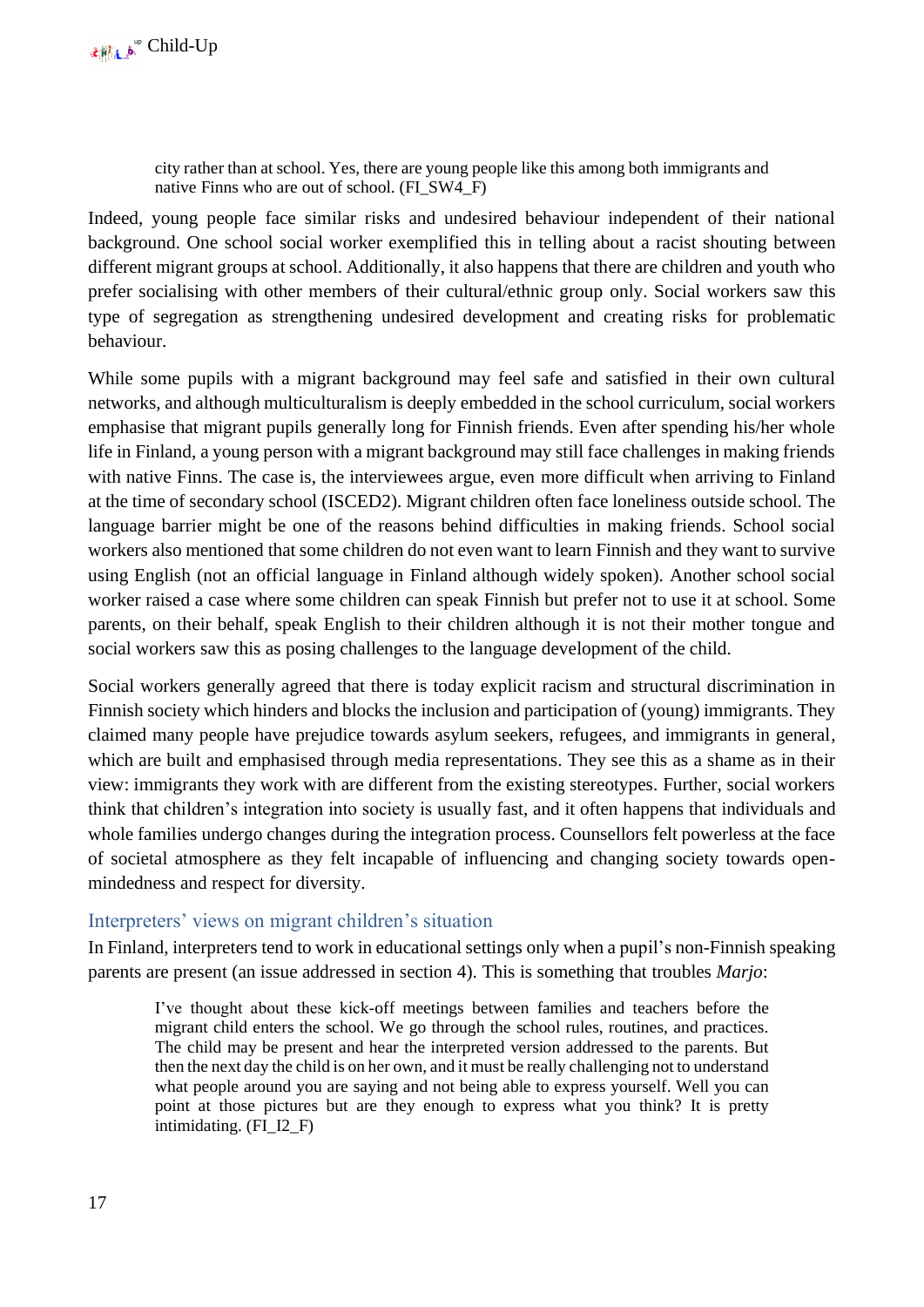The case shows that although entering school is well-planned and thoroughly discussed with migrant parents, the scene is different for the child. Marjo shows concern over migrant children 'losing their voice' in not being able to communicate their inner thoughts and feelings when they arrive and wonders why children are not provided with interpreting when they start school in the new country. She seems the same flaw in a slightly older age group: when minors turn 18, it is up to them, not their guardians, to answer for themselves in official contexts like job-seeking. However, an interpreter should be used because language skills do not develop overnight.

Although interpreters do not often work directly with pupils in schools, they do have a good overall understanding of the educational needs of children with a migrant background. *Siri* (FI\_I3\_F) proposes for teachers a stricter take on migrant pupils' absence from classes, as she says being absent from school makes the integration process slower. She also calls for immediate intervention in case of bullying as well as for a more regular use of learning methods that enhance group spirit and participants' sense of belonging.

The sample on interpreters also shows that school plays a central role in promoting gender equality:

The school should promote these things and educate girls and women even more about Finnish society. And men too, of course… they have some bad habits to unlearn. The school should take an open stance on this for both men and women. The school is in an excellent position to teach young women and young girls that they have those rights. ---It hinders women's integration when their success isn't supported at home. I've met many clients who have lived in Finland for a long time. The man is succeeding, studies for a profession or even has a job, but the woman is still where she started cause she has had to stay at home with children. When they have several children, it is the mother's task to stay at home. They are not supported for gaining success outside the home. ---I see young women who are illiterate and just keep on having children. ---I see that as a major reason why women don't become involved in society. Integration never happens for them. When they only stay at home, they never get involved. (FI\_I3\_F.)

In the extract, Siri argues that the school, as an institution, is in the position to affect gender and power relations and girls' and women's agency and active participation in society, and that it should do more to take advantage of this position and teach pupils the meaning of gender equality in order to enhance integration of children with a migrant background.

## <span id="page-18-0"></span>Migrant children's situation from the perspective of reception centres

Asylum-seeking families may stay in a reception centre environment for some five years, during which children are born and raised. In the reception centre, families have a room or two for themselves and share the kitchen and bathrooms with other residents. During the years of residence, counsellors encounter different emotions among the residents; adults' tiredness is constantly present also in children's life. Asylum seekers are frustrated and sometimes even angry over their situation; on the other hand, there are lighter days when they forget their status. Asylum-seeking children are open for contact with reception centre counsellors. Children have a hard time staying in their family rooms and they often use the corridor space for their plays, where they create their own culture of being. For children, a balancing factor to everyday life is attending the municipal school; under school-aged asylum-seeking children can attend day care or pre-school.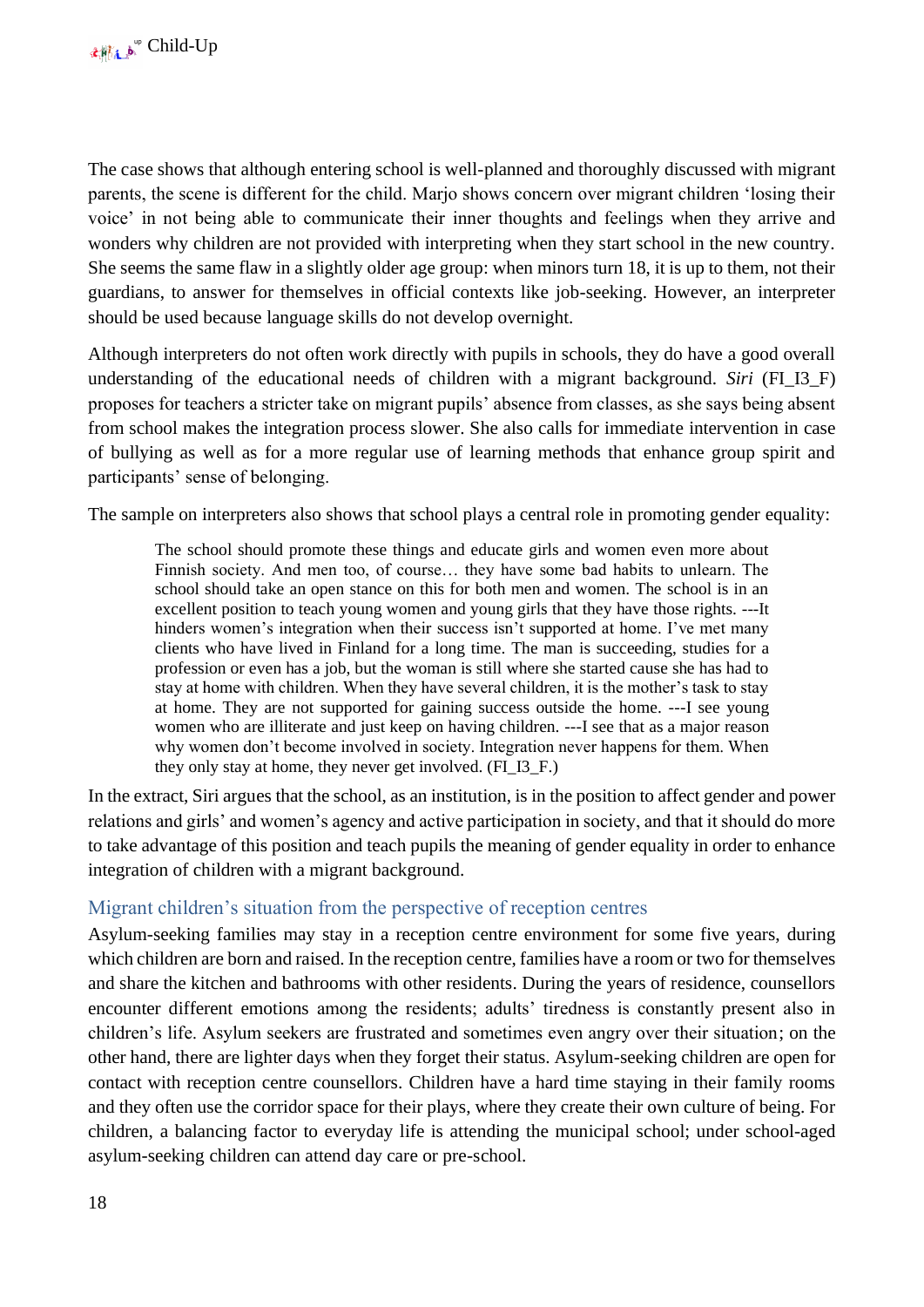Staying at a reception centre for years as an asylum seeker becomes costly to society not only because of the facilities but also due to the professional support and other services surrounding it. The process also becomes costly financially, and mentally, for those asylum seekers who cannot practice their previous occupation fully. As asylum-seeking children receive day care placement free of charge, social workers stated that the adults do not always understand that it is a benefit provided by society and normally a payable service. Not paying for it has in some cases caused only loose commitment in using the service. After receiving resident permit, the asylum seeker has a legal right for social security benefits and services. The social workers interviewed pointed out that many people, in general, have misinformation about the financial support that asylum seekers and immigrants receive.

The views of reception centre personnel in the sample was generally in line with those of individual social workers (reported two sections earlier). For example, both see asylum-seeking children as mainly optimistic despite all the difficulties they have experienced. Social workers saw children's ability to adapt and find positive things even in difficult situations as a great resource: "Most of the youth are really, it's amazing how they can be so diligent about schooling in this life situation" (FI\_SW6\_F). Not always do asylum-seeking parents even have the resources to support their children in schoolwork due to their insufficient skills in Finnish, illiteracy, or overall stressfulness of the life conditions.

As for asylum-seeking teenagers, who can already understand the situation better, the asylum process was seen as unreasonable burdensome and difficult. Moreover, for them, encountering a new culture, a new system of rules and norms, seems especially challenging; for instance, some counsellors felt that they do not always find ways to motivate or persuade youth to leave for school. As the asylumseeking process is prolonged, normal ways of supporting coping lose their effectiveness.

As to differences between perceptions of gender in different cultures, the NGO specialising in migrant youth work has made a deliberate effort on community-building on the basis of encountering individuals and giving and receiving peer support. Young people are welcome as they are, not as representatives of a certain nationality, culture, or gender, which shows in the positive atmosphere and in encounters between youth, volunteers, parents, and workers. As a result, the interviewees argue the young perceive it as their second home where they experience belonging. This approach enables participants to think and criticise learnt perceptions of gender and culture together.

In the eyes of social workers in the NGO, it is challenging for migrant youth to find work which corresponds to their education. They also criticised vocational counselling at schools, claiming too much attention is given in individuals' counselling to the fact that Finnish is not marked as their mother tongue and that, consequently, migrant youth are automatically referred to vocational education instead of high schools.

## <span id="page-19-0"></span>4. Working with children and their families

When asked about the practical aspects of working with children and their families, the interviewees generally showed close engagement in and high expertise in their field across professions. The section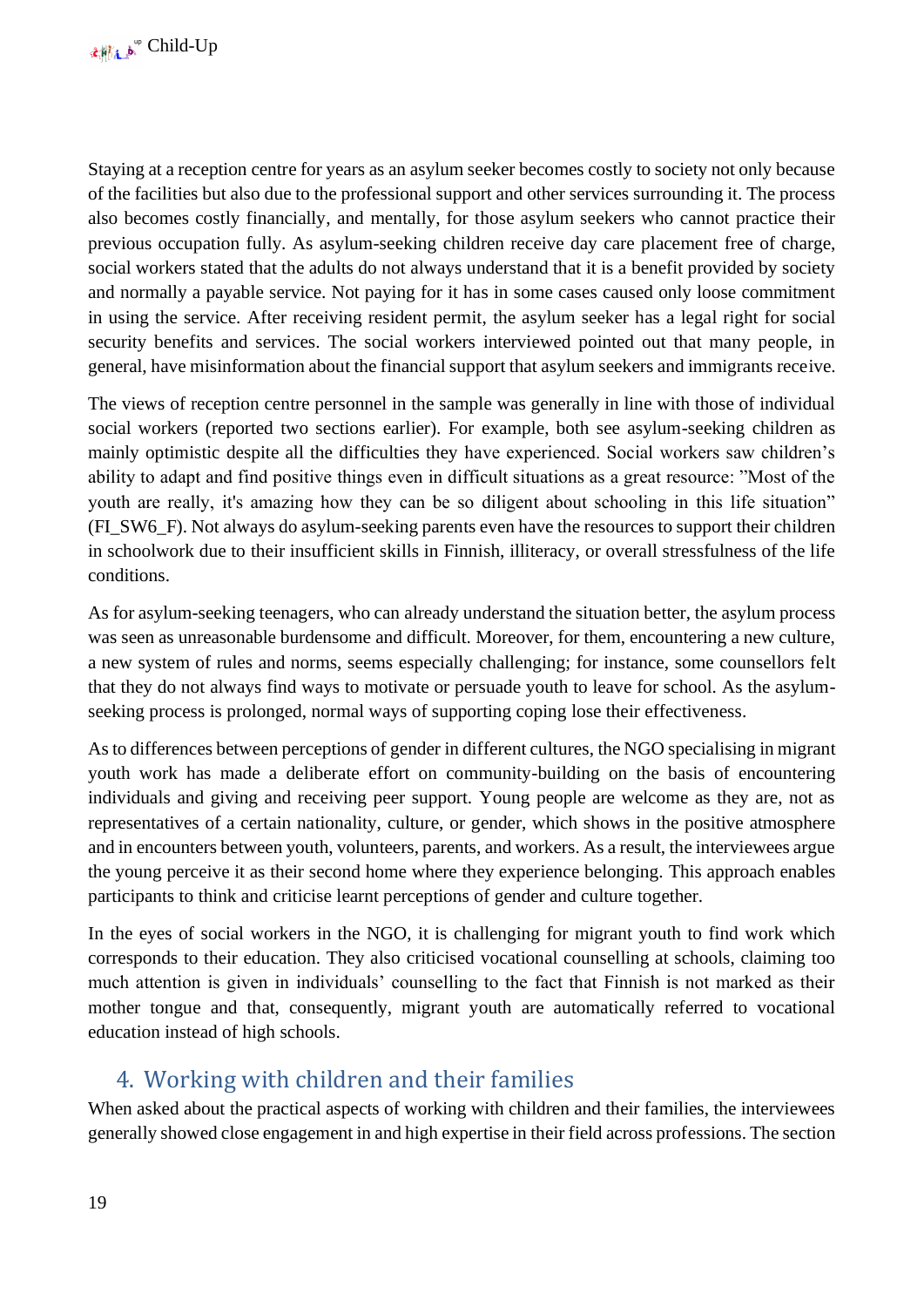is organised into two: Relationship and communication with parents and Professionals' roles and tools in working with children and their families.

#### <span id="page-20-0"></span>Relationship and communication with parents

#### <span id="page-20-1"></span>Teachers and parents

When teachers were asked about how they perceive parents' or caregivers' role and engagement in their children's education, two types of answers reoccurred. First, the family backgrounds of migrant pupils are not uniform as parents are a heterogeneous group; yet, two, communication with migrant pupils' parents tends not to be straightforward.

As to the first point on migrant parents differing from each other in how involved they are in their children's education, teachers said that it is the same as with native parents: some are more involved and more interested than others. Similarly, if offered additional support for learning, some parents are suspicious as to what it means. While this is not uncommon among native parents, either, it may be a sign of a different type of understanding on learning difficulties than what currently exists in Finnish pedagogy, one that does not accuse the learner of not learning but tries to accommodate teaching to meet the learner's needs. Teachers do recognise some thought lines and attitudes among parents that they see as relating to differences in cultural and/or ethnic backgrounds; some parents, for example, underline the joy of having their children attending Finnish school. They give high value and full support for learning, and they also expect their children to do the same. On the other hand, a few teachers note there are parents with demands or unrealistic expectations on the teacher, or, at times, on the child; for instance optional language studies may seem attractive and useful for the parents' perspective but not for the learning and study load of the child still in the process of acquiring skills in the Finnish language.

Language is a central point of concern also in teachers' communication with migrant pupils' parents. The single factor that teachers recurrently mention as a challenge in their work is the lack of a shared language between them and migrant parents. By this they refer to parents' poor skills in Finnish and, often, English, and to the overall feeling that they cannot be sure whether the parents have understood them right. Often, it happens that class teachers ask for S2 teachers' help in communicating with parents: "Communication with parents is really challenging. It is not impossible, but I do also help other teachers a lot when they come to me and say that now the mother or father has misunderstood this and that."  $(FI T3 M)$ 

In addition, it is not merely the difficulties in a certain language but a difficulty in reaching the parents through any communication channels. Migrant parents do not regularly participate in parents' meetings and, for reasons the teachers say they do not know, do not easily respond through digital media.

#### <span id="page-20-2"></span>Social workers and parents

Some migrant parents understand Westerns ways of thinking about child protection well but for others, it is more difficult to comprehend. Some migrant families find it difficult to work with social workers who are women with power for decision-making. Immigrant families might further be generally cautious when talking with social workers, and social workers evaluated that gaining their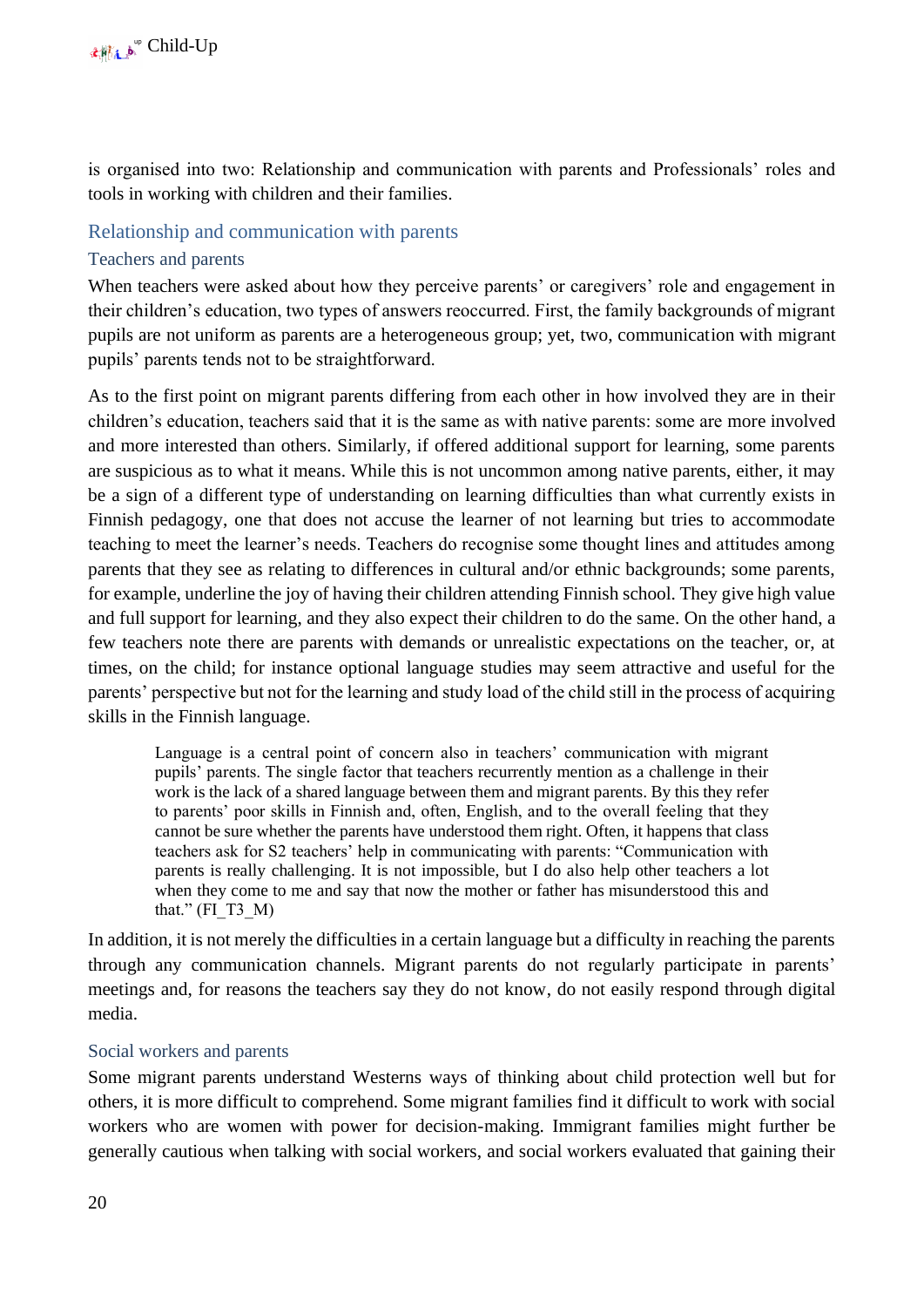trust was a challenge. Immigrant families might also lack knowledge about the Finnish service system and the work of different professionals which causes mistrust in co-operation. One school social worker evaluated that it is rare for immigrant parents to do the initiative for contacting the school social worker.

They very rarely actively raise issues themselves unless there is such a clear experience of racism in the past, so if they experience such an attitude, then they might get in touch, but very rarely do the parents themselves take initiatives to co-operate. It must be because of their caution or perhaps they feel the system is too complex with all its clicks and everything, and whether they know how to handle things that they might prefer to keep in the home sphere and not dare to bring issues to school. (FI\_SW5\_M)

On the other hand, there are also migrant parents who take initiative towards the school but to a direction that is not appreciated in the Finnish education context: trying to buy grades for their children and affect school regulations. This might happen if the families used to be clients of private schools abroad. Further, some parents who want their children to aim high show respect towards hard sciences only and acquire extra lessons for their children after school, for instance in maths. As one social worker argues, "parents boast over their own success at school, like they were so good in this and that, but they don't understand that here the level of requirements is different and that success is hard especially if there are problems with language." (FI\_SW1\_F) Such parents may also be demanding in terms of their children's leisure time activities and goals.

School social workers in the sample report that they have sometimes had to make a child welfare notification, which has created a lack of trust and conflict between school social workers and parents.

And then here a little one says that he has been beaten with a stick or something and I have to make a child protection notification behind the parents' back because the child has talked about something like this and... Sometimes if there's been violence at home and then it's so hard for parents to understand that if a child talks about this then why aren't they even contacted. This is probably what has led to the worst conflicts with parents, that they don't want to have anything to do with me. Things like that must be sorted out then. These issues are worked through with child protection, but yes, it may leave parents with such distrust and then there's the fact that they cannot, for example, forbid their child to see a school social worker, according to the law. (FI\_SW1\_F)

School social workers reflected on migrant parents' attitudes towards the new culture and its habits, which might also create a major challenge to their and their children's integration and participation. Also children and youth can have negative attitudes towards following the generally accepted roles at school.

Probably the biggest challenge I have encountered when families are involved in the work that there are such attitudes among parents that different culture should not be recognised. That they should be able to live here following similar laws than in their country of origin, for example… Or if there is a young person with a migrant background who somehow experiences that s/he will not take these rules and this culture into account. In a way, maybe a little bit of the same that some parents have. Not to try or give a chance to try to adapt to the rules at school. That little bit of making your own rules, which somehow looks like is linked with the migrant background. (FI\_SW4\_F)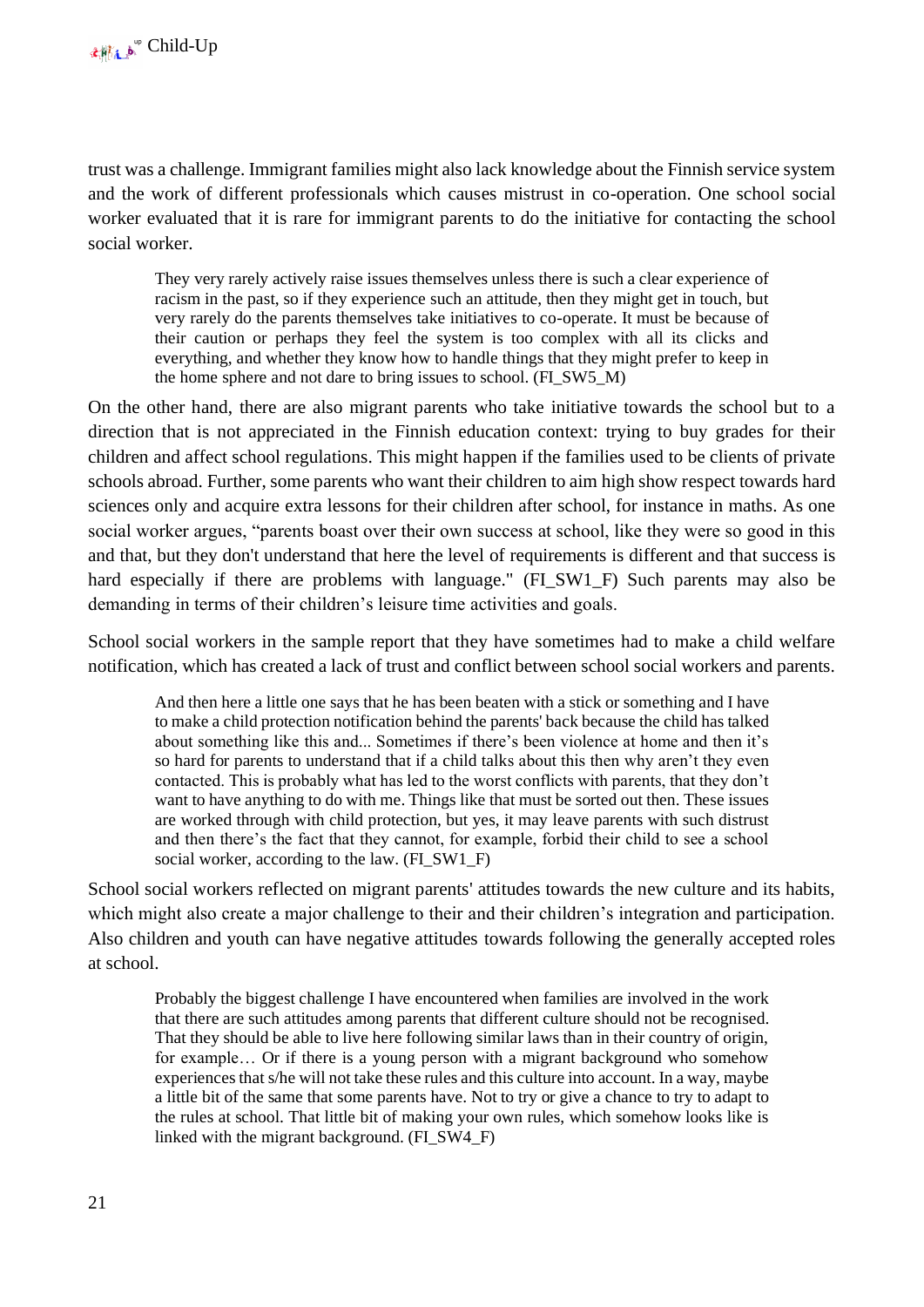School social workers further raised a concern about migrant parents' digital skills which are crucial when keeping in contact with the school as the majority of daily and/or weekly communication with the school takes place through digital applications.

Despite the ever-emerging need for social workers, the human relationships and interaction involved are the very reason that makes it meaningful: "In my opinion, young students who come from different cultures, are the best thing that has ever happened to me. I go abroad many times a week when I sit on my couch and listen to their stories" (FI\_SW1\_F).

School social workers argued that, in building connection to children and their caregivers, it is important to take into consideration the family history of arriving to the country. Even when they have lived in Finland for several years, the journey they made as asylum seekers or as migrating for other reasons remains a significant experience.

## <span id="page-22-0"></span>Interpreters and parents

Interpreters in Finland tend to work with parents and families more often than with children only. Their work may cover various educational and health-related contexts, such as meetings between parents and the teacher, child health care, or psychiatric consultation. However, the interviewees gave no indication of interpreting ever occurring between pupil(s) and teacher in class without the parents' presence. The interviewees point out cultural differences in how straight-to-the-point negotiation may be; in Finland, professionals' communication can be very straightforward without much warming up, which may come as a surprise to those migrant parents who are used to certain politeness rules– saying nice things to one another, even in an excessive manner– before addressing the 'real' issue at stake. One interpreter also introduced the issue of 'cultural bonding': some migrants do not perceive the interpreter as a professional but, rather, a friend who speaks the same language and who they think can be addressed in an informal, straight, or even intrusive manner before, during, or after the interpreted session.

### <span id="page-22-1"></span>Reception centre staff and parents

In social work among migrant adults, families have an assigned worker (in accordance to Social Welfare Act 2014/1301, 42  $\S$ <sup>7</sup> to whom they can turn to in any questions and receive guidance. Interpreters are used in client meetings. Social counsellors conduct home visits and sometimes also goes to different places with families, such as hobbies. Social counsellors working with migrant adults mainly work with parents, but they also take children into account and want to get to know them as well, as it is then easier also for children to contact the counsellor if needed.

Due to lack of resources, social counsellors feel they have not had enough time for teaching useful skills (e.g. digital skills, filling in applications, and paying bills) to their clients. Especially digital

<sup>7</sup> Social Welfare Act 2014/1301. Available: 710/1982 englanti - [Säädöskäännösten tietokanta -](https://www.finlex.fi/fi/laki/kaannokset/1982/en19820710) FINLEX ®.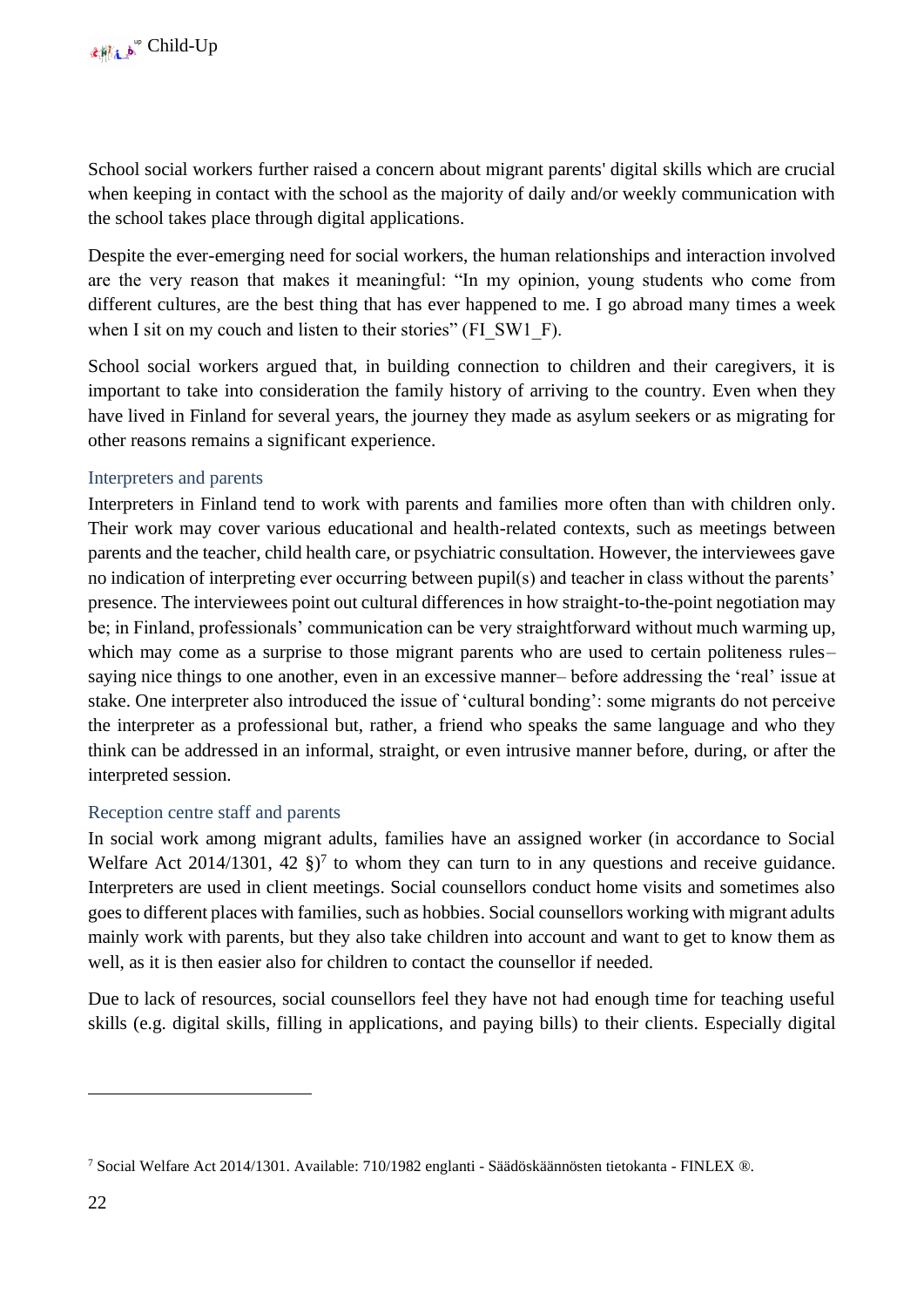skills were mentioned among the needs of migrants as plenty of services, including home-school communication, are now online.

The interviewees in reception centres point out asymmetry in the roles of parents and children. They note that migrant children might have a role of an adult at home for different reasons and they help their parent(s) in communicating with Finns and also take care of family's daily life and chores:

But then I think that it is seen that many children ... When they are a little older and they learn the Finnish language, they take care of a lot of things here for the whole family, act as interpreters and mothers and fathers rely on these children, it is worrying and we have tried that the children do not interpret and… (FI\_FGI3\_SW1\_F.)

Also, these children usually do not receive support from their parents in school homework due to language barriers and do not get any financial support for hobbies, either.

Many social workers also stated that integration of teenagers might cause specific challenges as they already face puberty in all its colours, and if integration of children is or has been faster than parents, the outcome may shake family dynamics:

For parents, it's easy when that child learns faster than an adult and can take care of those things, and for a long time it will probably go pretty well unless there aren't heavy things that bother that child, but then when a child comes to puberty there will be problems as it has somehow made the distorted the… power relations in that family, or such things. It is then difficult for parents to take authority in other matters as well when through that language the child has somehow gained a stronger authority in some way.  $(FI$  FGI3 SW4  $F)$ 

The reception centres' counsellors were concerned about the lengthened situations of asylum seekers, and in these abnormal situations normal ways of coping were not seen as effective. Asylum-seeking children might have days of absence from school due to the family situation and mental overburden caused by the situation. Some children are born while their parents are living at the reception centre which then becomes the only environment the children know. In the words of one interviewee, the situation is unsustainable and the society needs "not to continue that type of marginalisation development, so it would be important that children could use their potential and parents' (poor) wellbeing would not paralyse children, that parents could get support for themselves" (FI\_FGI3\_SW4\_F).

<span id="page-23-0"></span>Professionals' roles and tools in working with children and their families

## <span id="page-23-1"></span>**Teachers**

Teachers mentioned several useful skills in teaching migrant pupils. For example, teachers are skilful to form confidential relationships with migrant pupils and their families. Their awareness concerns different cultures, languages, and individual backgrounds.

One school assistant illustrated what it can mean to balance at the intersections of cultural differences, family habits, and the law on child protection. According to her, some migrant parents can sometimes give "an automatic little slam" (FI\_T2\_F) on the child's face. The school assistant did not evaluate this as a harmful act that would cause insecurity and break the child´s physical integrity. She did not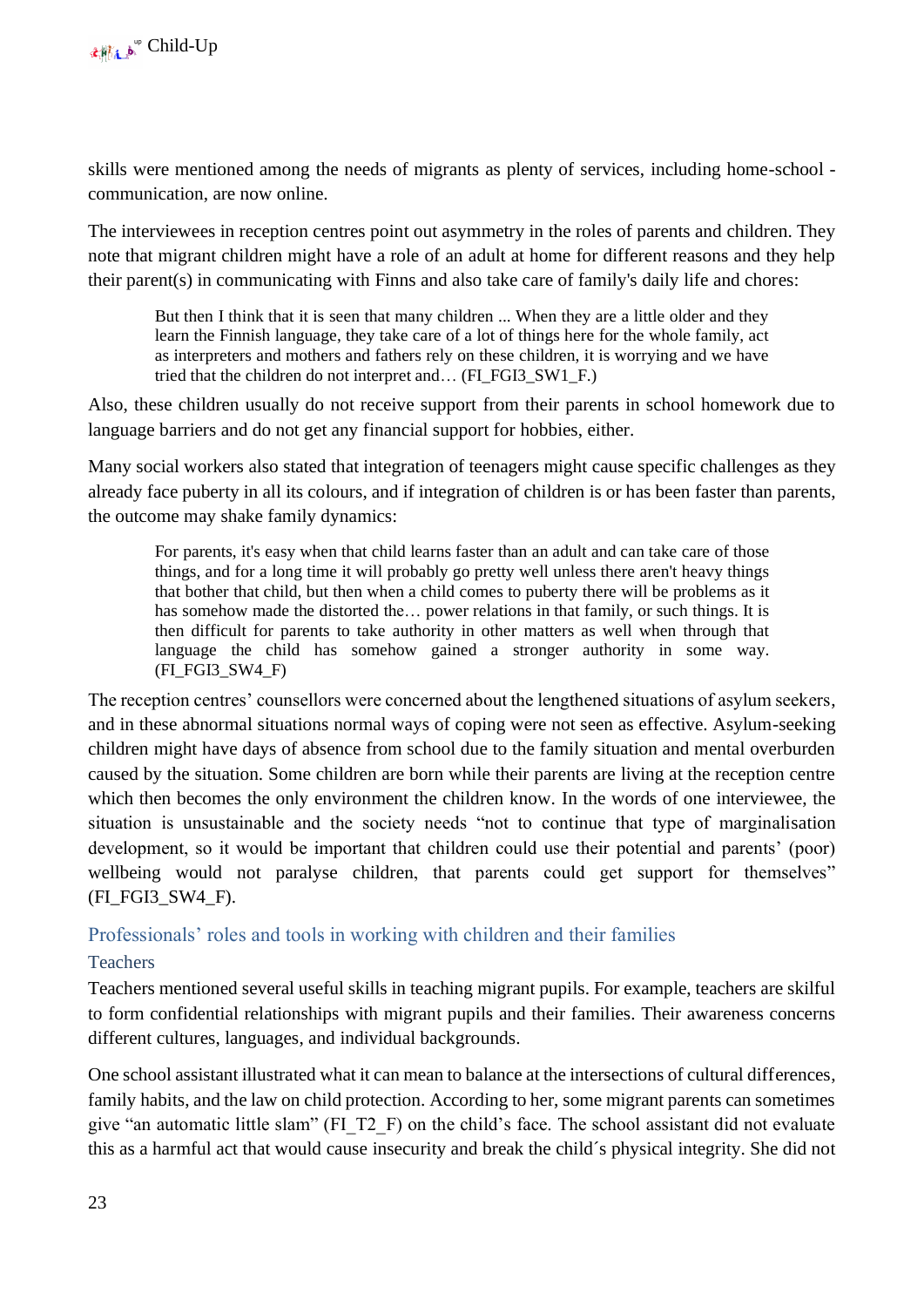see slams as an evidence of violence but as a thing that "belongs" to the other culture. The boundary between Finnish and other parents is here constructed as a natural cultural distinction.

## *Useful skills*

Teachers have skills to adapt and teach in rapidly changing situations. Some of the interviewed teachers mentioned that they have an ability to recognise pupils' multidimensional backgrounds as well as empathy towards pupils' traumatic experiences. They also pointed out they need to learn more about trauma in so far as it may hinder pupils' learning.

Teachers mentioned the following useful skills when working with immigrant children and families:

- Language and cultural awareness as a pedagogical approach (linguistically responsive instruction and culturally responsive pedagogy as defined in the DivED<sup>8</sup> project in Finland).
- Ability to response to different situations that may occur unforeseen.
- Transversal competence and ability to embrace a wide range of transversal knowledge.
- Ability to form confidential relationships with migrant pupils and their families.
- Openness and flexibility.
- Sense of humour and situational awareness.
- Collaboration and interactional skills.
- Pedagogical skills.
- Preparedness for a continuous change.
- Recognising themselves as meaningful persons for pupils' identity construction.
- Sensitive approach in pedagogy and interaction.
- Willingness towards continuous learning.
- Ability to recognise pupils' multidimensional backgrounds and empathy towards the traumatic experiences of the pupils.

Teachers also mentioned the following development needs at their work with immigrant families and children:

- The continuous need for further education about intercultural competences and encountering diverse backgrounds, such as traumas.
- The need of professional guidance of work.
- Strong concern about pupils' welfare and success at school and in life: they need more support than teachers can offer.
- Knowledge on how to teach pupils with traumatic experiences and how the experiences may prevent learning and motivation.

### <span id="page-24-0"></span>Social workers

Social workers presented school as a key institution in providing and referring children and youth to different support services needed. It was evaluated by school social workers that the support

<sup>8</sup> See [https://dived.fi/en/.](https://dived.fi/en/)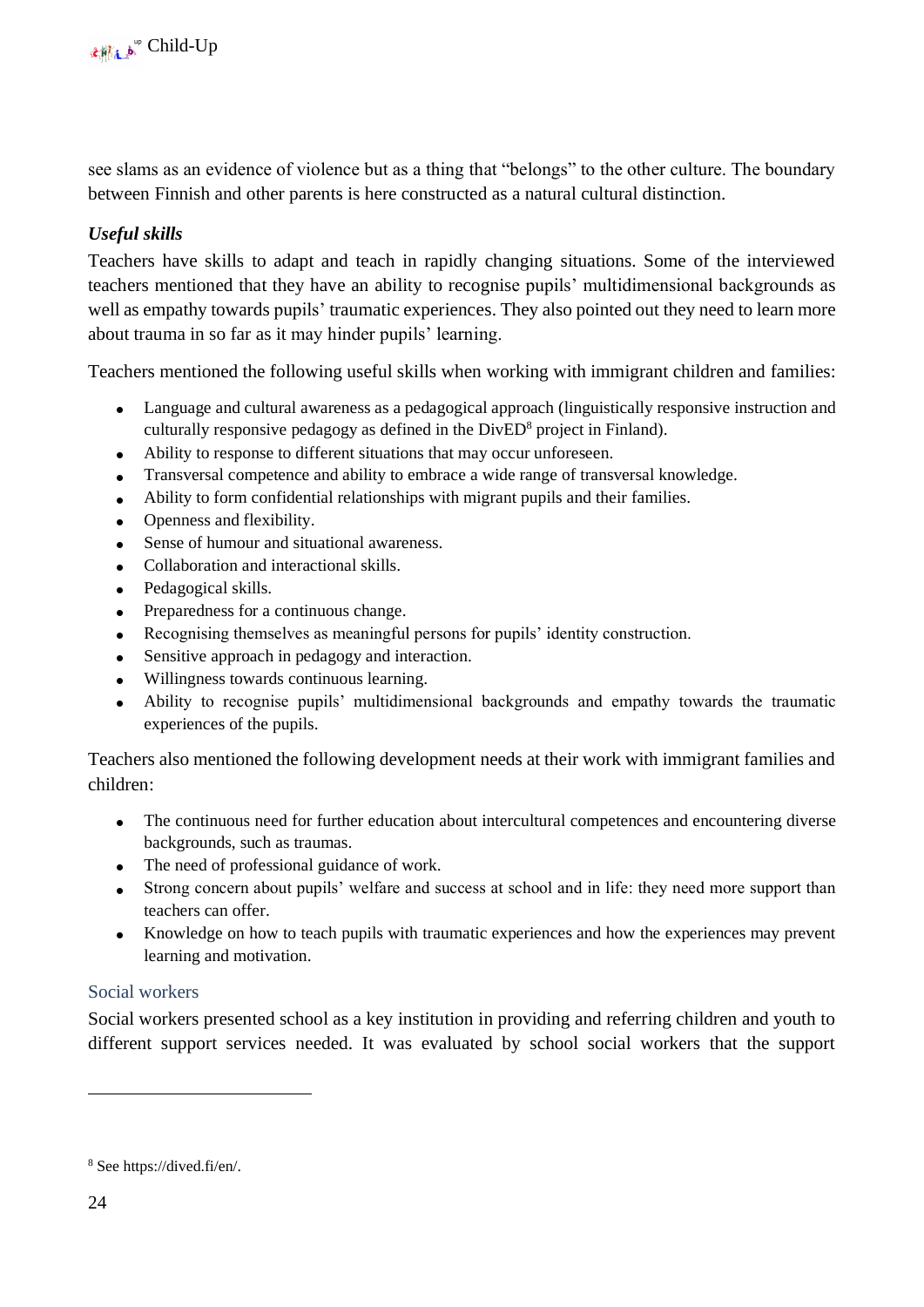measurements and services at school are pretty good overall and that there has been a great improvement of support services across time.

School social workers said that they are daily in contact with teachers as well, as there are cooperation structures at schools such as weekly pedagogical support teams (including school head, special needs teacher, study counsellor, school psychologist, nurse) and student welfare meetings. Student welfare work means joint action including all members and participants of the school (e.g. cleaners, janitors, parents as representatives of parental associations). Special needs teachers often cooperate with teachers of Finnish as second language and with special needs assistants. At primary school, a class teacher has an important role for pupils and their families for several years, as one social worker exemplifies:

At elementary school, there is the classroom teacher and under his/her leadership the classroom functions, so it is an important thing for the pupils that it is the one and same adult who is usually present for several years. And it's such a safe person in general who has shared things and showed emotions, it's an important thing for children's development. And for parents, it is also an important thing that there is someone safe who is with the child for several hours a day. (FI\_SW3\_F)

All in all, social workers gave positive feedback to teachers for their work in following up students' welfare, taking action, and sharing worries with school social workers when those arise. As part of the student welfare work in some schools, there are social counsellors (Bachelor of Social Services), who guide different group activities and give individual counselling. Also, some schools have recruited special needs assistants with an ethnic background. They can, for example, better "understand certain issues that can worry the teacher, so they can also interpret these issues" (FI\_SW3\_F).

At schools, there are student union activities and different youth-led projects. Social participation is supported more at schools nowadays and it is seen as an important element for creating a healthy and supportive learning environment in addition to pedagogy.

Inclusion, in general, is a trend idea today, so to speak. It is, of course, to be supported... Yes, in general, it is not related to immigration but to the school culture in general, that there is more and more of these activities alongside traditional teaching and pedagogy. I don't know then how that change is seen in classes, but in everything that happens every day at school, after school and in the breaks and other contexts, so yes, I think that inclusion is supported quite well and resources are invested there. (FI\_SW5\_M)

There was a practice mentioned by a few school social workers that when new pupils join the class, the teacher assigns some other pupils to accompany the new ones for the first days so that the newcomers feel welcome. In some schools, there are special days for the creation of group spirit at the beginning of the school year for all pupils, where also youth work and parish representatives are present. School social workers also meet new pupils (and sometimes parents) with difficulties in integrating into the new school. School social workers also do individual student welfare work with children, their parents, and other members of the support network. This type of individual work might also include targeted group intervention in selected classes, for instance investigating cases of bullying, conducting welfare surveys, and so on.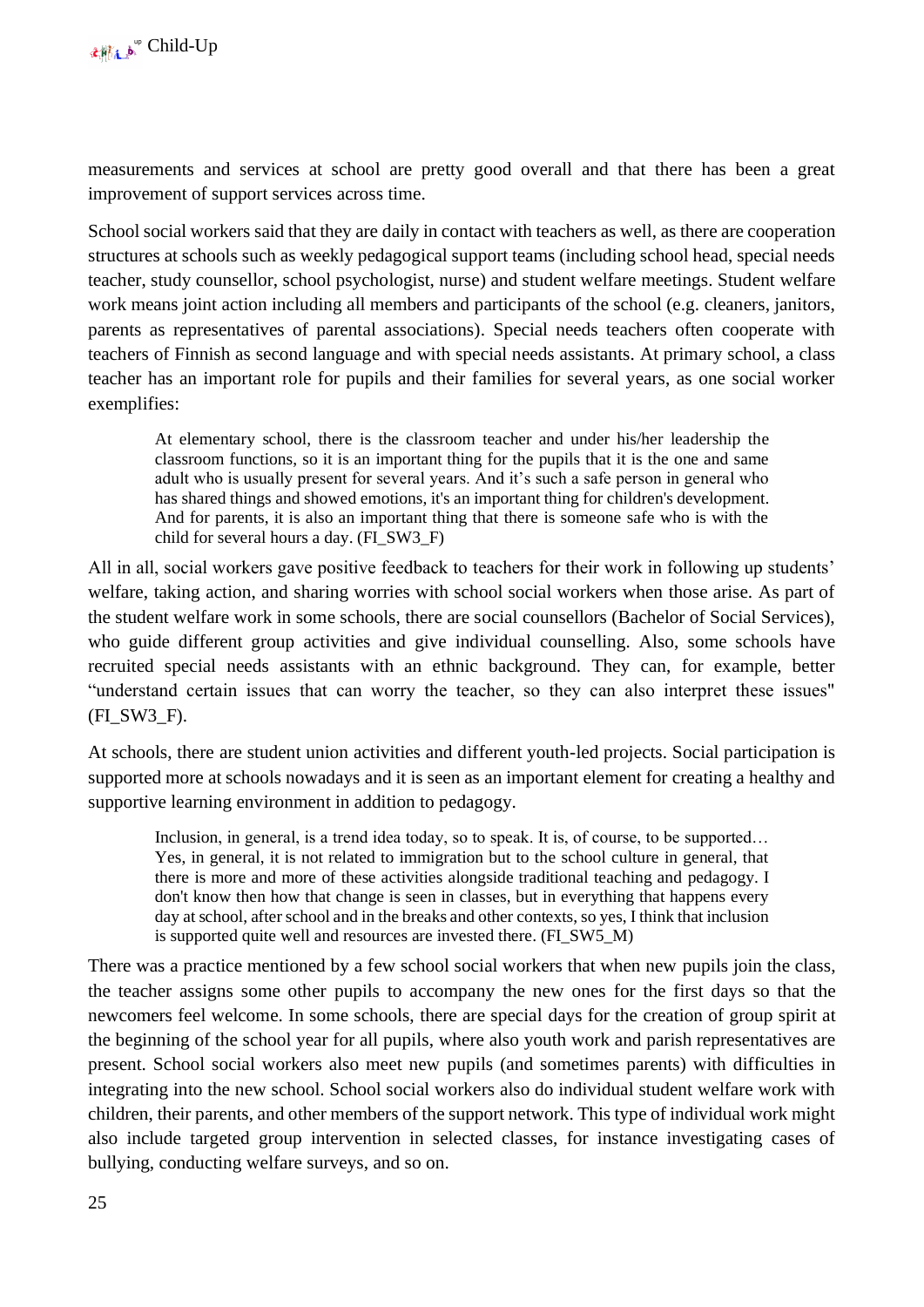Below, a social worker praises lessons on Finnish as a second language where pupils with a migrant background come together:

They kind of start to lead that class in a way that, sometimes the teachers laugh that they talked about something completely different from what they were supposed to, and that there was a good conversation and when the students have the same experiences in that migrant group--- they dare to bring up their cause and make whatever questions. They dare to better bring out their insecurities and not-knowing and that they are very curious and take a stand on things, and when we start thinking about issues from a student perspective, in a way where students feel they need help, support, information, then they become better targeted when they better dare to bring out their own needs for information. This is one point of view that it is, of course, contradictory in the way that the same students are of course in those big mixed-groups, and that is an important part, but then they also need this group of their own where they dare to think about their special issues. (FI\_SW5\_M)

In the above extract, the social worker argues that, while mixed groups are central for integration, teacher-led moments with other pupils with a migrant background serve a great purpose in enabling learners of Finnish as a second language to open up on various, even sensitive topics.

School social workers also mentioned success stories as some pupils have completed studies on their mother tongue and on Finnish as a second language successfully and moved forward to high schools and universities. In general, social workers viewed migrant families as supporting their children in educating themselves. Some school social workers evaluated that the support services for migrant parents are accessible. School social workers preferred interpretation services for parents who cannot communicate well in Finnish or English. There was also a project mentioned which provides lowthreshold, voluntary-based and peer to peer social service for immigrant families; they also provide information about the Finnish education system.

School social work is voluntary for pupils, and parents cannot prohibit their children from meeting the school social worker. If teachers refer pupils to the school social worker, the teacher has already mentioned this to parents earlier or will talk to them together with the school social worker. Discussion with children and school social worker is confidential and not shared with teachers. Also, parents can directly contact the school social worker with different questions and issues. One school social worker positioned herself working as a middle person in-between teachers and parents:

In general, I try consciously to go between [the teacher and parents] and take it all on me so that the teacher who has daily dealings with the parents …to protect the teacher from hatred. That is, in a way, trying to protect the relationship between the teacher and the parents so school social workers are dealing with more uncomfortable cases. **(**FI\_SW1\_F)

## *Useful skills*

Some of the interviewed social workers were active in updating their skills for example on trauma work and multicultural counselling, and they were involved in different multicultural and international networks. It was mentioned that updating one's professional skills is something one should actively aim for, because not all employers, in municipal social work especially, actively promote and provide opportunities for that. School social workers working under the education sector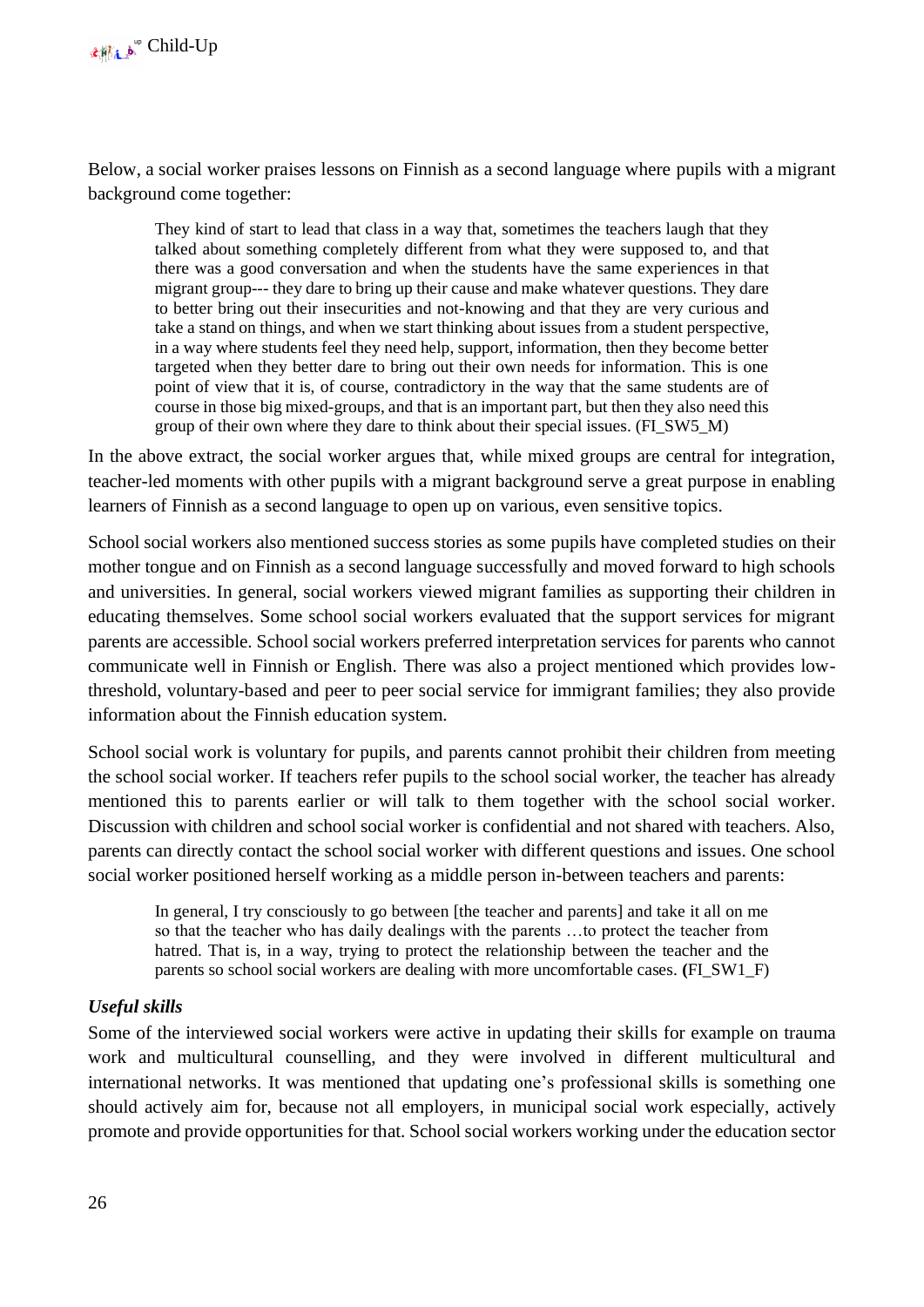in bigger municipalities were pleased with their training opportunities which they saw as plenty. Social workers in some workplaces, like reception centres, receive regular work mentoring.

Social workers mentioned the following useful skills when working with immigrant children and families:

- client-centred development approach and growth mindset
- empowerment approach in counselling
- skills in listening to the needs and opinions of immigrants
- skills in understanding the different type of family dynamics
- the cultural and gender-sensitive approach in counselling
- skills in encountering people as individuals
- working with interpreter (live, phone or application)
- communicating in plain language
- staying patient
- admitting that not all situations can be solved with your help and support
- having an acceptive and permissive attitude (not a judgemental one)
- asking for collegial help and support when needed
- fighting against stereotypes
- knowledge on the social security system (services and benefits)
- respecting difference.

Social workers also mentioned the following development needs at their work with immigrant families and children:

- to have easily accessible information on service guidance for asylum seekers and unaccompanied minors, and on banking issues especially for refugees
- to acquire knowledge on social insurance benefits, especially for own language counsellors
- to develop skills in scaling up cultural and gender-sensitive work methods
- to gain knowledge on trauma and psychology in more general
- to learn working methods and approaches with refugees
- to learn about different cultures and religions.

#### <span id="page-27-0"></span>Interpreters

The role of interpreters in working with migrant families is diverse. Depending on their exact position and job title, they may offer more or, typically, less extra-linguistic support and guidance for example in matters related to taxation or job-seeking. In school contexts, they report working primarily with parents and not directly with children. The following chain of events would thus not have taken place without the guardian's contact with *Jade*, a mother tongue counsellor:

The child was falling over, and the teacher saw it and ran to drag the child by the arm. The child got hurt a little, but this prevented the pupil from falling over. The child thought that the teacher was trying to rip her arm. (FI\_I1\_F.)

Afterwards, the two family members came to Jade's office, the child crying and wanting to quit school. Jade asked about the mother's wishes on what to do, and the mother said she wanted Jade to make a phone call to the teacher with her present, because her own language skills were insufficient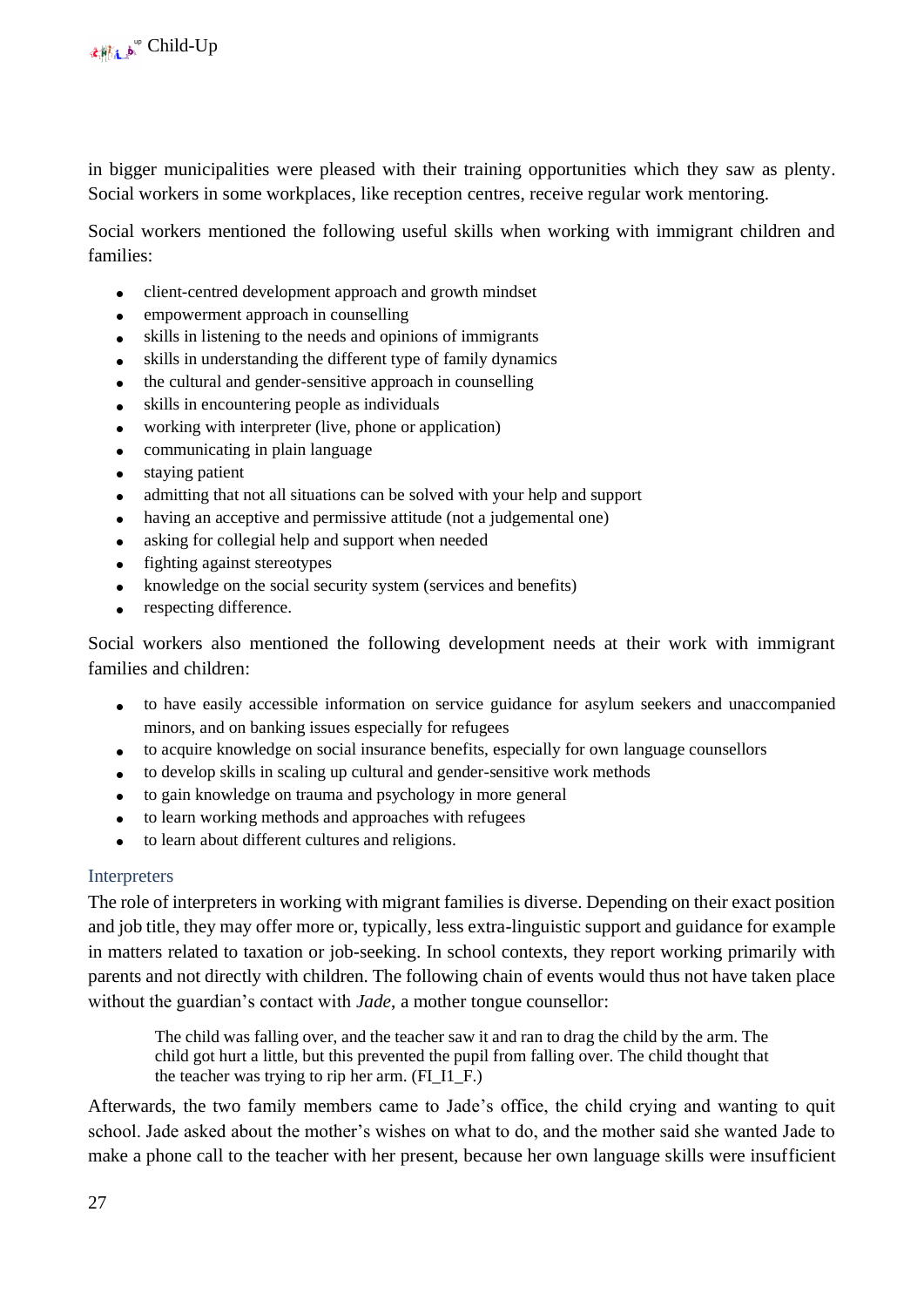to carry out such a conversation. After the phone call, it turned out that the situation at school yard had been misunderstood by the child. In the end, the child was happy to go to school again.

As the example shows, language assistance which is more than interpreting can help participants to reach mutual understanding on challenging issues. Whereas an interpreter cannot escape the official role of producing a precise translation, a language assistant (close to the position of a mediator in some other European countries) may contribute more to the interaction by mediating between different persons, languages, and cultures, and thereby support migrants' agency. Additionally, ordering interpretation is a task of the officers, so in the example above, without Jade, the mother would have needed to take action herself and only hope the teacher calls out an interpreter.

Another example of the fine line between literal interpreting and culture-sensitive mediation relates to the use of humour in talk. In different cultures, people tend to read and appreciate humour in diverse ways. Whereas in culture A a certain utterance may be interpreted as humorous and not as literal, in culture B it may be taken as controversial and even threatening. Take a scene with a family, social worker, and interpreter (produced originally in FI\_I1\_F). The child acts naughty, and the mother reproves by saying she will "cut the child's finger". The interpreter interprets the utterance literally. The Finnish officer calls out child protection. The parents are puzzled.

To solve the misunderstanding, the issue is three-fold: the migrant family needs information; to be told that in Finland, social workers and other officers care for the safety and well-being of children, and that threating with violence is unacceptable. The social worker needs culture-sensitivity; to be told that it was not a threat to be taken literally but an idiomatic expression rather regularly heard in the family after unruly behaviour. The interpreter, finally, needs support; as the interpreter cannot step away from the strict role of literal interpretation, a mediator could help to reconcile different roles, norms, and cultures.

As we see, there are different shades needed in 'interpreting'. When an interpreter was to give an opinion on the idea of introducing 'mediators' in Finnish school contexts in the research interview, the response was, however, that it is not desired. The fear was that mediators would steal interpreters' jobs and that it would diminish the value given to professional and precise interpreting.

### <span id="page-28-0"></span>Reception centre staff

Social workers evaluated their work with migrant children and families as rewarding and as a living library as all the clients have their own story to share. Social workers have seen positive development in their clients with respect to learning new skills or language or becoming decent citizens, which has been rewarding for the staff to observe.

Especially social workers who can follow minor asylum seekers' processes from arrival to the granting of resident permits saw their work as rewarding because these youth develop their skills a lot in a short time. Social workers working with asylum-seeking minors were amazed at the youth's resilience to cope with all the stress and their ability to proceed with their life path despite all the difficulties.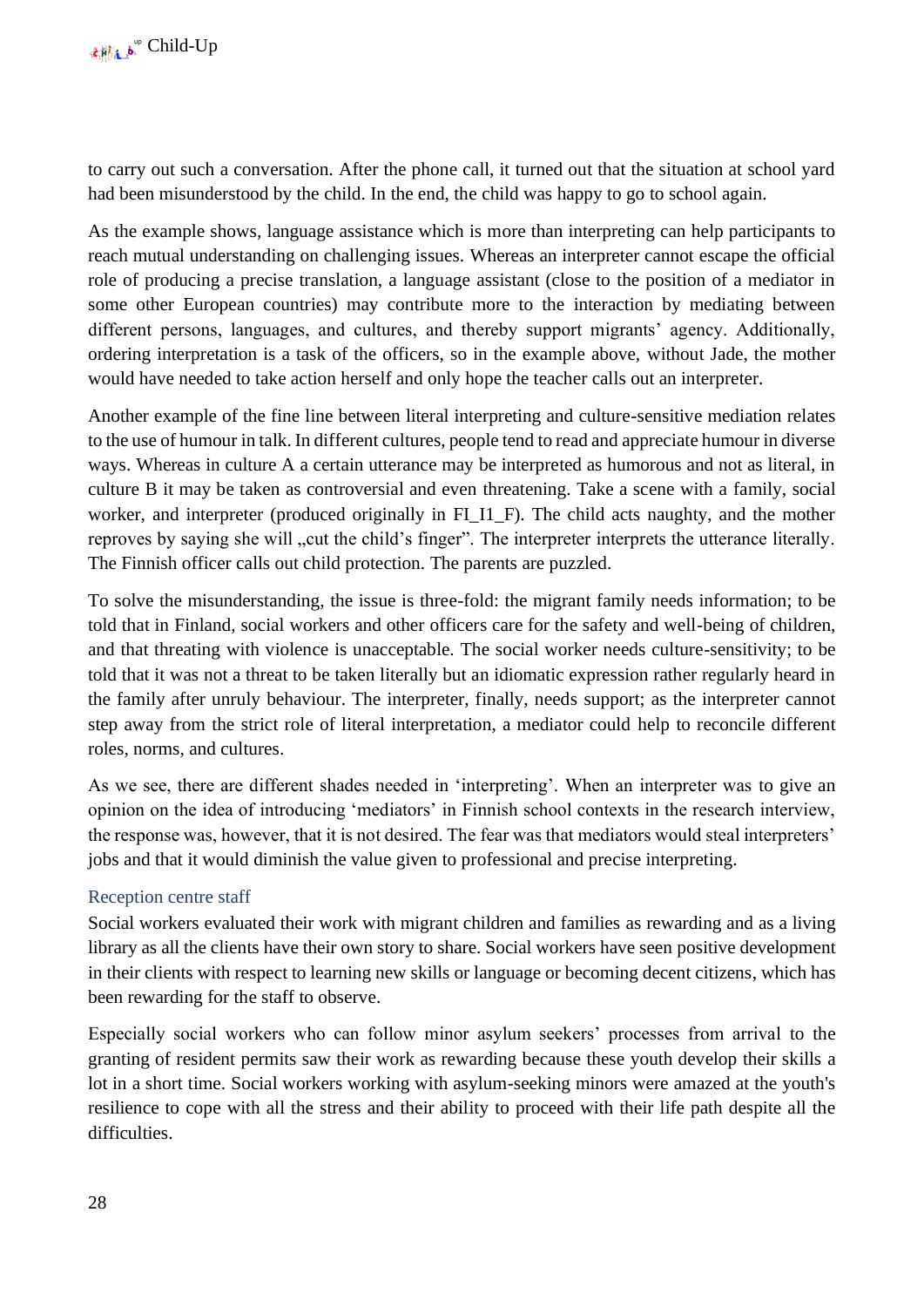When asylum-seeking minors turn 18 years old, they stop receiving counselling in the same way they used to. Counsellors saw that this independence breaks off, for some minors, rather fast and there are many things to be learnt before this step.

In a reception centre, there are multidisciplinary team meetings and client and social work teams, where difficult cases are solved together. Asylum seekers can attend vocational school's language courses and many of them also work<sup>9</sup>. Asylum children attend day care or school. There are different activities at the reception centre organised by NGOs and the third sector. On the other hand, "we have tried not to build a lot of activities inside the reception centre as its bubble, but to get people to participate activities of the municipality." (FI\_FGI3\_SW4\_F) Such a specific outward support measure was one where a parish project where asylum seeker can receive a support person to accompany the asylum seeker in different hobbies.

When an asylum seeker receives a resident permit, counsellors in the reception centre help to fill in different official applications. After receiving a municipality placement, clients move to municipalities and are referred to immigration services of the municipality. A transfer negotiation is held between the reception centre and immigration services if the client needs acute support.

Municipal immigration service and the social counsellors working therein are usually contacted from day care directly, as at day care they know that counsellors often meet families. Social counsellors also attend different meetings with clients especially if clients cannot go alone to meetings or they are not able to take care of things by themselves.

Low-threshold NGO has invested in a safe and gender-sensitive atmosphere for youth and counsellors to get to know youth individually and listen carefully to their needs so that they can develop their activities based on those: "It is not only an open space where you come and go. We ask the young how they are and phone them if they haven't been around for a while or we have not heard from them." (FI\_FGI2\_SW2\_F) While migrant youth participate in NGO activities, they learn new skills from each other. NGO also provides support for migrant parents.

Social counsellors working at NGOs saw it as rewarding that youth experience the NGO as their second home which means that their investments as counsellors have paid off. Some social workers mentioned that they have learned a lot while working with families and children from different cultures and backgrounds: "After all, they come with their own culture to our activities. And this enriches our activities." (FI\_FGI2\_SW2\_M)

<sup>9</sup> There are some limitations for work if you are an asylum seeker, see more: [https://www.infofinland.fi/en/moving-to](https://www.infofinland.fi/en/moving-to-finland/non-eu-citizens/coming-to-finland-as-an-asylum-seeker)[finland/non-eu-citizens/coming-to-finland-as-an-asylum-seeker.](https://www.infofinland.fi/en/moving-to-finland/non-eu-citizens/coming-to-finland-as-an-asylum-seeker)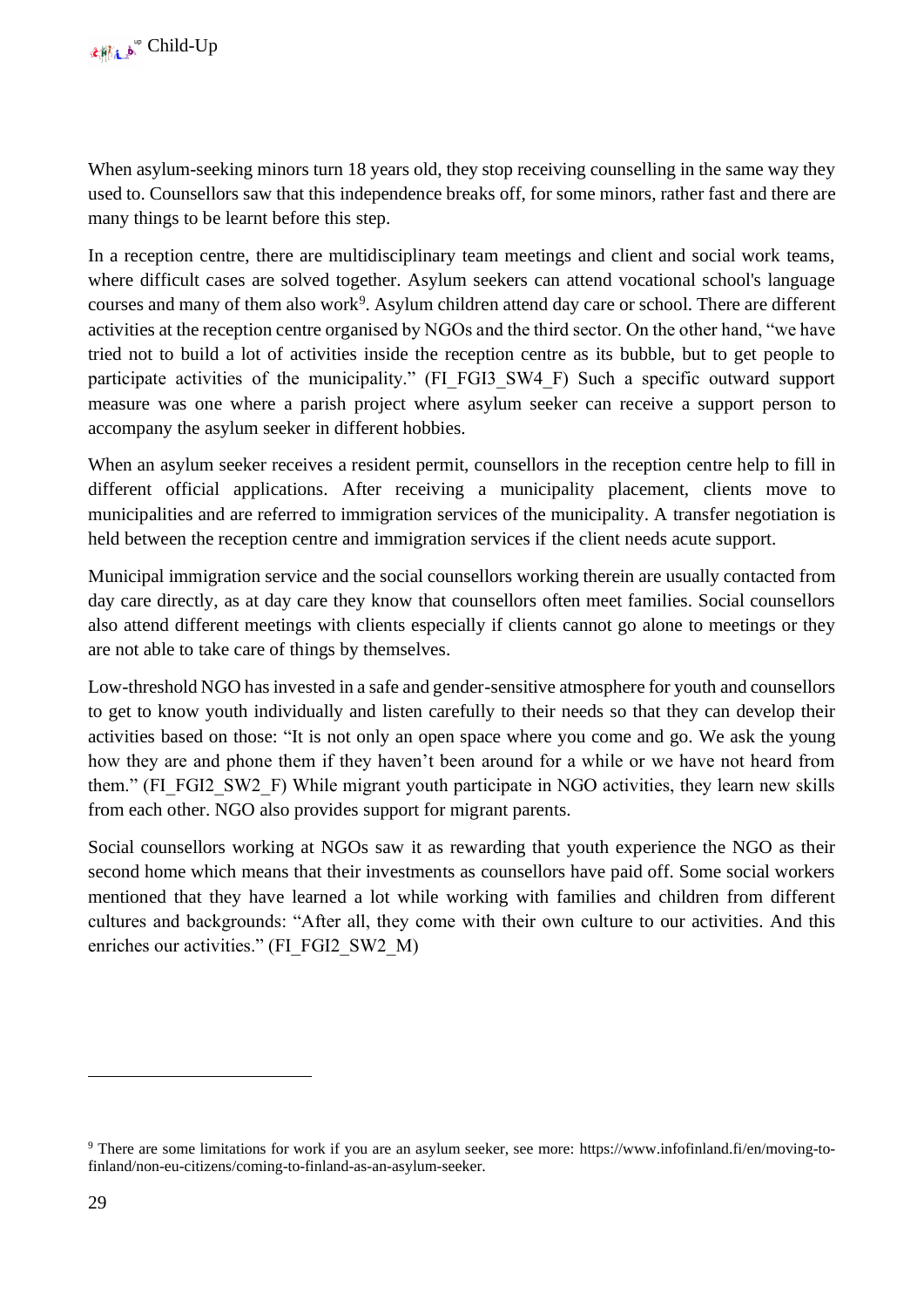## 5. Framing integration and evaluating policies

## <span id="page-30-1"></span><span id="page-30-0"></span>Teachers on integration policy

Teachers in the sample argued that the Finnish school is, by nature, inclusive, meaning that pupils with various skills and backgrounds are welcomed into one and the same classroom. They also pointed out that support for learning is, in its most simple and everyday forms (learning in small groups; remedial teaching), available for everyone independent of their background. Here, cooperation between teachers is a norm, as is co-teaching by a class/subject teacher and S2 teacher/special needs teacher, or S2 teacher and school/special needs assistant.

Teachers showed appreciation towards the integration measures applied in Finnish schools nationally. However, they were clear in saying more is needed at societal, municipal as well as school levels. Crucial factors enhancing the school conditions of pupils with a migrant background and in need of additional support for learning include structural and financial support: how work is organised and resourced has a direct effect on both teachers' working conditions as well as children's well-being. Specific attention should be paid to increase language awareness among subject teachers to ease the transition of pupils from preparatory to regular class: "I'd like to see that migrant pupils are taken into account better in class. And at times I'm really impressed about how [some teachers] can adapt their teaching and find all sorts of wonderful new things though." (FI\_T5\_F.) Further, one school year in preparatory instruction is hardly enough for a smooth transition to regular class; support should continue in some form whenever needed.

Teachers in the sample also pointed out that some measures should be taken to reach out to workbased migrants. While their children are subjected to integration measures through the school system, they themselves are often left with no one apart from the employer. Teacher do their best in also showing empathy towards these parents by helping them to understand and tackle various issues in the new society they are settling into.

## <span id="page-30-2"></span>Social workers on integration policy

Social workers in different organisations and with different titles collaborate with many other organisations and are members of different multi-professional teams. School social workers are part of school cooperation structures but also work closely with municipal child protection and, in some cases, adult social work. School social workers also co-organise events with NGOs.

Social workers described integration both as a process and a result. While it is a goal their profession aims at, it involves the personal experience of people with a migrant background becoming full members of society and finding each one's own place in society.

Social workers were generally concerned about the segregation of immigrants from native Finns; yet, they were optimistic about successful integration and inclusion happening at school level among children and the young. In their view, peer support is important for both adults' and children's integration. Most social workers stressed the view that people are more similar to each other than different from one another, and that this serves as the baseline for dialogue.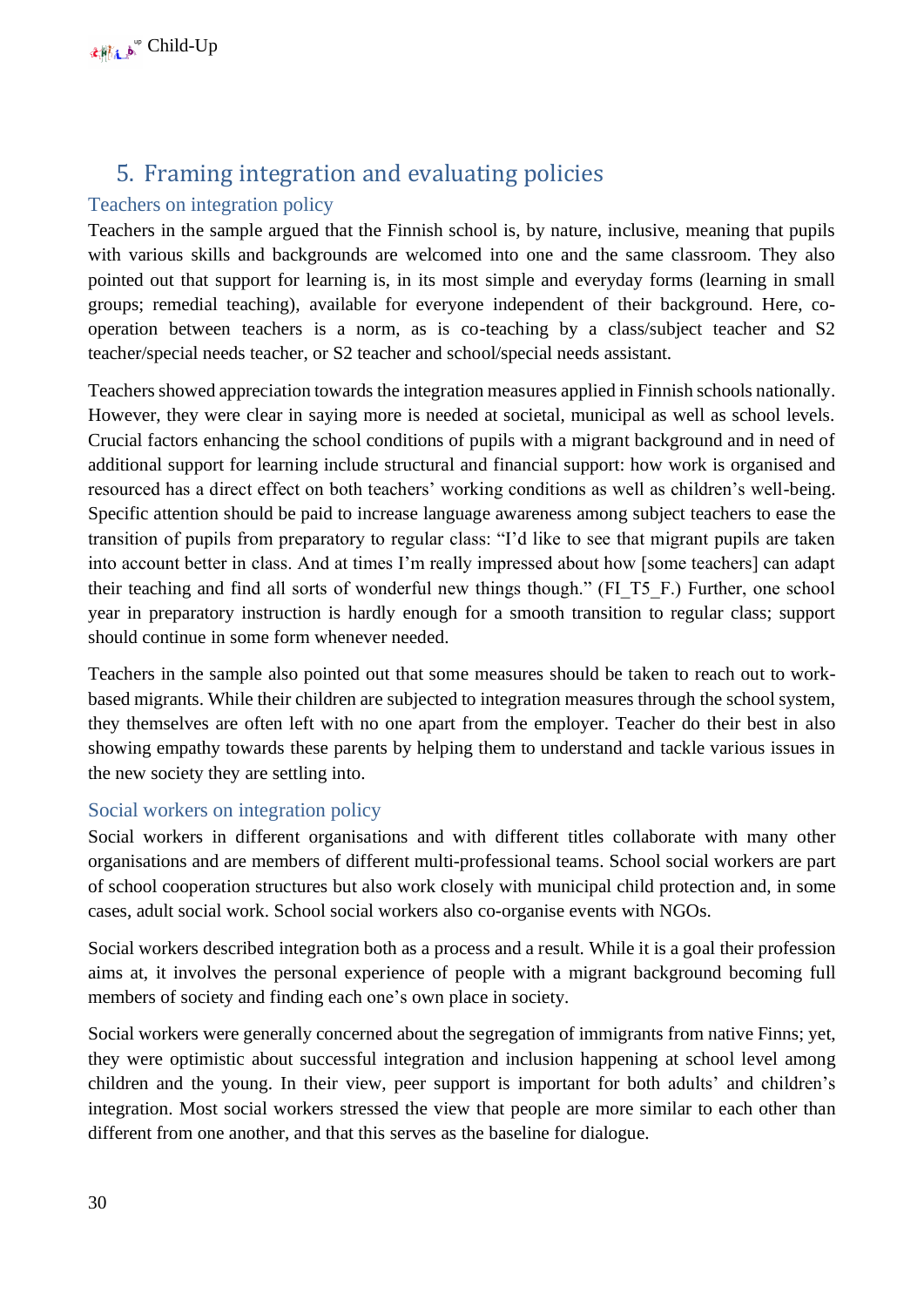Social workers saw themselves as working towards fostering the participation of migrants and providing them with the resources needed for better integration. Some social workers highlighted that integration is a two-way learning process:

And then again, on the other hand, integration that not everyone ... Doesn't need to make themselves Finnish in every aspect, that they can let those beautiful things in their culture flourish so we can take something from their culture and then again, they can take what they want from our culture. (FI\_SW1\_F)

Well maybe it's just finding your place… that you have to be yourself and that you don't need to become Finnish to be and act and live here and influence… integration…that it's like a two-way process or that it's not that someone is integrating you and then you are a ready-made package afterwards… (FI\_FGI2\_SW3\_F)

There was a joint conception among social workers that the long integration process is filled with different emotions at different stages of integration.

Many times that strong emotional reaction can come at either end but when they arrive there can be a few-months honeymoon, but then gradually the truth reveals that you didn't just bump into this and you have to go back to that normal routine, it's pretty heavy for many kids. (FI\_SW1\_F)

It was also jointly agreed that the progression of integration depends on the person's attitude and activity. Finnish language proficiency was mentioned as the key for integration as well as for fast transition to education and working life. Different perceptions of gender roles might be difficult for immigrants to adjust to with the need for open dialogue and idea exchange in an accepting atmosphere: "All of a sudden, when they come here to Finland and there is equality here, that's a big change." (FI\_FGI1\_SW1\_F.) As Finnish society builds on gender equality, recognising and accepting gender equality is important for successful integration.

School social workers highlighted that all pupils are equal and there needs to be a school-level policy with a sensitive approach towards all students. School social workers saw youth as individuals and persons, but they also highlighted the importance of understanding different cultures and different ways of seeing things, for instance the expectations for children and special questions in each culture. School social workers also referred to the school's overall objective and its importance to set a joint goal for a tolerant atmosphere and environment for all: "I believe that at our school's general goal and atmosphere of tolerance is conveyed to the students. I think it has a positive effect on youth with migrant background also." (FI\_SW4\_F)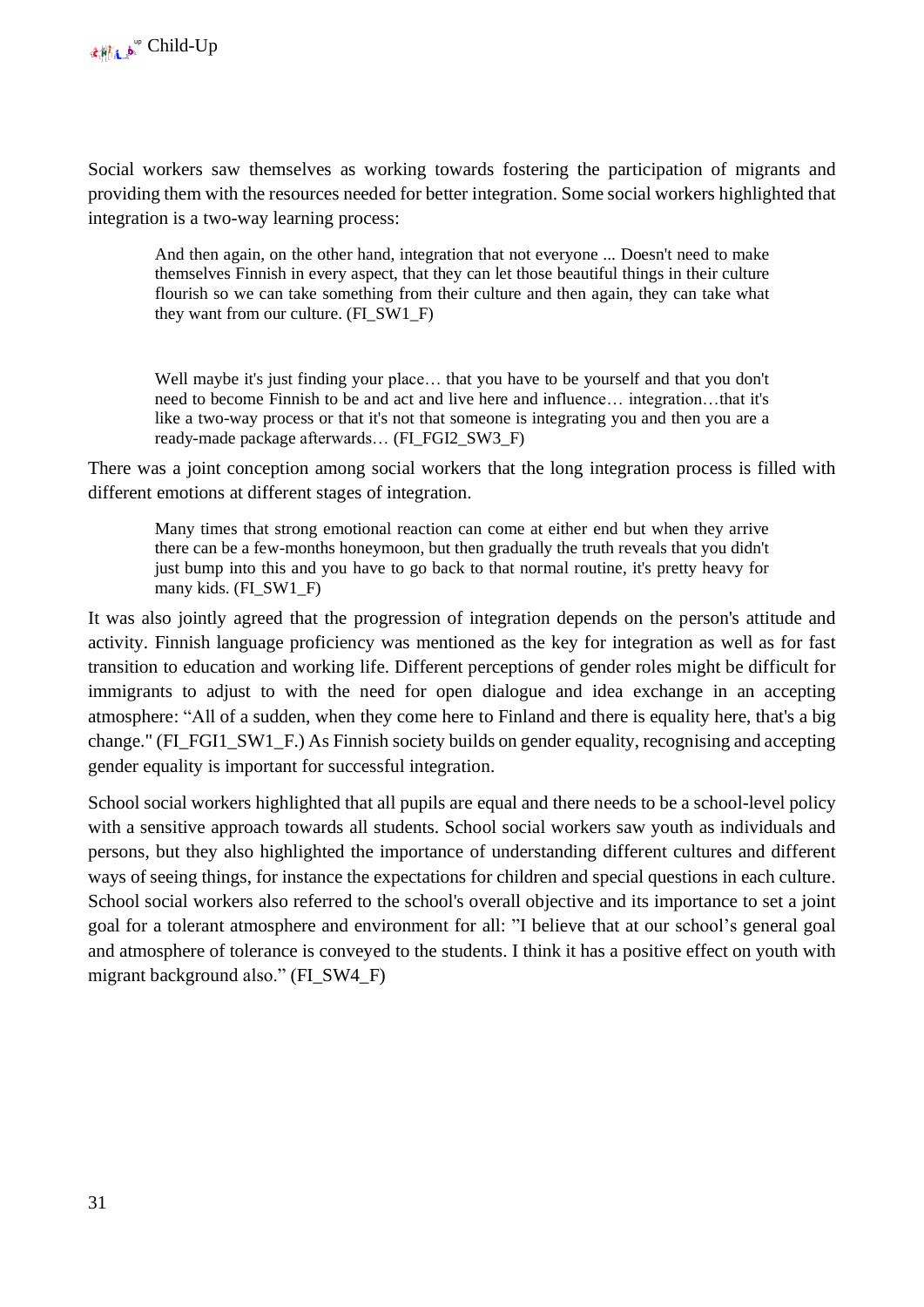### <span id="page-32-0"></span>Interpreters on integration policy

In Finnish society, interpreters work in an operational level and are not officially key figures in shaping integration policy<sup>10</sup>. This is unfortunate as interpreters gain a multifaceted perspective on migrants' reality of settling into the new society, a phase where policies and programmes intertwine with lived, everyday practices. Moreover, as *Marjo* points out, a number of interpreters have a migrant or multicultural background themselves, which already grants them unique experience and expertise on the process (FI\_I2\_F). Such is the case with *Jade*, who argues, on the basis of her own experiences, that every newcomer from another country should have a tutor, a personalised figure to welcome and guide the newcomer in everyday issues and especially in bureaucratic ones (FI\_I1\_F).

The possibility to use interpretation services in the early stages of the integration process is crucial in Marjo's (FI\_I2\_F) opinion. When language skills are still poor, interpreting is the key to support people's agency, active participation, and equity. Moreover, the initial phase is critical in a broader sense, as *Siri* points out:

I want to emphasise that the early stages of integration are the most important. If those don't work out, neither will the rest of the stages. After that it will be really difficult for anyone to be part of society if it didn't start off well. (FI\_I3\_F)

Siri also poses severe critique towards Finnish society and Finns' attitudes towards migrants. This relates to what she claims is a prolonged practice of attaching the label 'migrant' or 'migrant background' to people who differ from a more homogeneous mass of white native-born Finns in terms of their name, appearance or place of birth despite acquiring Finnish education and work experience:

It does make integration more difficult when you see that you are not welcome. It'd be really nice if one day migrant people were on the same level with the rest of Finns. Although the law gives you the same status and rights and all, I've seen it myself that employers favour native Finns over me even if I am more experienced. (FI\_I3\_F)

While relating more to society at large and the labour market especially, Siri's point simultaneously feeds straight into the educational system and shows that developing agency and active participation is central to the construction of fair and equal societal structures and practices. Marjo, too, has identified some challenges in Finnish integration policy in general and in educational contexts in specific:

In Finland, integration measures and services are fragmented at least in cities. One reason for this is the tight information policy, which does have its benefits, but it is hard to tackle and understand if you come from elsewhere and don't speak the language. (FI\_I2\_F)

The fragmentation of services also affects children. For example, when school officials do not receive information from other sectors (such as labour service or social and health care) about changes in

 $10$  An exception to this is the state-of-the-art review of interpreting in Finland commissioned by the Ministry of Economic Affairs and Employment (2020).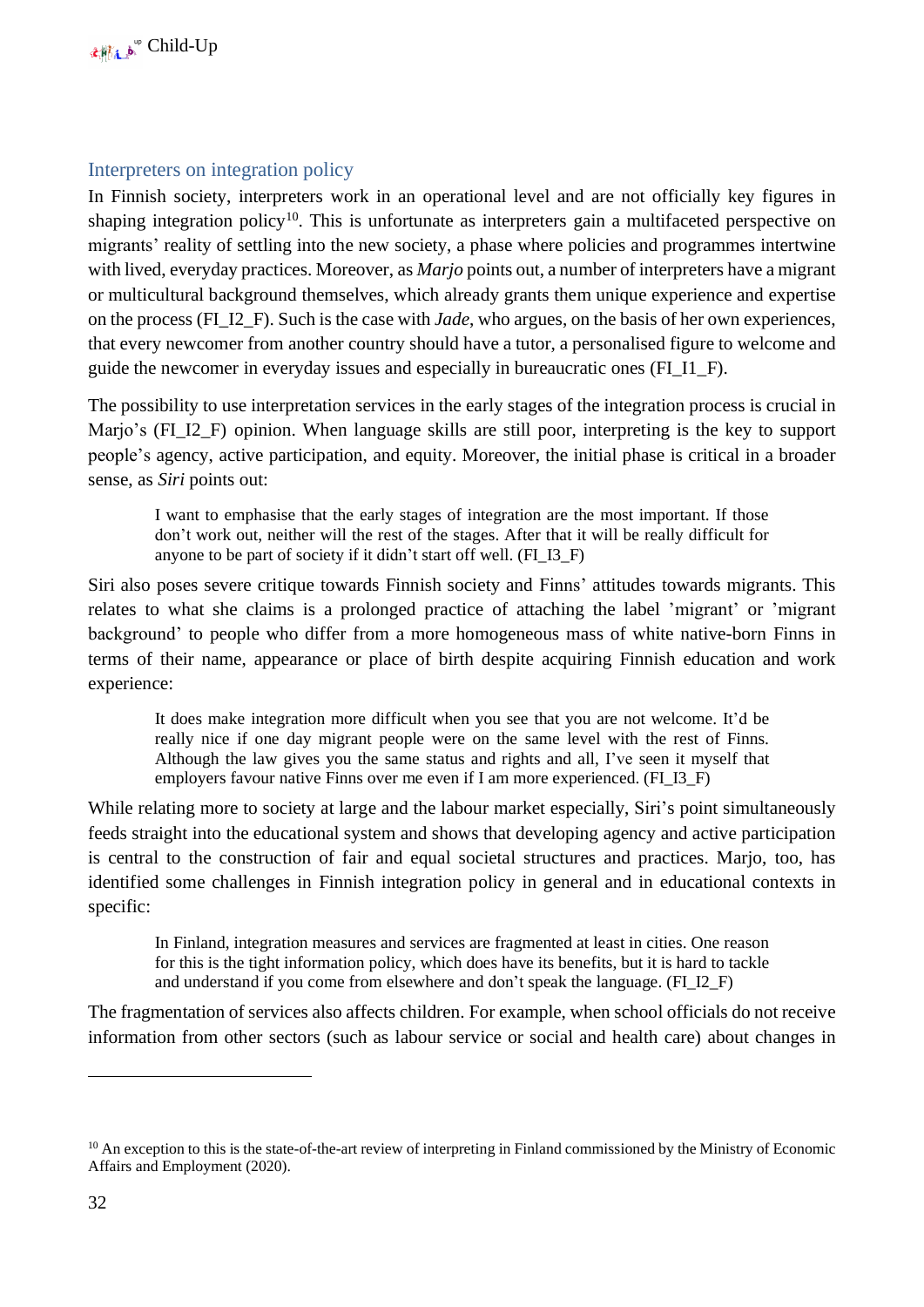migrant parents' circumstances (e.g. starting a Finnish course, going to work, or falling ill), they do not manage to see the whole context around the pupil and are prevented from suggesting measures the school could take to enhance the pupil's learning and well-being.

A further point found in both interpreters' and teachers' sample is that integration policy should reach out to all migrants in Finland. At present, there is no national programme nor established common municipal practices to enhance work-based migrants' integration, while individual municipalities, enterprises and projects do work to develop these.

## <span id="page-33-0"></span>Integration policy from the perspective of reception centres

Integration programs are part of the general work of social workers working with immigrants at different settings and services; integration policies are merged with the work approach. The work involves close collaboration between different institutions, networks, and actors. Social workers mentioned some specific projects usually run by NGOs and parishes where they refer immigrant families and youth to as supplementary services. Otherwise, asylum-seeking children and youth attend normal day care and school as well as adult asylum seekers attend Finnish language courses outside the reception centre. There are also compulsory courses on Finnish society for asylum seekers, organised by immigration services.

Low-threshold NGO cooperates with the municipality, other NGOs, health and social services, academia, schools, and politicians. Social counsellors bring quota refuge youth to visit the NGO. NGO recruits volunteers from higher education institutions to work with youth. Also, the NGO organises different educational activities with experts for their network.

The integrational work conducted in reception centre was considered pre-integration as the target group for these services are asylum seekers, and for them the Act on the Promotion of Immigrant Integration  $(1386/2010^{11})$  is not yet effective. Integration work was also seen as challenging by these social workers working with asylum seekers as society's structures and the system does not support the full integration of asylum seekers. Social workers working at the reception centre experienced a further flaw in current policy:

As a measure, society is focusing on improving access to information on the voluntary return, which, from the point of view of reception centre counsellors, is not an option for asylum seekers, as the return of asylum seekers is not due to lack of information on voluntary return but there are other reasons. (FI\_FGI4\_SW4\_F)

Family group home's social counsellors raised their concerns relating to negative attitudes of Finnish people which are hindering or blocking immigrants' integration. They saw that policy-level talks and goals are not visible in action. Social counsellors emphasised that, despite their difficult situation, asylum-seeking minors usually have a high motivation for integration as well as education and

<sup>&</sup>lt;sup>11</sup> Act on the Promotion of Immigrant Integration 1386/2010. Available in English: [https://www.finlex.fi/en/laki/kaannokset/2010/en20101386.](https://www.finlex.fi/en/laki/kaannokset/2010/en20101386)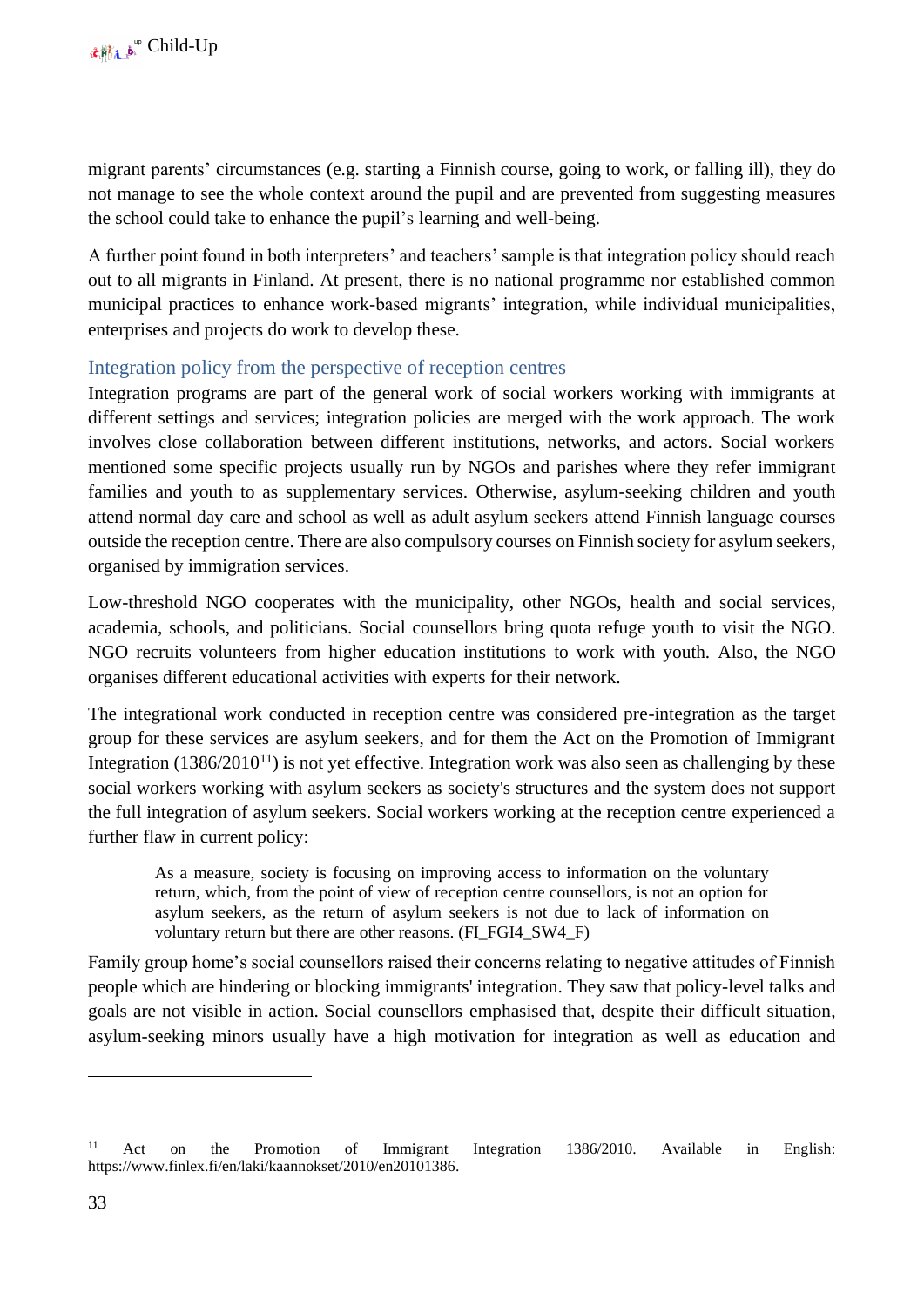hobbies. There is pressure for minor asylum seekers to grow independent rapidly, before turning 18 years old.

And then the fact that the young person sees that what his part in that matter and how he can influence certain things, that what he should take responsibility for, maybe these are issues where the young people have to practice quite a bit. But of course not everyone. (FI\_FGI1\_SW2\_F)

In reception centres, asylum-seeking families prepare their meals and do groceries by themselves, which was seen as activating the residents for independence and agency in the new environment, and as thereby fostering integration.

Social counsellors among adult migrants work closely with day care and usually social counsellors attend meetings with day care teachers. Social counsellors also work closely with schools and especially with preparatory class teachers. There is an assigned, own nurse for immigrants at the health clinic who is a close partner when conducting a three-step health check-up for quota refugees. Social counsellors help in booking different health appointments and attend those as well if needed. Immigration services also work closely with child protection and their service providers (e.g. family workers). Counsellors also refer clients to different NGO services for immigrants. Social workers at immigration services co-operate more with employment office, responsible for organising Finnish language courses.

The reception centre nurse works closely with maternity clinics. The reception centre social counsellor co-operates closely with day care and schools, for example on children's absence. Teachers also directly communicate with asylum-seeking parents. Children in the reception centre might also receive family work services from child welfare/protection, and they can visit the school nurse and social worker. The reception centre's counsellors often use interpretation services. There is also co-operation with NGOs, higher education institutions, and different sports clubs for organising activities for children and families and coordinating volunteer work. The reception centre social workers have organised network meetings at the reception centre and, at the same time, introduced the facilities to other professionals, which helps them understand the situations of asylum seeker families and children better:

When there was a meeting on the child's issues the teacher has come to our reception centre to have that meeting and at the same time, we have introduced the reception centre and the environment from where the child attends the school world. Quite practical issues arise if the family lives in one and the same room and the child should do homework in the same room where everyone else in the family lives in and that rhythm... All such challenges become much clearer when they can see it for themselves what the starting point is and all that affects the child's concentration at school, for example. (FI\_FGI4\_SW4\_F)

## <span id="page-34-0"></span>6. School during the pandemic

## <span id="page-34-1"></span>**Teachers**

The teachers in the sample described that the COVID-19 pandemic and consequent changes in teaching modes (remote or hybrid, combining live and remote activities) affected pupils, especially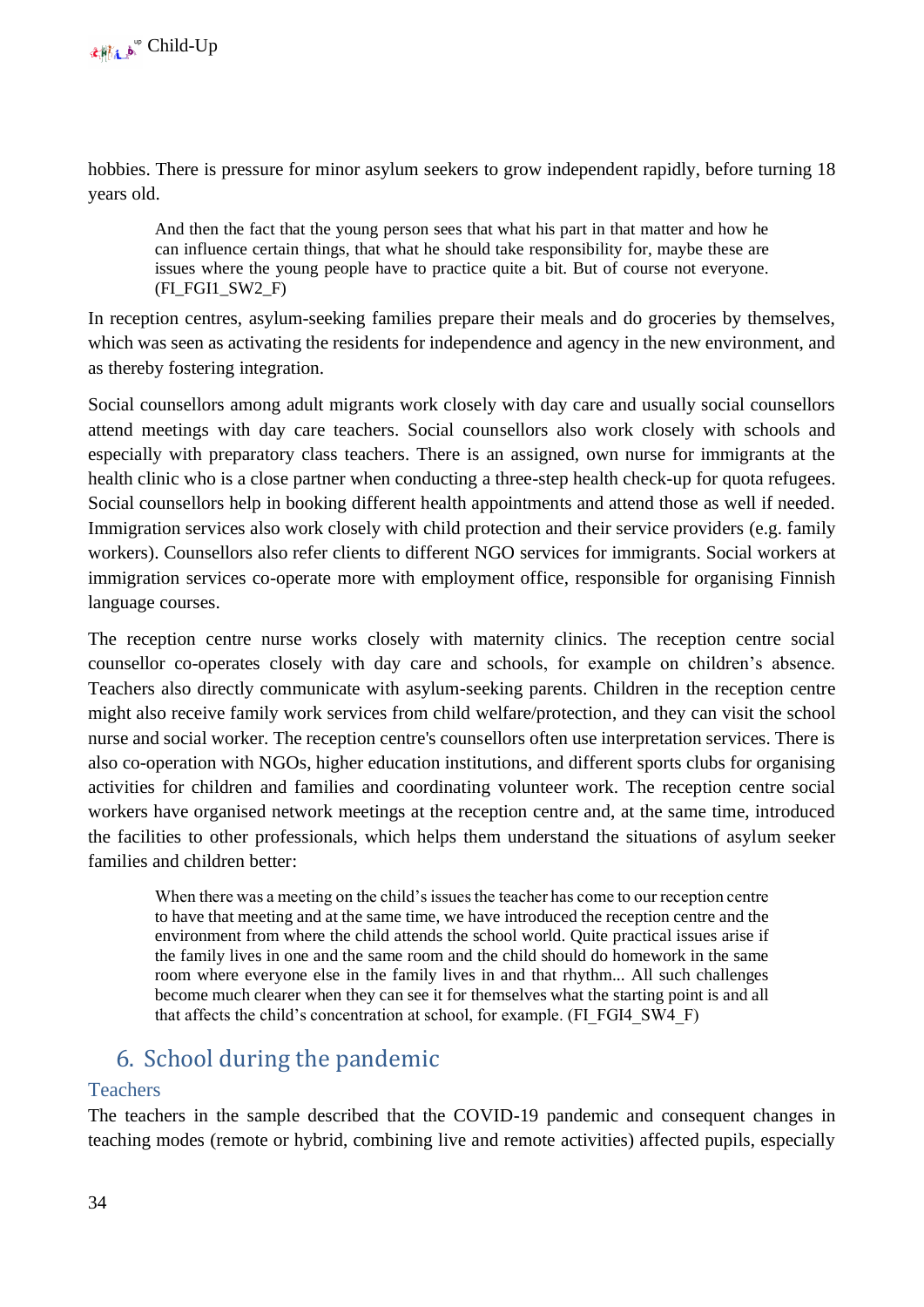their learning possibilities and peer networking. In Finland also more generally, COVID-19 has affected everyone's (pupils', teachers', whole families') lives in multidimensional ways. When it comes to the needs of pupils with a migrant background especially, it has been found that their needs should have been recognised in more effective ways in all educational levels (Goman et al. 2021).

One consequence of the pandemic was that after-school activities were closed. For pupils with a migrant background, these afternoon hours are important for learning Finnish in interaction with peers in a casual, yet professionally organised and monitored educational environment. This club lockdown was a major factor decreasing contact with peers in general and with Finnish-speaking peers specifically. Further, pupils lost the support for homework they had received thus far during the afternoons.

While COVID-19 affected pupils and forms of teaching, it also affected teachers. The pandemic was reported to be the single biggest factor affecting teachers' professional careers ever. Many studied new technology and worked long hours, some caring for their children at home simultaneously (some, but not all, day care centres also experienced lockdown). On a further note, a teacher with 20 years' experience in teaching in vocational school, pointed out that the number of students with a migrant background has gradually grown.

As a reflection, the remote teaching practices discovered and utilised during COVID-19 are valuable for a country like Finland with long distances and decreasing population. They have opened up new possibilities also for teaching pupils with a migrant background who need preparatory instruction or language teaching in their (possibly rare) mother tongue. Remote teaching is an option if teaching cannot be organised face-to-face which, however, is what teachers view as the best way of teaching and learning.

## <span id="page-35-0"></span>Social workers

Social workers in the sample reflected on the state of emergency caused by COVID-19 in the following ways. School social workers have met families via Teams instead of face-to-face meetings. In these video meetings, emotional language is missing, and usually migrant parents want to survive with their broken Finnish in the meetings; meetings are focused on the agenda and many issues may stay unsolved due to barriers in communication. During the distant teaching period, school social workers noticed that pupils forgot how to interact with peers and their friendship skills had decreased from what they were like in face-to-face settings. One social worker noticed that even when all other classes transitioned to distant learning due to the pandemic, the preparatory class for migrant children retained its normal activities and schedule, thereby highlighting their specificity as different, as a separate group from the majority of pupils.

## <span id="page-35-1"></span>**Interpreters**

In times of COVID-19, interpretation has mainly taken place through telephone. As interpreters say, this may pose more challenges in some situations for the interpreter (and possibly for the client) as the interpreter gains no para-linguistic hints, like facial expressions, on whether the message and the contents become understood or not.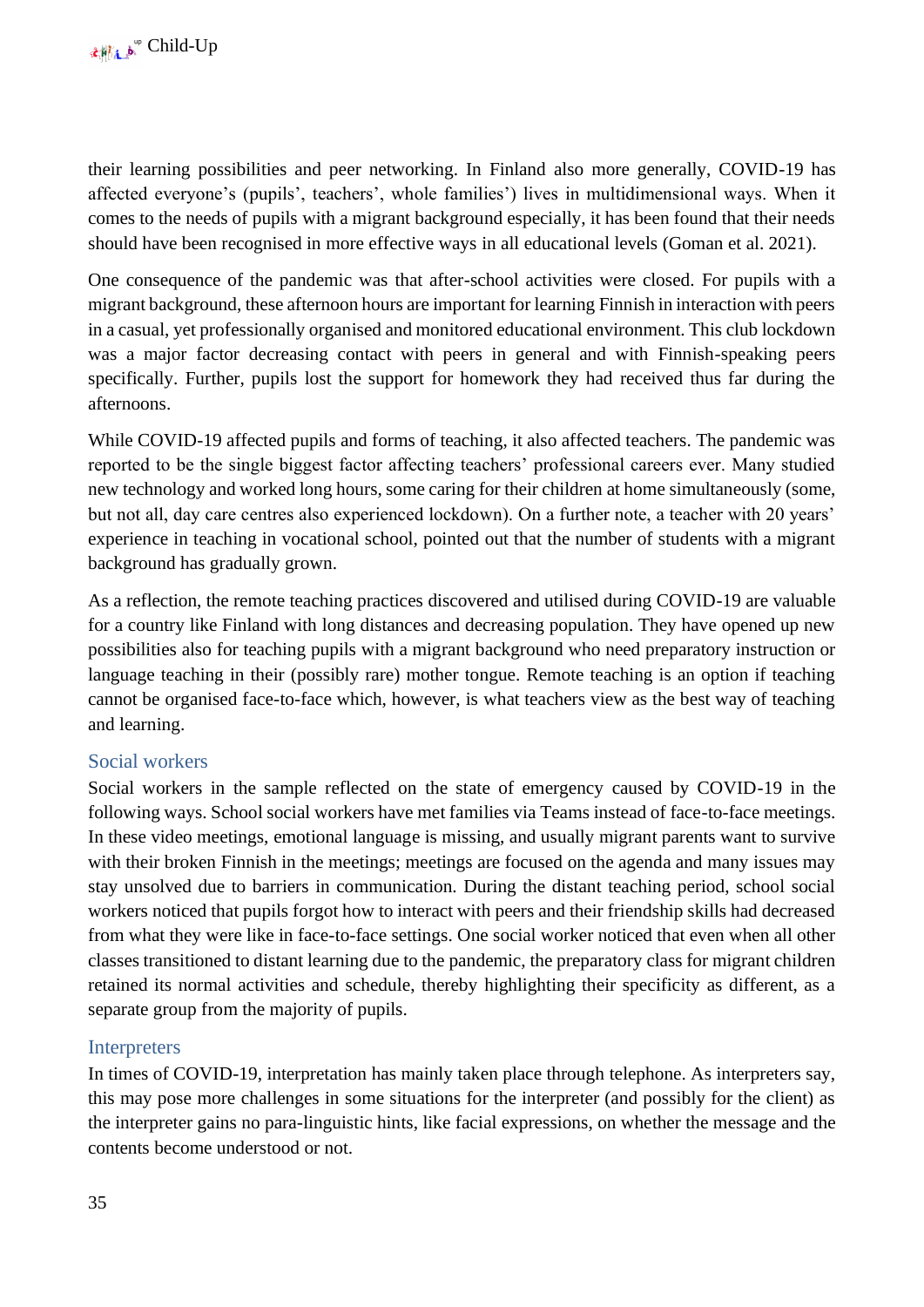## <span id="page-36-0"></span>Reception centres

In reception centres, the personnel interviewed had observed families to have more problems during the pandemic as daily routines have changed in the new circumstances. Children in the reception centre play with mobile phones more often as there is a lack of other activities, for example. Some social workers had started remote working and experienced that more stressful than being physically present at the workplace, as there were now no spontaneous discussion opportunities with colleagues, and they suggested creating such opportunities more intentionally now when working away from colleagues.

## <span id="page-36-1"></span>7. Recommendations

## <span id="page-36-2"></span>Recommendations by teachers

The teachers in the sample were explicit in demanding support for their work in the form of training provided by the employer. Training on multiculturalism, culturally sensitive pedagogy, teaching traumatised children, among other themes, is needed both during one's study years as well as continuously in working life. At present, there is not enough further training available for all teachers; moreover, as there still are municipalities which encounter migrant pupils for the first time who start from a scratch although there is already a lot of expertise and good practices in the country.

Establishing more consistent training for S2 teachers in particular would also serve to recognise and appreciate them as professional experts in this special educational area, which should show in their wages, which, on its behalf, could help to solve the growing need for working hands on this field.

Educational structures should be affected by increased cultural awareness, and both school and administrative personnel should represent the diverse ethnic and cultural backgrounds of people living in Finland.

A minor yet decisive voice heard in the teachers' sample argued for ensuring psychiatric help for every child in need independent of his/her language skills. There seems now to be variety in the possibilities of receiving help in different municipalities in this regard, which affects negatively in some teachers' everyday work, not to mention the child's learning and overall well-being.

A practical recommendation by teachers is that more teaching material is prepared for the various needs of preparatory instruction. The need is shared across the country, taking a lot of teachers' time. The material should consist of compatible elements that can be applied in a flexible manner to suit learners of different age and level of language skills.

### <span id="page-36-3"></span>Recommendations by social workers

### <span id="page-36-4"></span>Programmes and policies

There were different policy enhancements mentioned among social workers relating to integration programmes. To begin with, minor asylum seekers were seen as a group that is not well known– or seen– in society. To continue with, parents' unawareness of Finnish society and the Finnish school system was seen as possibly even hindering children's development and building of agency: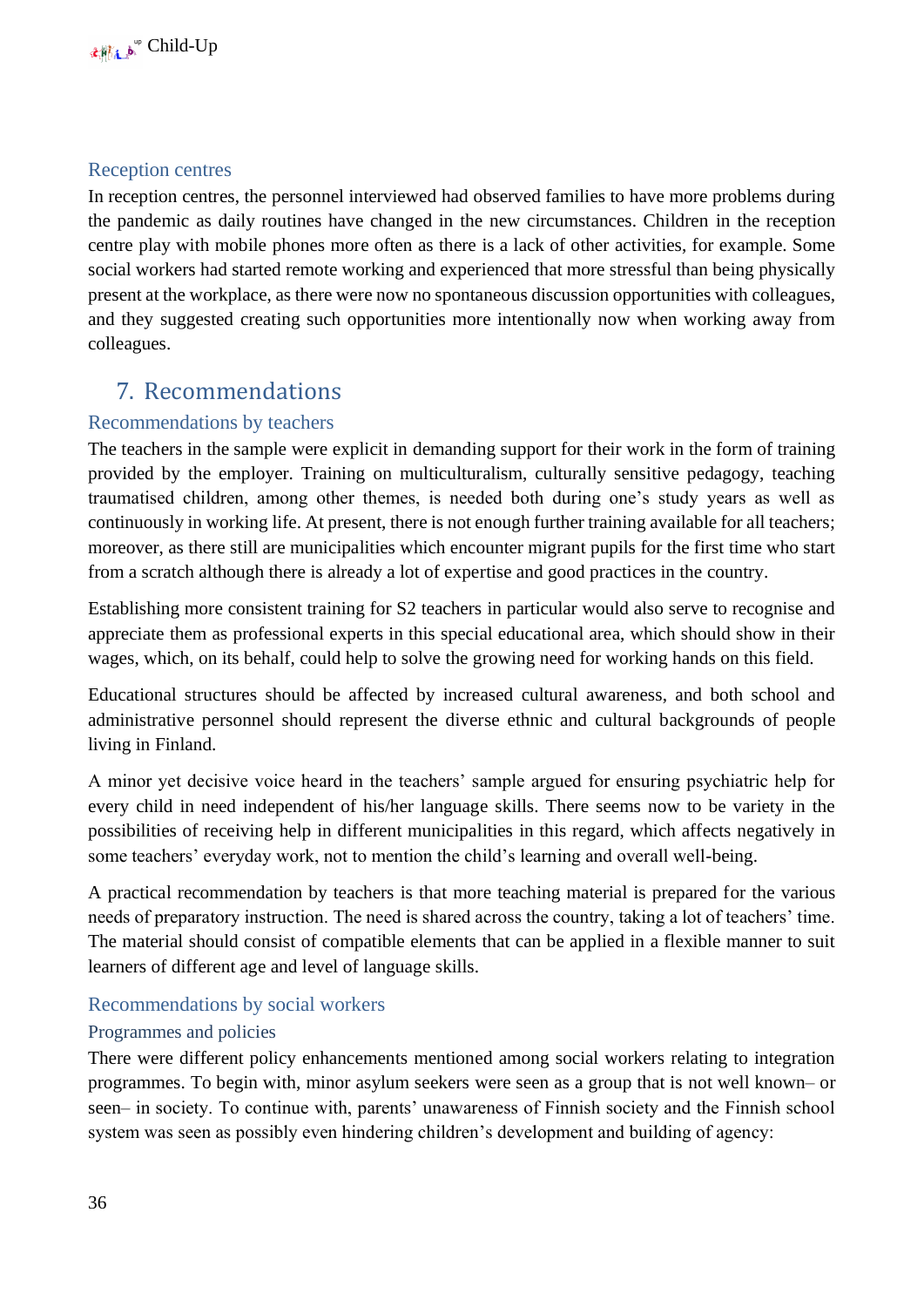In other words, it starts with educating parents about the whole project and in a way the school can't target them, but if other services are dealing with immigrants, just like informing parents about the Finnish school system and the situation in the municipality and, for example, school actors, i.e. ... For example, some don't go to special education, so it can be that ... When here the special education belongs to anyone and it doesn't mean anything yet for future schooling, or that the child goes to a psychologist or meets even ... Get a psychiatric care or else, then it ... seen in a completely different way in our culture if a psychologist examines, for example, a child's learning or something else. People have so different perceptions of things, so somehow trying to tell immigrants more accurately and comprehensibly about our system, how could it help them to somehow figure out where they have come to. (FI\_SW1\_F)

Further, social workers' interviews included recommendations for improving language courses' content to also include service guidance and counselling elements since also the international clients of employment services (not immigration services) need guidance for better integration and understanding of the Finnish social security system. Some social workers argued this type of clientcentred case management and counselling approach should be applied by different professionals in different settings.

Another issue social workers wish to enhance is increasing social activities outside official meetings. A successful experience on this was told by a social worker who had organised a peer support group for migrant women after their language course. The group held thematic meetings over a joint dinner. These meetings were experienced as meaningful by the participants who did not have any other social activities after the language lectures. Thus, also migrant adults need different hobbies and activities in groups. Different types of volunteer work could be utilised more in integration work:

It would be great if this kind of voluntary agency could be found like we're now going and doing this for this group. It always just needs someone who starts it ... And then it's not just one trick and how to do it, but it takes a long time (commitment) that ... you go in the middle of Finnish forest and light a campfire and fry the sausage, then it's probably an earth-shaking experience for some who hasn't done it. (FI\_SW2\_M)

Social workers argued for a need for different low-threshold hobbies, such as football, for migrant children and youth. If children are clients of child protection, they can receive financial support for hobbies but as (the offspring of) clients of adult social work, they cannot, which makes it more difficult to participate in peer activities.

Financial resources and the lack of them worries social workers in general. This also shows in their concern about the great numbers of children both social workers and school psychologists have as their clients. They constantly wish for more staff to ensure proper encounters with pupils of different ages as well as providing them with sufficient amount and forms of help.

As to school policy on bullying and discrimination, social workers wished that if bullying or outright racism becomes evident at school, the minimum requirement is addressing it immediately and making clear that it is not acceptable.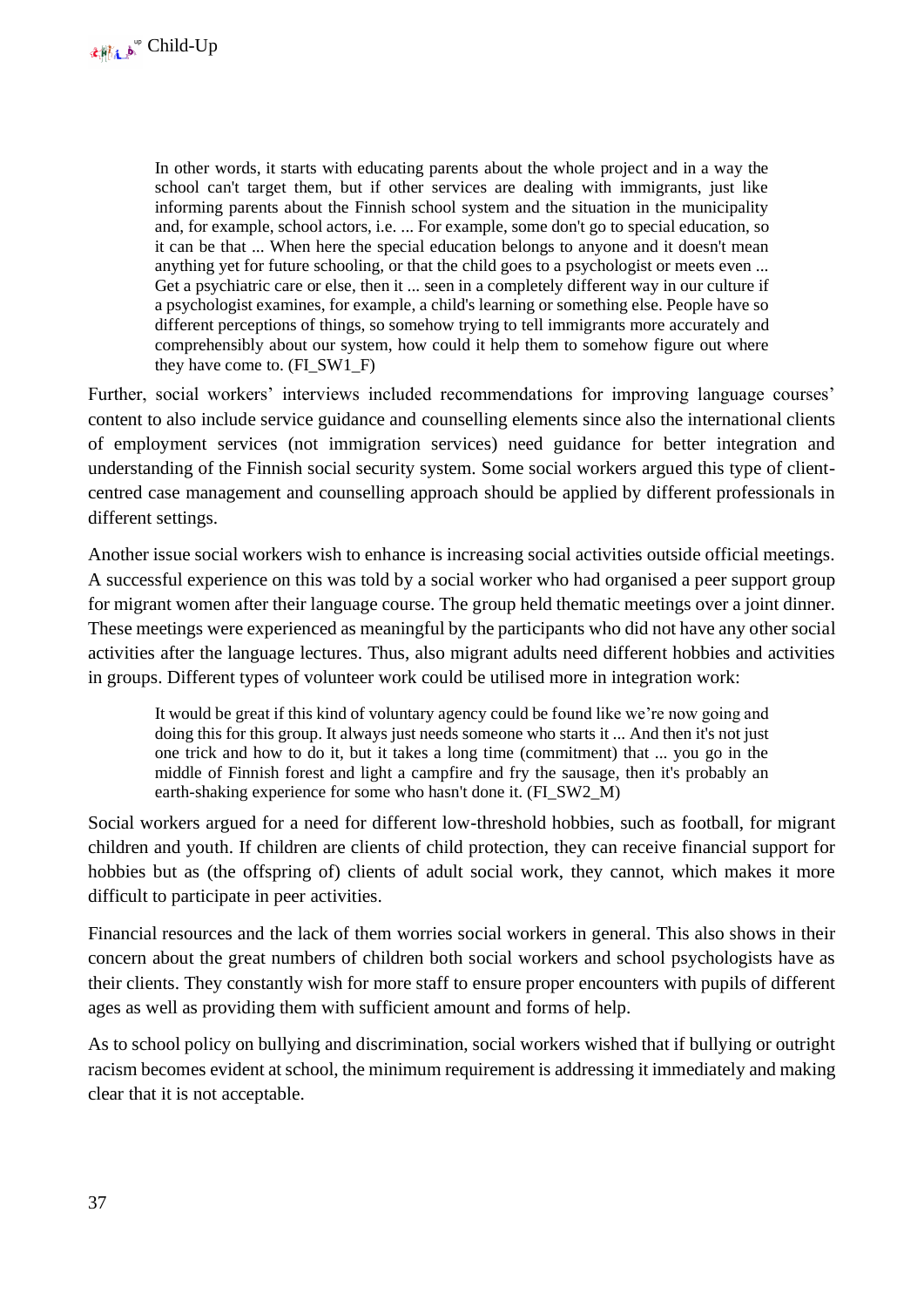Finally, a handbook on asylum seekers (cf. Child Protection Handbook<sup>12</sup>) would be helpful in guidance and counselling work, including responses to different practical issues.

### <span id="page-38-0"></span>Collaboration

Social workers saw integration as a two-way process, and they highlighted the richness of joint learning which many of them explained that they have experienced in their work.

What I would like to see developed is that somehow I would bring it even more in a certain way, I would not differentiate immigrant children in any way, but somehow I would bring their cultural richness here to our Finnish families. Somehow, that kind of family connection, which is seen stronger in their families, that is missing here. (FI\_SW3\_F)

People and families learning from one another should be complemented by institutional collaboration. In addition to teaching at school, an increase in different social programmes was recommended so that immigrant children would be more acquainted with Finnish schooling and peers; social workers highlighted the importance of enhancing participatory *everyday* activities at schools instead of thematic days celebrating diversity.

It was also recommended that special youth work could be more integrated into school and NGOs capacities utilised at schools. More resources for teachers and social workers (including counsellors) were seen as important so that they could encounter children more individually. There were also wishes raised for closer cooperation with schools and child protection services. One school social worker raised her opinion about ongoing social and health care reform in Finland and wished that school social workers could stay under the education sector for maintaining similar freedom to plan their work as they now have.

There were many recommendations for school study counsellors considering a need for a resourcebased counselling approach taking into account individual dreams and school performance without paying so much attention to what is marked as the person's mother tongue. There is also a gap in the transition from secondary school to university where more support could be given to immigrant youth.

Social workers hoped that there were more persons with a migrant background or knowledge of different cultures working with immigrant families and children. It would be important to bring experts from different cultures to school regularly to aid learning in different mother tongues but also to normalise diversity. Besides, at schools, teachers could utilise immigrant pupils' cultural knowledge when addressing different cultures and religions while respecting respective pupils' opinions on whether they wish to take such a role.

## <span id="page-38-1"></span>Communication

Social workers advocate the recruitment of different language assistants to the Social Insurance Institution of Finland (*Kela*) and say this would help them to focus on the actual contents of their

<sup>12</sup> Lastensuojelun käsikirja - [Lastensuojelun käsikirja -](https://thl.fi/fi/web/lastensuojelun-kasikirja) THL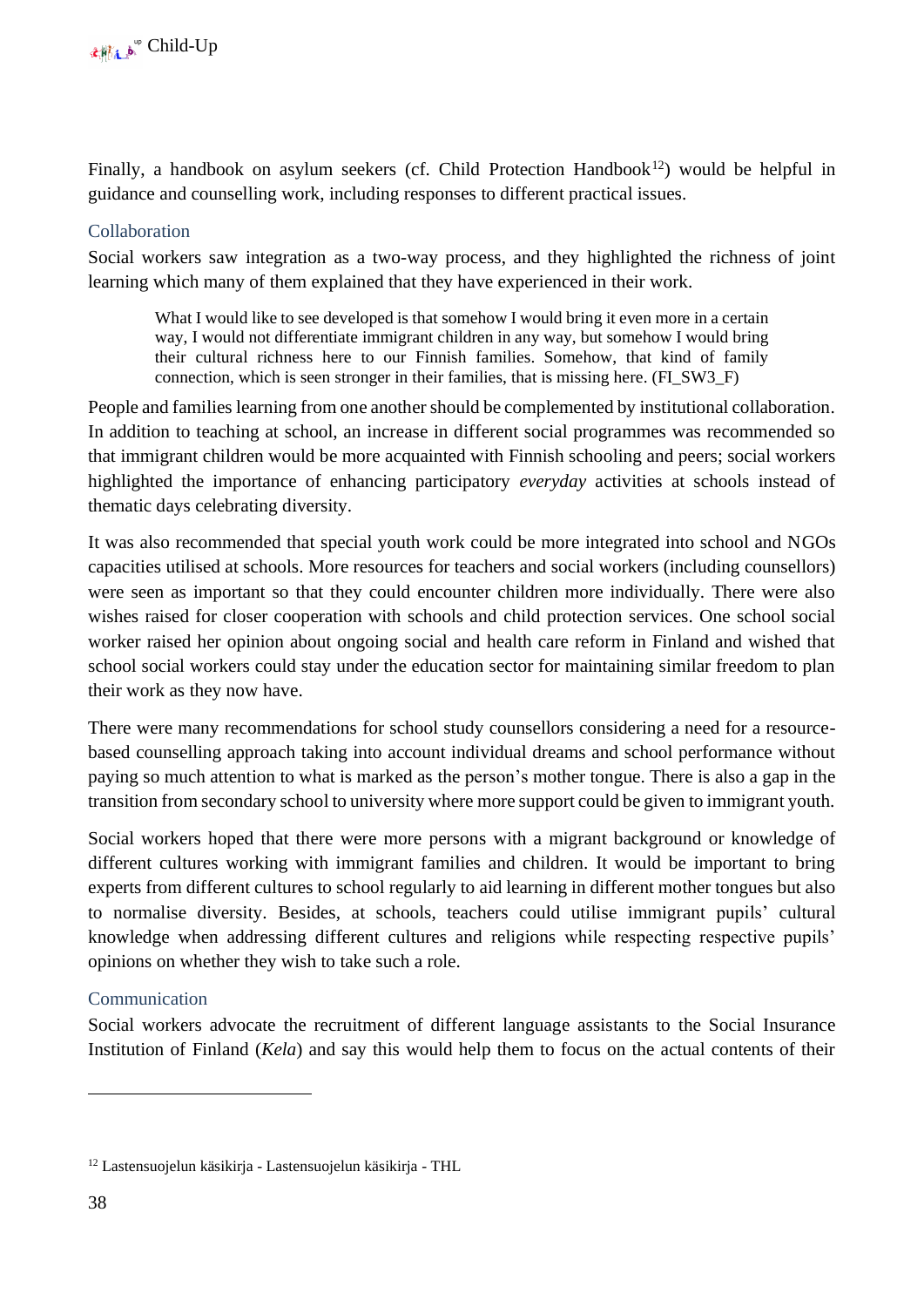work. Now, they feel, a lot of their work is burdened with Kela benefit issues and giving financial advice instead of social counselling.

Social workers also pointed out that the study material in preparatory instruction should be more practical and closer to the needs of current life. Social workers also reminded that teachers need to show understanding towards migrant children's overall conditions when they do not necessarily have proper gear for physical education lesson or do not managing everything in Finnish.

For migrant parents to better understand communication from school, the messages should be interpreted for parents for example via some application before sending. All social workers saw the importance of interpretation services for encountering migrant parents and children in their own language. It must be remembered that when working with an interpreter, sufficient time needs to be set aside as the conversation will last longer. When it comes to parents' meetings at school, it would be good to use paper information sheets for sharing information about them or call parents on the phone because the use of digital information applications is not regular among migrant parents.

## <span id="page-39-0"></span>Recommendations by interpreters

Interviews with interpreters included some insightful comments on how to enhance integration in schools and elsewhere. As to school, some interpreters suggest providing children with interpreting when they start school in the new country to guarantee a good start with self-expression and experience of agency and involvement. However, one interpreter was hesitant towards the idea of introducing language or culture mediators into Finnish school contexts in a European vein. The fear was that mediators would steal interpreters' jobs and that it would further diminish the value given to educated professionals' competence and to precise interpreting.

Other school-related points raised by interpreters included (1) that preparatory instruction could be extended as one school year is hardly enough to gain a holistic picture of the pupil's overall situation, (2) that there should be a stricter take on migrant pupils' absence from classes, as being absent slows down the integration process, (3) that immediate intervention should take place in case of bullying, (4) more regular use should be made of learning methods that enhance group spirit and participants' sense of belonging every day, and (5) schools should take a more explicit stance on stressing gender equality to support children in making full use of their potential.

Interpreters also raised high concern over the centrality of cost-efficiency in the public sector today which they read as a general and unfortunate misunderstanding that 'anyone can act as an interpreter'. Instead, they argue for more support for educated interpreters and a real appreciation towards interpreters' competence as a guarantee for best results in interpreting situations and the official processes of which they are a part.

### <span id="page-39-1"></span>Recommendations by reception centres

Some social workers working with asylum seekers argued that the process for waiting for asylum is inhuman and should be shortened, considering minor asylum seekers especially and the protection of their rights as children. They raised a voice to setting a national time limit for asylum-seekers receiving asylum (e.g. two years maximum), and to permitting resident permits automatically for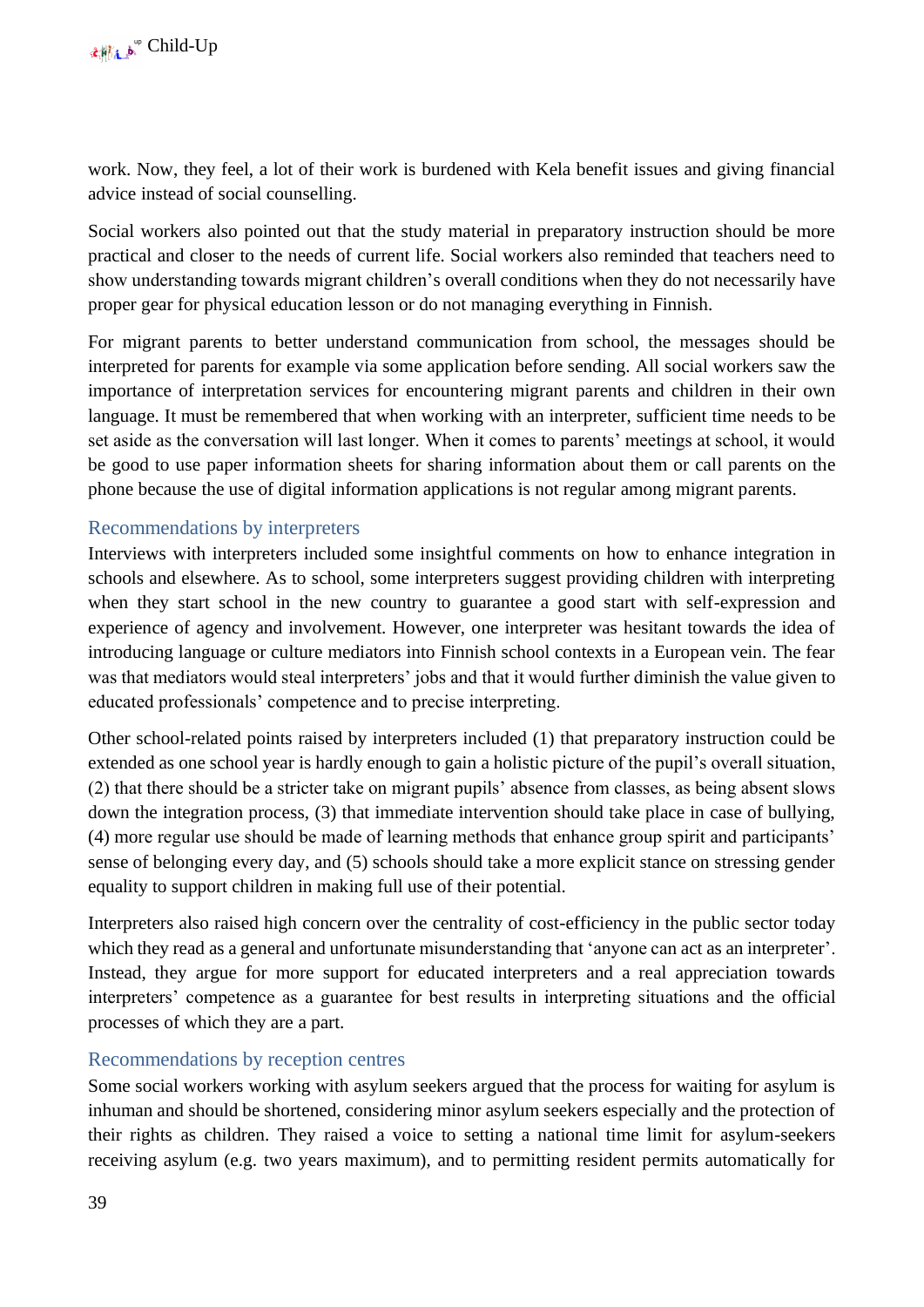those who stay in the country for at least five years, or who have acquired a certain level of Finnish in a given time and lived a decent life without committing crime.

It was also reflected that some immigrants experience the language requirements for employment too high and that these limits should be reconsidered as there are jobs that can be managed even with less developed skills in Finnish.

There were also recommendations mentioned for supporting families better in their integration which would also directly affect children's integration and wellbeing, for example taking parents' wellbeing into account better at reception centres and supporting parents' language learning as now the pressure is on children.

It was also stated that if youth work was integrated better into reception centre activities, it would bring the needed extra resources for the centre. Especially asylum-seeking children living in reception centres would need help after school for home assignments in Finnish when parents are not capable of supporting them. Increasing teachers' knowledge of life in reception centres is important in helping them build an understanding of what the conditions for learning are.

Family group home's counsellors were not aware of how asylum-seeking minors were paid attention in schools and they wished they would receive attention as other pupils most likely do have questions they would like to openly ask. This would help to in finding friends, diminishing prejudice, and strengthening the feeling of belonging.

Social counsellors working with asylum-seeking minors also wanted to have more close partnership with different cultural groups and they also saw that they could play a bigger role in contacting representatives of these groups. It was also recommended by one social worker that when developing something for asylum-seeking youth, it would be worth interviewing immigrants with an asylum background who are already well integrated, because asylum-seeking youth usually feel difficult to share their wishes and thoughts. Social workers stated that there should be more various activities for asylum-seeking youth for their different needs and that the activities should be organised closer to geographically.

## <span id="page-40-0"></span>8. Conclusions

## <span id="page-40-1"></span>Summary

The main task of the report on professionals' perspectives about migrant children's and youth's conditions and experiences in schools and reception centres is to increase understanding of the multidimensionality of the phenomenon. Overall, a unifying description for promoting inclusion is that, in this context, there is a strong need for multiprofessional co-operation between institutions with a high degree of resources (time, finances, and human resources) as well for a need to keep professionals' intercultural competence up-to-date through continuous education. Even though abundant measures have been taken in school and social care especially since 2015 when an unprecedented number of migrant minors arrived in Finland, the interviews show that the prevailing system does not offer the best solutions. In addition, professionals describe they feel powerless in the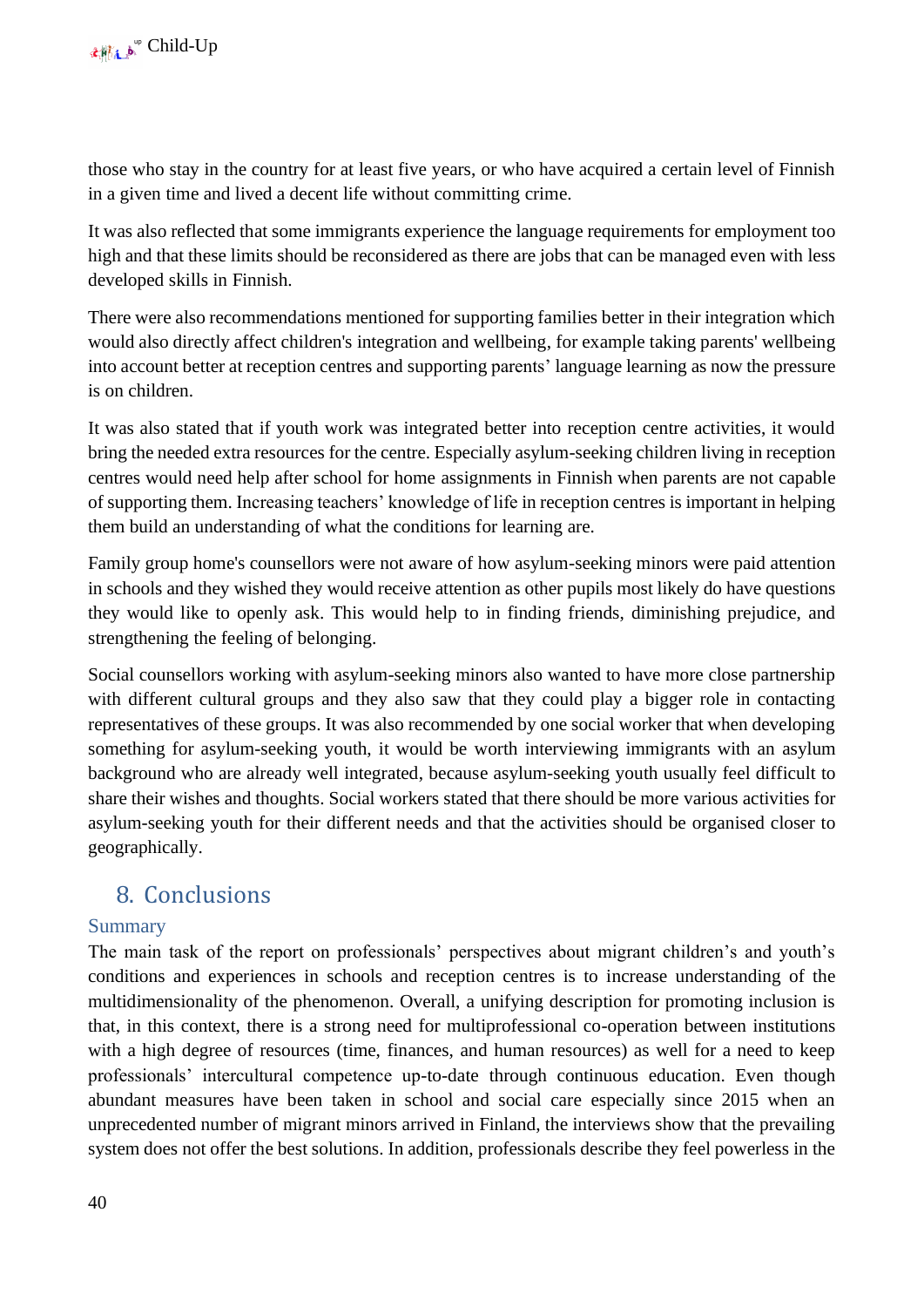face of societal atmosphere, structural racism, and individual citizens' stances towards migrants. Four key findings should be underlined:

- 1. The professionals in this research revealed a substantial concern about the welfare of migrant children: they need to be valued as holistic persons with their experiences and identities of their past, present and future – migration is not the one and only essential element in defining them. Integration measures and preparatory instruction is based on, mostly, learning Finnish or Swedish. However, focusing on developing skills in target language hinders the personal ways of being children with their needs for constructing an understanding of themselves as persons and dealing with what is meaningful for them in their living, education and learning contexts. Children need to be seen in a more holistic way in building their hybrid experiences between identities of where they come from and where they now are; and binding them together as a life story concept of who I am. The professionals kept repeating that language does not grant a thorough experience of involvement in society but essentially offers possibilities for action.
- 2. Professionals, teachers of newly arrived pupils in specific, lack adequate education that is defined on a national level and offers recognition for as experts specialising in the field. Currently, their profession lacks recognition, decent payment, and education on meeting the needs of traumatised children; linguistic and cultural awareness; and theoretical plus pedagogical understanding of how children's past affects their positioning and motivation as learners.
- 3. The perspective of children raises questions on accessibility. Since, firstly, preparatory instruction is merely a suggestion in the Basic Education Act, all migrant children do not have access to it or access to it on the same level. Two, municipalities' resources, know-how, and agenda vary a lot. Third, the teachers working with migrant children do not receive nationally coordinated education, which renders both teachers and children in an unequal position in terms of accessibility.
- 4. School-aged children with a migrant background lack Finnish-speaking friends. Professionals were unanimous in voicing their deep worry about this and did not know how to make the situation better in general.

## <span id="page-41-0"></span>Situation of migrant children in the era of the COVID-19 pandemic

As to the situation of migrant children nationwide during COVID-19, it has been found that their needs should have been recognised in more effective ways on all educational levels in Finland (Goman et al. 2021). Their needs and situations were described in a similar way also in the interviews; however, some positive impacts were also discussed. For some migrant pupils, the accessibility for individual support or accessibility of mother tongue language learning has increased to some degree. However, accessibility was somewhat linked to the technical equipment in times of lockdown or quarantine. Despite this, in all situations the support needed for learning, or other special needs, were guaranteed to pupils by individual measures.

Professionals developed effective remote pedagogies and the best solutions have stayed in use even after schools' reopening. Especially communication and interaction with caregivers was possible through different software; by contrast, before pandemic, migrant families did not make much use of the digital communication application used in schools.

The repeated worry of migrant children not having peer relationships (with Finnish-speaking children) was maintained during the pandemic. Children could not meet each other at school, and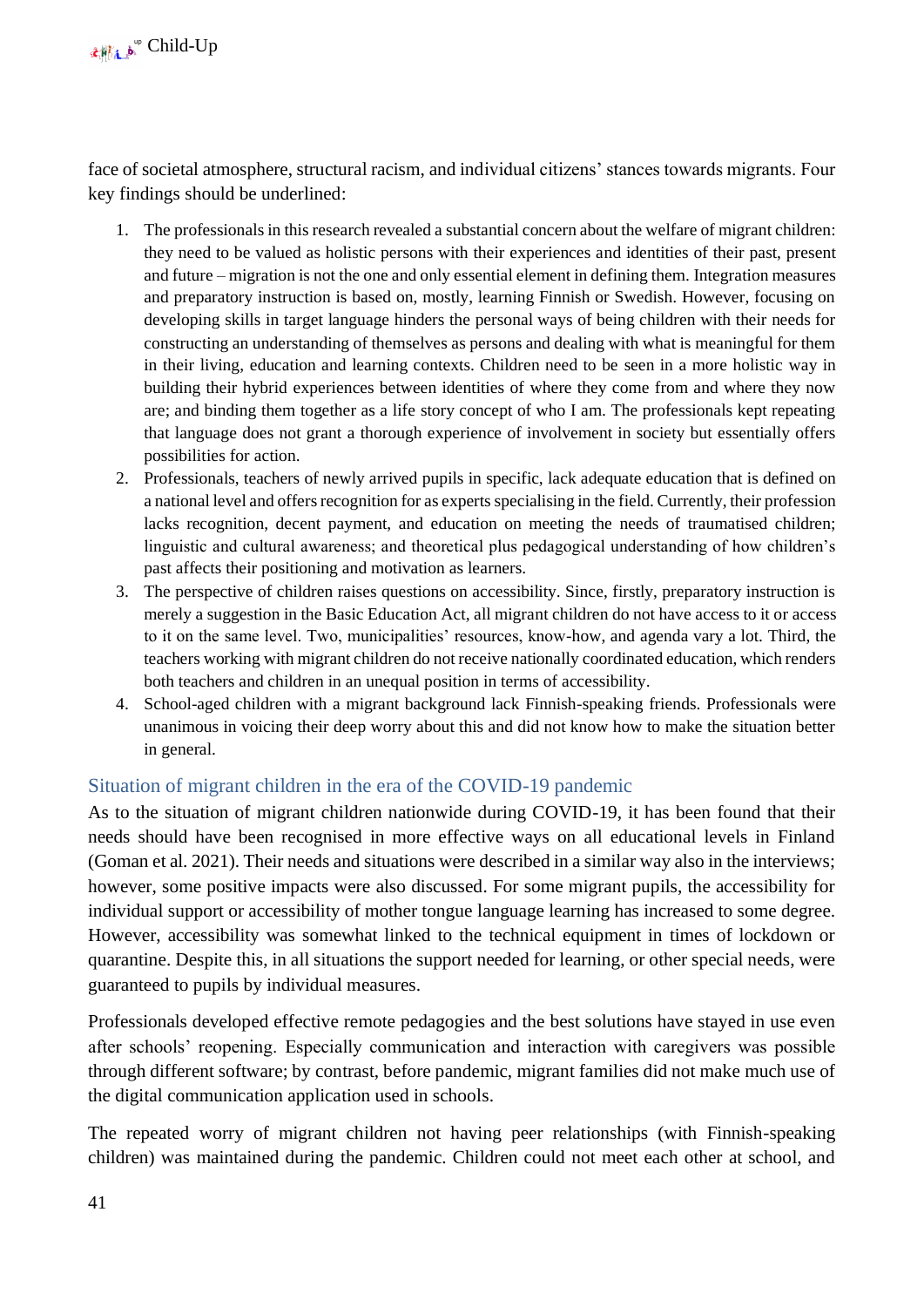they also lacked after-school activities for informal networking. In addition, the after-school activities and many hobbies have been closed for a year, which has further decreased the possibilities of meeting Finnis peers.

Continuous changes on a week-to-week basis has complicated the planning and implementation of permanent educational and social work, which has confused both professionals and children. Dissemination of information in all respective minority languages has challenged professionals and the families, as well.

### <span id="page-42-0"></span>**Discussion**

The central concept in this report and the overall project, integration, is used in Finland to refer to the policies and practices related to helping new arrivals in Finnish society settle in. Drawn together, the results of the data analysis show that the prevailing integration measures do not guarantee the experience of participation in the sense of *active agency* and *involvement* of individuals. In the Finnish conceptual framework, there are two concepts on 'participation'. The first one is *osallistuminen*  'participation', which refers to taking part and being present in measures, actions, and activities that are planned in advance. The second term, on its behalf, is *osallisuus* 'inclusion and involvement'*,*  which is used for measuring the experience of wellbeing and ability to affect or change one's own social contexts. The interviewees' descriptions are in line with the latter one: professionals call for agency where migrants' wellbeing is observed from 'the inside' – what their own sense of their involvement in Finnish society is, even with or without the target language.

This leads us to reconsider the concepts of hybrid identity and intersectionality. There is a need for more recognition and understanding of identity construction as *multidimensional*. Despite such categories as 'migrant', 'migrant mother', 'migrant boy', and the like, people need to be encountered as individuals in everyday situations as well as at all levels of integration policy – not as representatives of gender, nationality, or culture. This consciously gender-sensitive and multicultural appreciation is also rooted in the Finnish National Core Curriculum of Education.

The interviewees' message is clear on this: children need to be seen as they are– similar to their peers with their hopes for the future, making meaning on the basis of their past, and in search of identity in the present. They have stories about themselves and want to be heard; however, they must be approached in sensitive and respectful ways. Further research must aim at increasing the understanding of best practices both theoretically and pedagogically.

## <span id="page-42-1"></span>References

Eurydice Report (2019). European Commission/EACEA/Eurydice. *Integrating Students from* 

Migrant Backgrounds into Schools in Europe: National Policies and Measures. Eurydice Report. Luxembourg: Publications Office of the European Union.

OECD. (2018). Working Together: Skills and Labour Market Integration of Immigrants and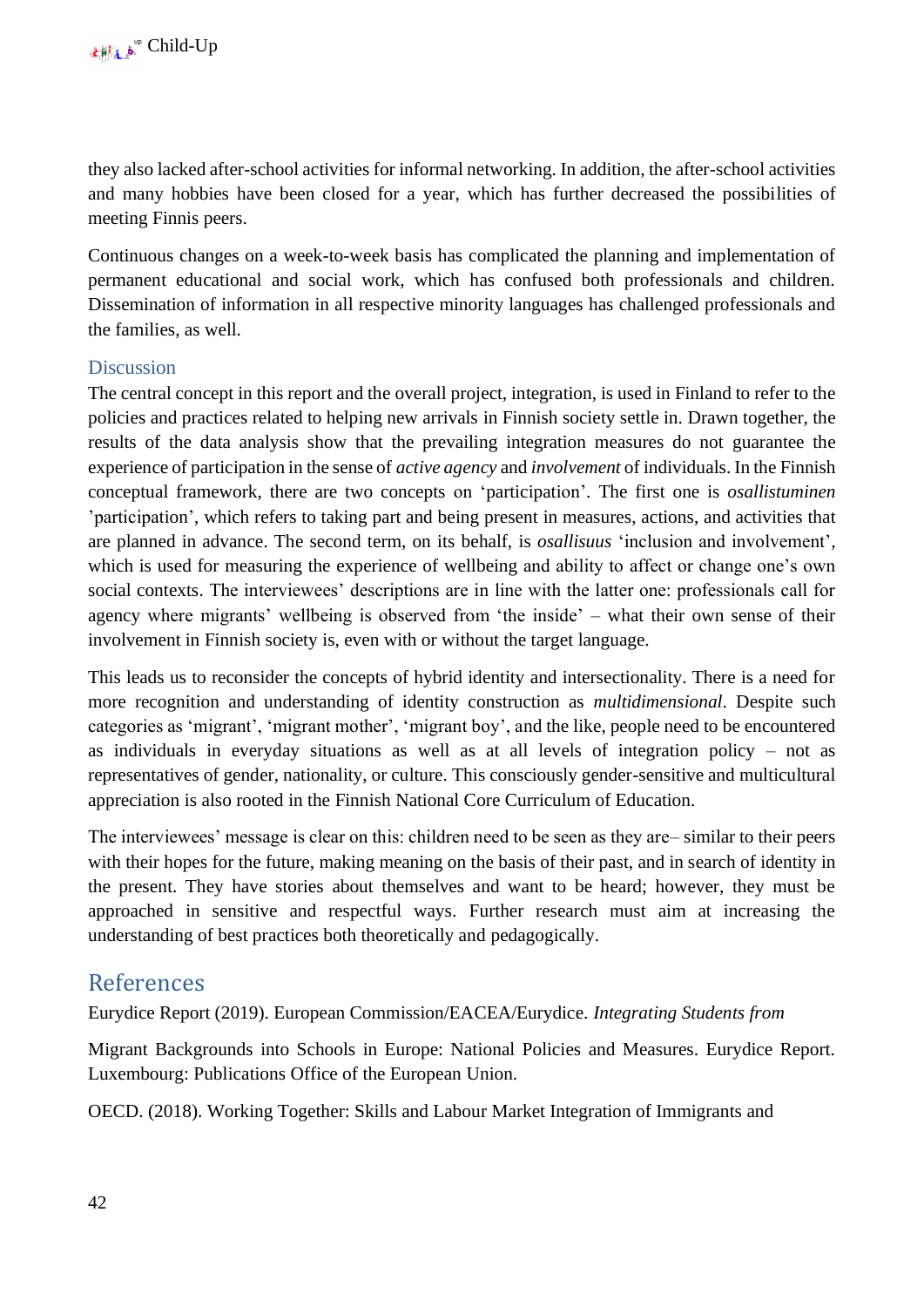their Children in Finland. Available online at [https://www.oecd.org/publications/working-together](https://www.oecd.org/publications/working-together-skills-and-labour-market-integration-of-immigrants-and-their-children-in-finland-9789264305250-en.htm)[skills-and-labour-market-integration-of-immigrants-and-their-children-in-finland-9789264305250](https://www.oecd.org/publications/working-together-skills-and-labour-market-integration-of-immigrants-and-their-children-in-finland-9789264305250-en.htm) [en.htm](https://www.oecd.org/publications/working-together-skills-and-labour-market-integration-of-immigrants-and-their-children-in-finland-9789264305250-en.htm) (accessed 28 April, 2021).

Goman, J., Huusko, M., Isoaho, K., Lehikko, A., Metsämuuronen, J., Rumpu, N, Seppälä, H.,

Venäläinen, S. & Åkerlund, C. (2021). Impacts of the exceptional teaching arrangements on the realisation of equality and equity at different levels of education. – Part III of the evaluation project: Summary and recommendations of the national evaluation. Helsinki: Finnish Education Evaluation Centre (FINEEC). Available online at [https://karvi.fi/app/uploads/2021/04/KARVI\\_0821.pdf](https://karvi.fi/app/uploads/2021/04/KARVI_0821.pdf)  (accessed 28 April, 2021).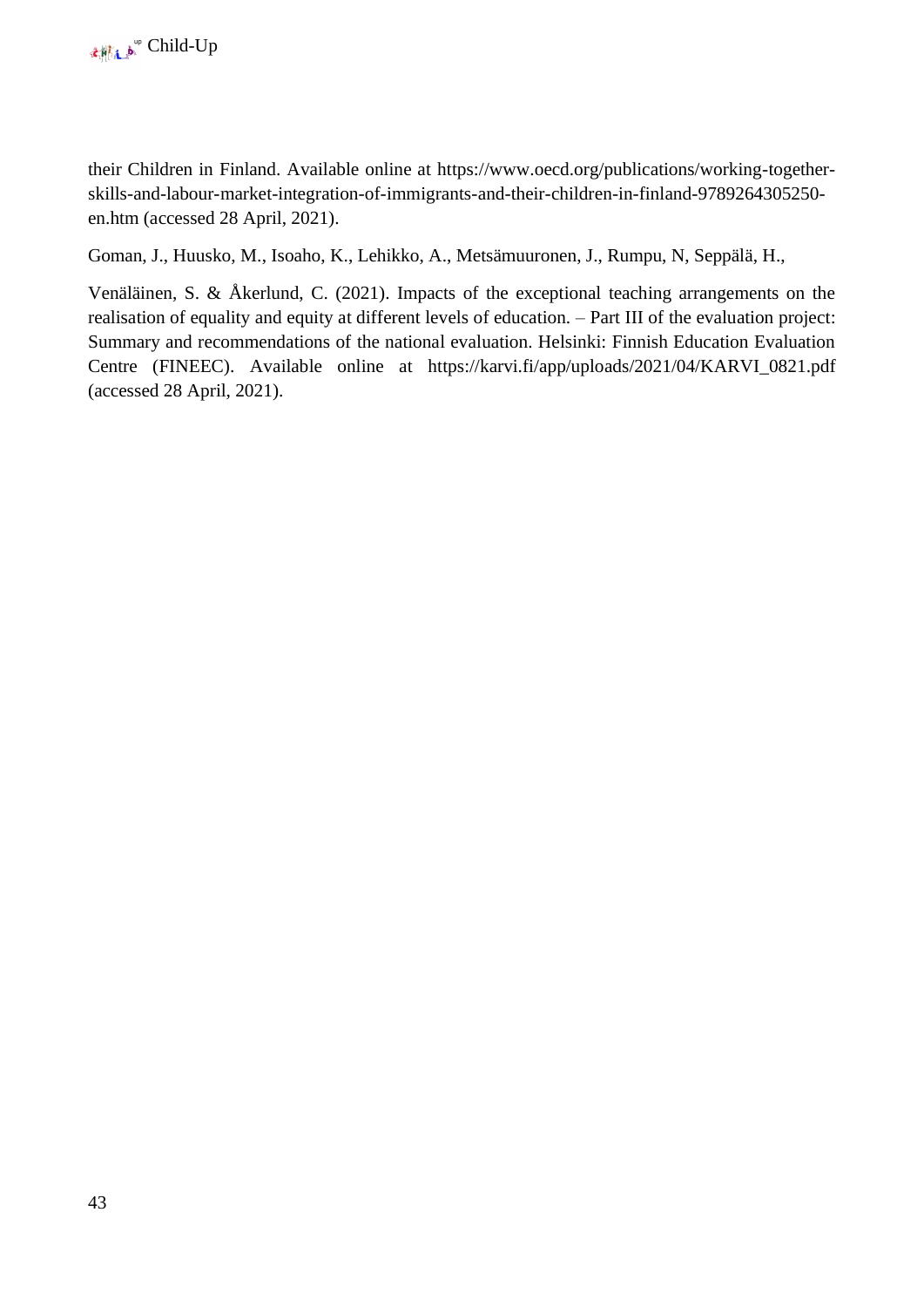## <span id="page-44-0"></span>CHILD-UP WP5 local report - children's perspectives. Finland

Henna Jousmäki, Seinäjoki University of Applied Languages Tiina Hautamäki, Seinäjoki University of Applied Languages Maiju Kinossalo, Seinäjoki University of Applied Languages

## <span id="page-44-1"></span>1. Methodology

WP5 focus group interviews (FGIs) with children concurred with the second and third wave of COVID-19 pandemic in Finland. After postponing research first from early spring to early autumn 2020 and again towards the end of the year, interviews were gradually being conducted from 16.12.2020 onwards until 26.5.2021. The classes represented ISCED1 and ISCED2 level schools in semi-rural towns in the Finnish areas involved in the CHILD-UP project (Southern Ostrobothnia; Tampere region). The interviewees studied in schools that were involved in WP4 and WP6, as well. The interviews with children were carried out in conjunction with classroom observations in WP6; three teachers participating in WP5 interviews as professionals also co-operated for observation (WP6) and children's interviews (WP5 and WP6).

However, there was a higher number of teachers in WP5 professionals' interviews who were not willing to engage their classrooms and pupils in WP5 and WP6 because they saw it as (1) too timetaking and demanding for them, especially because of the process of acquiring permissions from guardians (as it is not, they said, easy to connect with them in the first place), and (2) distracting children's safe routines and learning which they said were constantly under pressure as many pupils were newly-arrived and were only familiarising themselves with their new everyday life.

The state of emergency caused by COVID-19 posed further challenges for data collection. In Finland, there was a national school lockdown from March to May 2020; further, during August 2020–May 2021 individual schools and classes closed for quarantine when needed. COVID-19 stopped fieldwork for some time in spring 2020; during August 2020–May 2021 researchers and other outsiders were still not welcome into school premises. Recurring quarantines postponed and eventually cancelled fieldwork in one central school at the end of the academic year 2020-2021. This said, two new classes were reached towards the end of the academic year after persistent requests and negotiations.

As a result of these hindrances, seven classes in five schools were involved and seven FGIs conducted in them (see Table 1). While not reaching the target number set to 30 classes, the sample size is an achievement because the societal situation was severely fragile, impacting all parties' everyday life in multiple ways. Here, necessity became a virtue and all opportunities to collect all kinds of data were welcomed, even when it meant that access was granted only remotely and only for interviewing the teacher, or only for observation and videorecording classes without FGIs with the pupils. The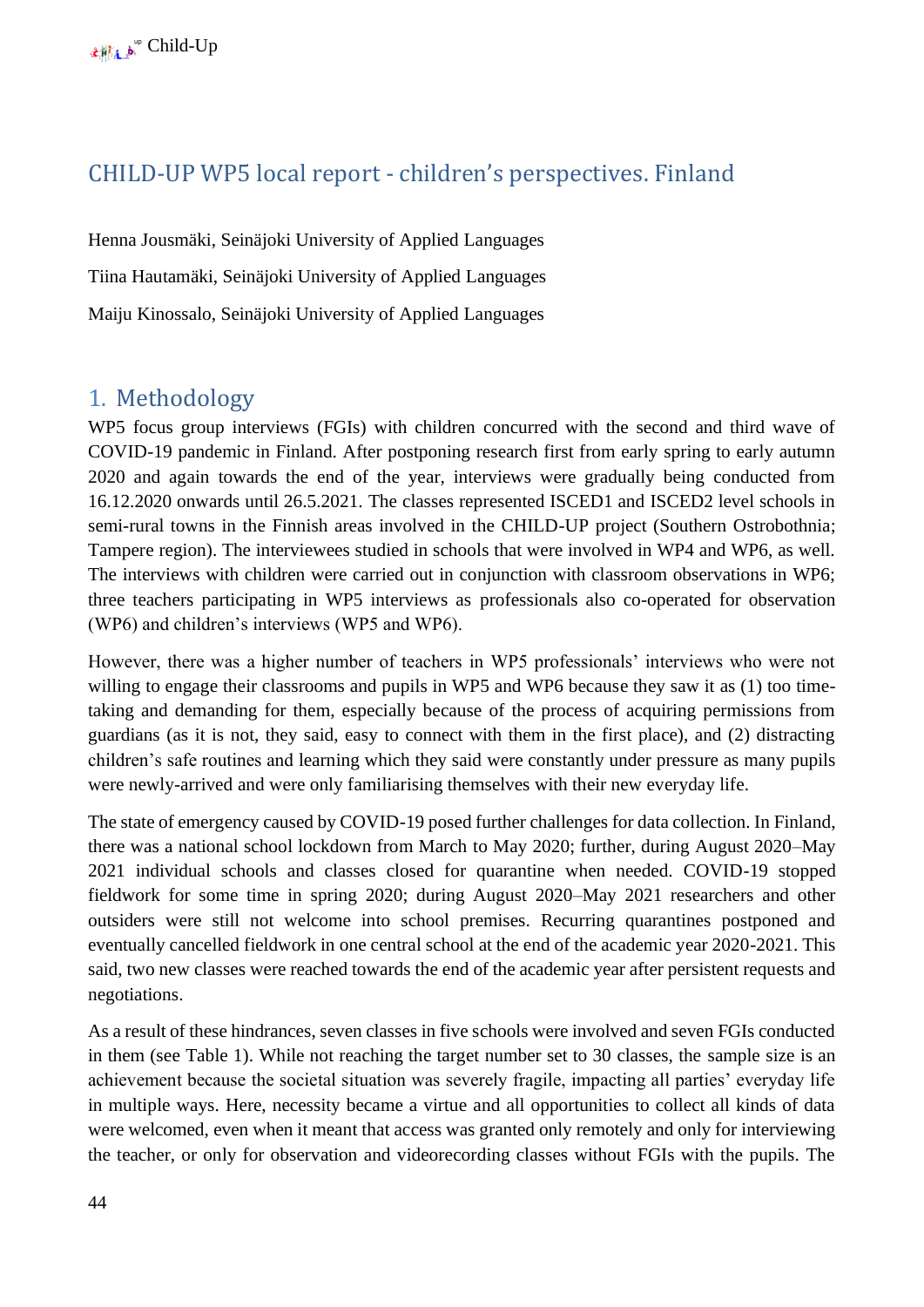impacts of COVID-19 on research methodology and ethics are discussed in more detail at the end of this section.

The group size in FGIs was small in general, ranging from two to four pupils. The modest size is due to the fact that the groups in question were not big to start with, because the collaborating teachers usually worked with individuals and small groups designed to aid and support learning of speakers of Finnish as a second language<sup>13</sup>.14 The share of boys and girls in the sample is fairly even. The sample includes pupils with a migration background; with at least one parent being born outside of Finland. The countries of pupils' or their parents' origin vary; common areas include South East Asia, the Middle East, and Eastern Europe. Often, not everyone was present as there was a strict national COVID-19 -based guideline urging all with any flu symptoms to stay at home.

## *Table 1: Description of the sample on children in WP5*

| Country                        | Finland                            |
|--------------------------------|------------------------------------|
| Region(s)                      | South Ostrobothnia; Tampere region |
| Number of schools              | 5                                  |
| $ISCED$ level(s)               | ISCED1, ISCED2                     |
| Number of classes              | 7                                  |
| Number of FGIs                 | 7                                  |
| Number of participants per FGI | $2 - 4$                            |

The topics of the interviews derived from consortium-level guidelines. In this report, the interview findings are presented under three main headings: School as a lived space; Intercultural relations at school; and Identity and belonging. Among the key questions asked were:

- What do you like/don't like in your class?
- What do you like to do with your friends on your free time?
- What is the atmosphere like in your class? E.g.: Does everyone help others and receive help when they need it? In case of conflicts, how do you act, and how do you overcome challenging situations?

<sup>13</sup> For more on the educational system in Finland, see the WP3 report at [http://www.child-up.eu/wp](http://www.child-up.eu/wp-content/uploads/2020/05/CHILD-UP_Report-on-legislation.pdf)[content/uploads/2020/05/CHILD-UP\\_Report-on-legislation.pdf](http://www.child-up.eu/wp-content/uploads/2020/05/CHILD-UP_Report-on-legislation.pdf)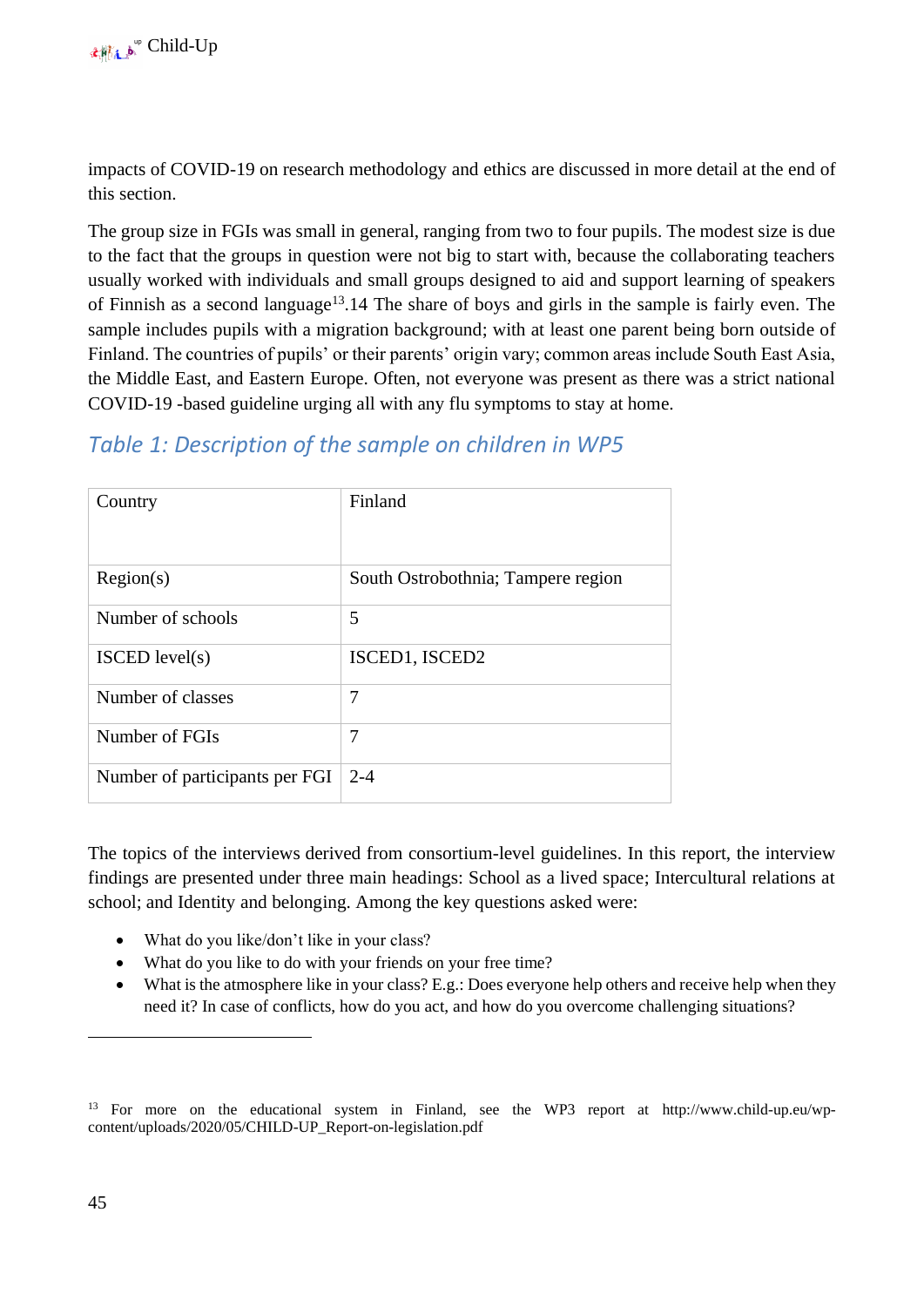- What does it mean to be active and to be involved in school? How does it show?
- Do you have a favourite subject to study? What makes it fun or inspiring?
- Is there something that makes learning difficult? How so?
- Who do you talk to in times of trouble? What makes them easy to talk to?
- What does education mean to you?
- What do you think about assessment in school? Is there something you would like to see changed?
- Which languages do you use at school and on your free time? How are different languages and different language backgrounds taken into account in teaching and assessment?
- What does 'culture' mean to you?
- How are different cultures taken into account in teaching? Do you learn from each other's cultures?
- What kind of future plans or desires do you have? Where would you like to live in the future?

The interviews were conducted in remote settings where the interviewed pupils gathered together in class and the interviewer was connected via video and audio through Microsoft Teams software. Once recorded, the interviews were saved and placed on an institution-internal hardware disconnected from the Internet and used by project personnel only. Technical challenges were met in all schools. In some schools, it was not easy for the teachers to acquire a laptop with a built-in microphone and camera to carry out the focus group interview. Some school equipment did not co-operate cross-organisationally in the use of software and applications, and when they did, sound quality tended to be poor because of the non-portable built-in microphone.

The language of the interviews was Finnish apart from one where interpretation to and from Arabic used. In this case, the interpreter also participated from remote settings. Some of the questions proved difficult for children to answer; they asked for clarification or answered, 'I don't know'. This was particularly the case in the interpreted session. It remained unclear whether difficulties resulted solely from the questions or was there something in the interpretation or in the remote technology that caused challenges. As a safety measure to prevent the spread of COVID-19, all teachers and for ISCED2 level also pupils wore face masks, which made identifying who is speaking challenging. Overall, the interviewees did not talk extensively; they usually kept their answers short even when asked to elaborate on them. It seems likely that in face-to-face settings with the researcher and interviewees in closer physical proximity, interaction would have been livelier and more relaxed– the remote format made the situation somewhat formal and mechanic. In the following, these changing circumstances and their meaning for the research framework are described in more detail.

## <span id="page-46-0"></span>A note on the effects of COVID-19 on research

As described earlier in this section, WP5 activities were severely challenged and limited because of the COVID-19 pandemic in Finland and in other countries participating in CHILD-UP. During the pandemic, co-operation with schools changed and diminished to some extent as teachers were faced with a major shift in their everyday work: a constant worry over health and well-being of themselves and their pupils, as well as a giant leap towards technology-aided remote teaching. Participating in research was not a priority for them. Acknowledging this and the fact that teaching is a demanding profession even without a state of emergency (Kauppi et al. 2020; Lerkkanen et al. 2020), researchers choose to act in a sensitive and respectful way and granted teachers a "time-off" from research. Such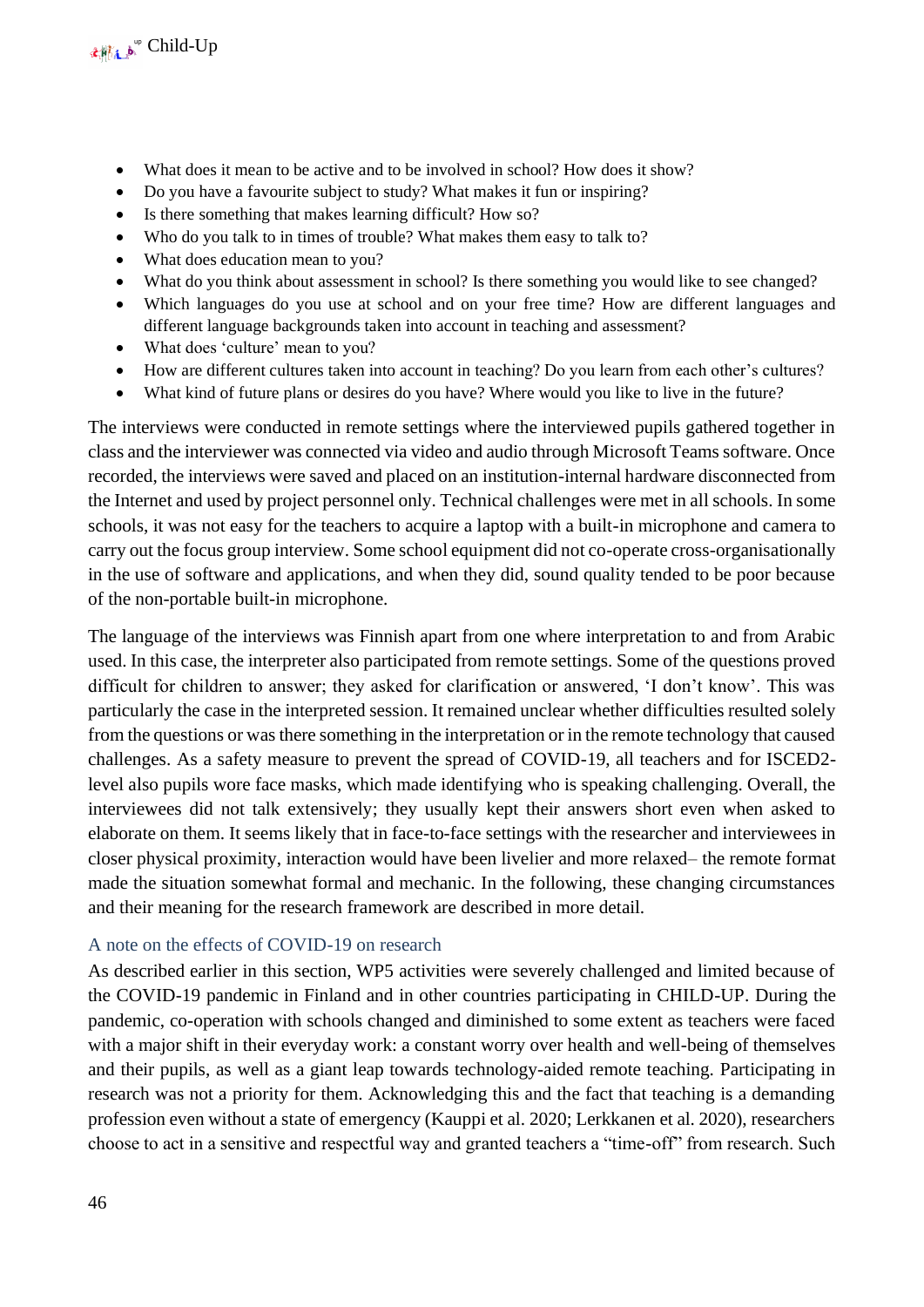an ethical approach was valued by teachers who were then willing to welcome research activities at a later, more stable point.

As the state of emergency continued and evolved, it became clear that the plans for data collection needed modification. As remote activities were not listed in the original research plan, a fair amount of time was dedicated to the revision and translation of documents, such as ethical statements required at the levels of both CHILD-UP consortium and the Finnish partner organisation, and consent forms for both pupils and their caregivers.

The pandemic and its consequences on research methodology were unforeseen for the project overall. In qualitative research based on interviews, rich data is usually gained through implementing faceto-face interactions in a discussion mode (Torrentira 2020, 6). Remote interview is a different field, and many practical issues need careful reconsideration in both preparation and implementation.

Gaining interviewees' trust is essential in all interviewing, and in remote settings, everything that is communicated may contribute to the building of trust – especially through *the ways in which* it is communicated. In remote research settings, participant(s) need to be properly informed before asked to give their consent, not only about research as such but also about the practicalities of interaction and about the storage and access to the recording possibly made. This will enhance participants' trust in the situation. (See Hautamäki et al. 2021 for a more thorough discussion on this.)

In WP5 interviews with both children and professionals, some interviewees have shared not only personal but even sensitive issues, which shows that trust has been gained and that both the interviewer and the interviewee(s) have been highly committed in carrying out the shared task even without sharing the physical space (Torrentira 2020, 5).

In practice, before starting to record an FGI interview session, the researcher greeted the participants and ensured they were ready to talk and to be recorded as agreed earlier in a written form. They were also reminded about the confidentiality of the interview contents as well as of the fact that the aim is to discuss and that there are no wrong answers. The participants were further informed about the moment when the recording starts.

Considering the massive reorganisation of research activities because of and during the pandemic, the FGIs progressed well, and covered issues described earlier in this section. This was only possible through a conscious and an ethically informed approach where researchers balanced between the aims of the project, local and national safety guidelines, organisational guidelines, as well as research participants' needs and wishes.

## <span id="page-47-0"></span>2. School as a lived space

The children interviewed for the study pointed to similar sources of (dis)satisfaction in school contexts. Most explicitly stated that the best thing in going to school is seeing friends. They valued the atmosphere where everyone is welcome, appreciated, and treated equally by pupils and teachers alike.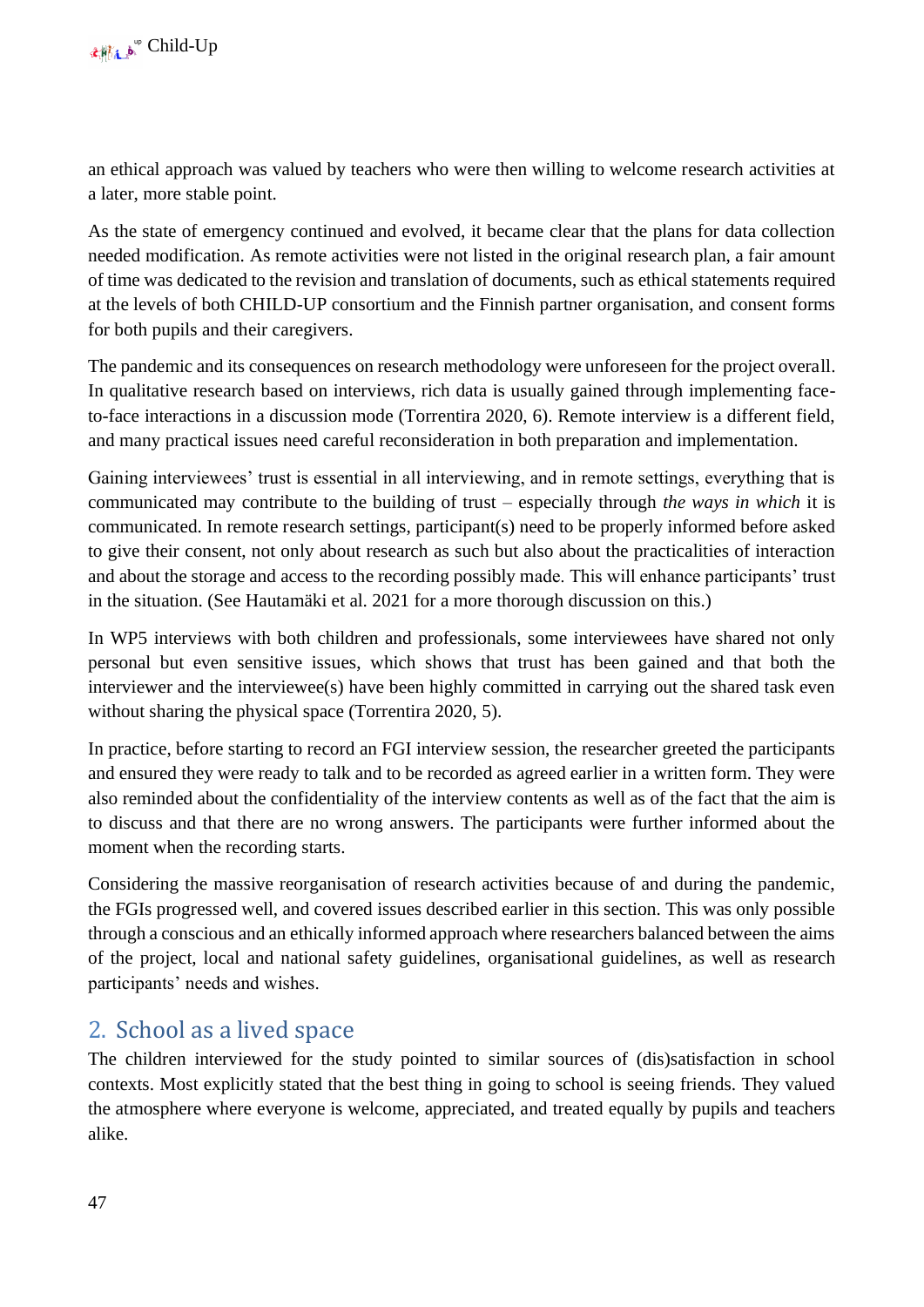In addition to the importance of spending time with friends in school, the interviewed pupils gave high value for the possibilities of learning. The favourite subjects of the interviewees varied from arts to social studies, biology, and physical education. For the more recently arrived pupils, learning Finnish was a priority. All pupils saw school as a springboard for their future lives, studies, and professions, although not everyone knew what they wanted to do when growing up:

The dream is to go to school, learn Finnish very well and go to university afterwards. At the moment we have no clue as to what field to study, but we search for it every day and make a decision later. (FI\_F1\_CH\_1\_B)

Some were more nervous about their future plans:

I don't know. [laughs] Cause I don't know if I want to get married or not and I don't know if I have the guts to study to be a dentist, or what will I be when I grow up. It's sometimes really stressful to ponder upon all these things. (FI\_F5\_CH\_1\_G)

A difference between girls and boys showed in their visions for the future: it was only girls who pointed to relationship status as playing a role in their future. Although the sample is small and no final conclusions can be drawn of gender differences on the basis of this, even this slight difference should be paid attention to in study counselling: it seems that girls especially need to be encouraged to study for a profession as it may be demanding for them to plan or even imagine studying further if higher education has not been desirable for girls earlier in the eyes of the older generation (Telve 2020, 85). Today, there is reason to show that in Finland, a democratic welfare society, it is possible for women to build a family *and* a career.

Pupils' agency in joint planning of class activities seems scarce on the basis of this sample. Even ISCED2 level interviewees were not familiar with the concept of active participation in its broadest sense (Finnish 'osallisuus' *involvement*). It was a common experience that it is the teacher who does the planning of lessons, carries out the teaching, and chooses the methods for learning. One interviewee favoured using a variability of methods to help individual learners:

Like you don't just go to school, like you're welcome to come and learn. Not just like you're forced to do something, but that different people learn in different ways. So when the teacher says to me, 'Write', and I learn by listening, it becomes difficult to me. I get nothing but writing benefits someone else. But that we all have to do it. (FI\_F4\_CH\_2\_G)

Moreover, speakers of Finnish as a second language made it clear that there are differences among teachers of different subjects on ISCED2 level in how they take pupils' language backgrounds into consideration in their teaching, in the kind of language they use. This alone makes some subjects more difficult to learn than others. One example of this is maths: while numerical calculation itself may be fine for learners of Finnish as a second language, verbal assignments tend to be much more difficult because they build on understanding Finnish.

The interviewees also emphasised the asset of learning in small groups where it is easier to make questions and show uncertainty than in bigger groups. The teaching of Finnish as a second language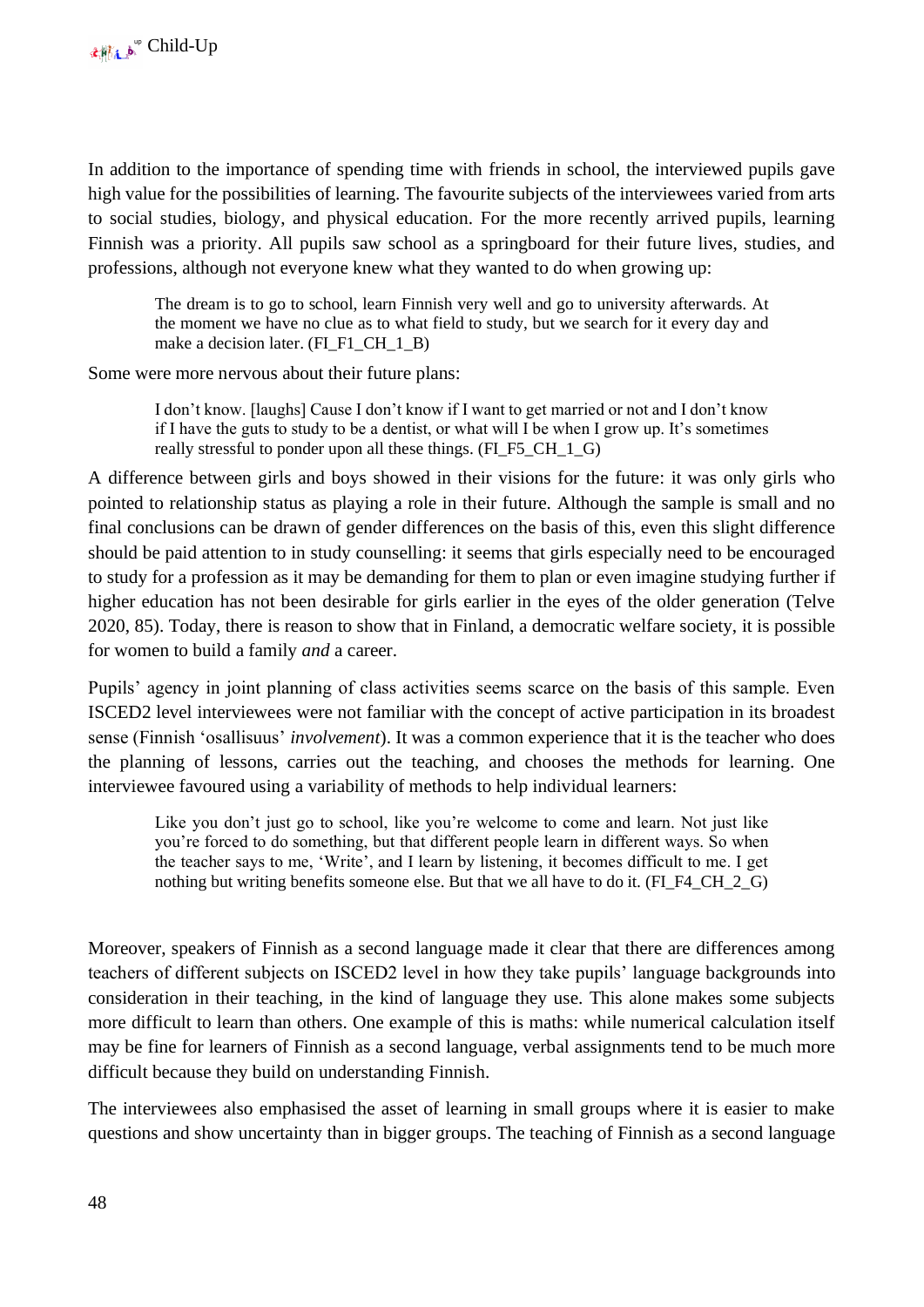often takes place in rather small groups, and respective teachers were also recurringly mentioned as trustworthy and empathetic sources of support.

When asked about assessment in school, interviewees described it as a top-down announcement where they themselves have no say. Studying hard seems pointless when the work does not pay off in good grades. Self-evaluation, an increasing practice on all ISCED levels, was not experienced as a useful or effective method in general, and many said they do not see the point in completing selfevaluation forms. Focusing on exams and grades was not welcomed, either – learners of Finnish as a second language pointed out that exams are sometimes difficult linguistically; knowing the substance does not help if one does not understand the questions. Also, they criticised the emphasis given to exam grades over participation and activity in class in the final evaluation.

While the interviewees valued the mostly positive atmosphere and group spirit of their classes, they also pointed to 'the other side of the coin' of their lived reality at school: the pleasant atmosphere is at times disrupted by individuals – pupils or even teachers. In addressing these emotional and relational disruptions, interviewees were quick to say that they do get along well with teachers and other pupils and disagreements and conflicts are not commonplace and should not be generalised. However, even occasional experiences of unfairness need to be considered when aiming towards enhancing pupils' participation and well-being.

Among singular experiences of conflict and disagreement, the interviewees mentioned teachers who they perceived as treating pupils differently depending on whether or not pupils have a migrant background.

There's one teacher who we judged as behaving in a racist way towards us. Cause if a Finn next to me in class is using the mobile phone for playing in class – I took my phone to check the time – the teacher yelled to me from the other side of the classroom, in front of everyone, that I should put my phone away and "don't use your phone in class and focus on the lesson, this is why you never learn anything." I once asked for remedial teaching cause [the subject] is difficult to me and the teacher was like, you should focus more in class to learn something. The teacher did not grant me remedial teaching. (FI\_F2\_CH\_1\_G)

If something unpleasant happens at school, most interviewees said they would turn to their siblings or friends in and outside school for support; some girls further mentioned they open up for their mothers in case of trouble and said the mother will then contact school if they so wish. Some said there was a particular teacher who they can trust in all kinds of matters, because the teacher was perceived to understand a) young people and b) multicultural issues. Sometimes, however, interviewees said they let the issue be (reproduced from FI\_F2\_CH):

Girl 2: Usually I don't tell [teachers] if [other pupils] say something cause adults make it a big thing I think. I don't feel like going to the teachers' office all the time.

Girl 1: Makes too big an issue.

Girl 2: Yeah, make too big an issue. Like five times a week to the office, what's the point. For one word only.

Interviewer: So you don't usually bring it up or complain or anything?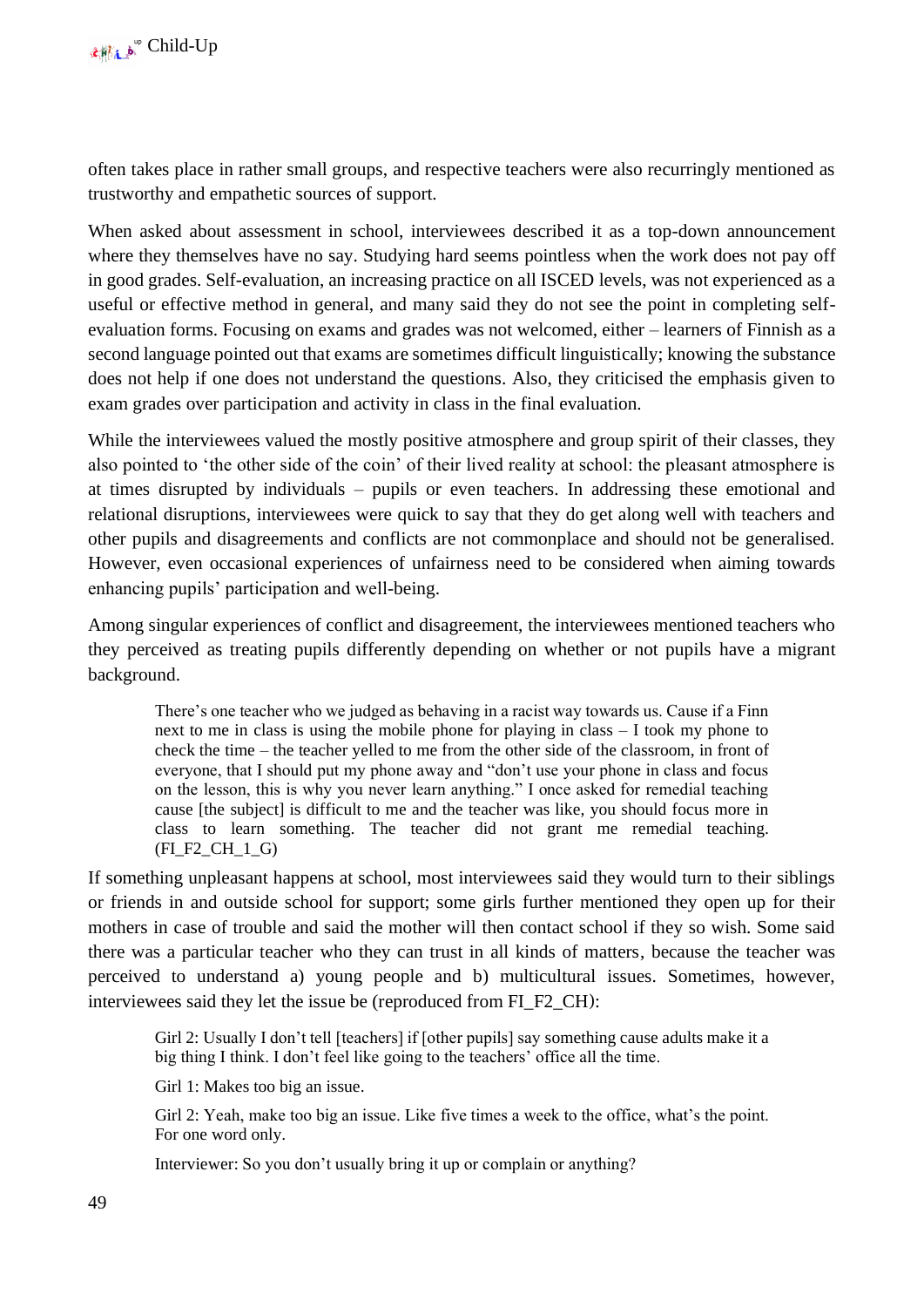

Girl 2: Right. Interviewer: So for you it stays unresolved? Girl 2: Yeah. Girl 1: Unless the teacher notices something has happened.

Girl 2: Yeah. Sometimes they do and then they come and talk to me but I'm like whatever, leave it, or stuff like that.

In the sample, pupils seem unwilling to make a case over one insulting word (the precise word in question is not uttered during the interview) even when it is a recurring insult. They know teachers do not approve insulting in class and are worried they will act to make it stop. In terms of agency, lending oneself to insults can be described as either self-harmful agency or giving agency away – in any case, the practice of not telling prevents intervention and creation of safety while strengthening inappropriate behaviour and inequity in school. However, all said they can turn to their parents for support and guidance. On the other hand, issues at home and in personal lives may also involve something that pupils prefer to remain silent about in school (reproduced from FI\_F3\_CH):

Girl 1: It depends on the teacher. Like I said I don't trust them cause I've noticed that in other schools, when pupils have told them, they've had to go to this social… like, what are they? Child---

Interviewer: Child protection.

Girl 1: Exactly, them. [laughter]. They've reported it to them. So that's why I don't trust. But if the teacher is someone who doesn't really proceed with things, that's when I can talk about things. But I don't really trust teachers that much to be honest.

Girl 2: Yeah. I could easily talk about positive events and I'd be happy to do so but with negative I try to be a bit cautious especially in Finland, you know. They take everything so seriously.

Although reproduced from different interviews, the two previous cases paint a gloomy picture where pupils with a migrant background are caught in not-telling for the sake of the consequences. This is a serious hindrance for children's well-being as well as empowerment and agency.

A timely challenge to everyone's well-being has been COVID-19, affecting pupils', teachers', and whole families' lives in multidimensional ways. When it comes to the needs of pupils with a migrant background especially, it has been found that their needs should have been recognised in more effective ways in all educational levels nationally (Goman et al., 2021).

One consequence of the pandemic was that after-school activities were closed. For ISCED1 level pupils with a migrant background, these afternoon hours are important for learning Finnish in interaction with peers in a casual, yet professionally organised and monitored educational environment. This club lockdown was a major factor decreasing contact with peers in general and with Finnish-speaking peers specifically. Further, pupils lost the support for homework they had received in the club. The pupils interviewed in the sample were rather pleased to have been entitled to return to their studies at the school premises again for social relations and better learning.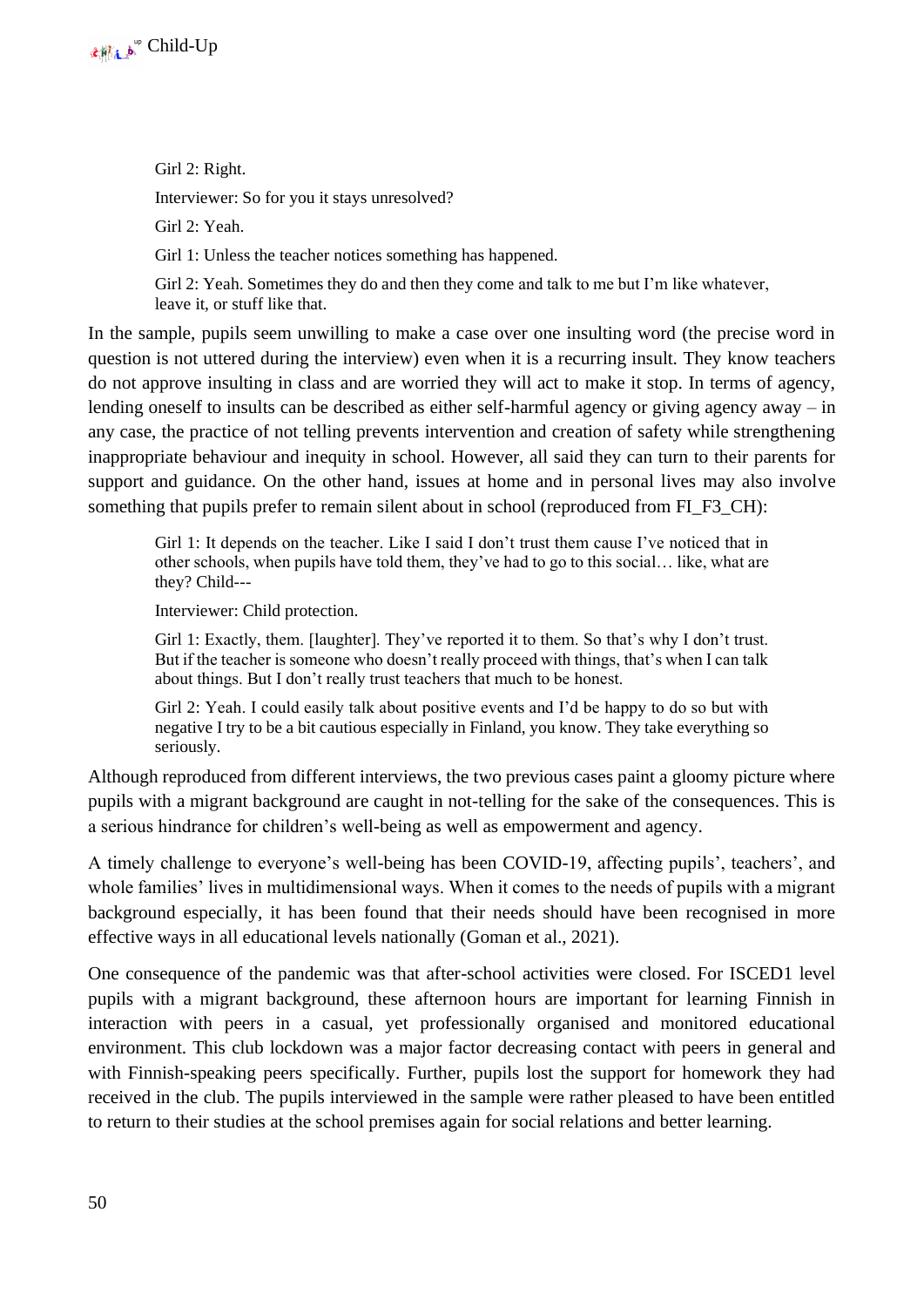## <span id="page-51-0"></span>3. Intercultural relations at school

When asked about how different cultures are addressed in teaching, the interviewees pointed to two specific classes where the topic is most frequently considered: religion and English. As such, multiculturalism lies at the bedrock of the Nation Core Curriculum in Finland (Finnish National Board of Education, 2016) and is embedded in the teaching of transversal skills across different subjects (Jousmäki et al. 2020).

All interviewees were explicit in saying they themselves endorse multiculturality and that it is selfevident for them that everyone's background, including ethnic and religious, is respected. In a similar vein, multilingualism was a norm for them, an everyday practice, although in some schools there was more diversity among pupils than in others. As to mainstream pupils, the interviewees said that not all of them show respect or tolerance towards diversity, which shows in bad humour and impoliteness or even bullying in the form of intrusive looks and commentary. As one interviewee explains: "In some classes we can't… It just makes you angry that there's nothing we can do [to address disagreement, unfairness, or bullying] and then in other classes we can talk about it together" (FI\_F4\_CH\_2\_G).

In some groups, thus, there seems to be overt yet unaddressed bursts of prejudice and racism:

Joint understanding. Some people don't understand your background. Some people don't understand what you've experienced. Like if you've experienced racism, they make a joke out of it – even some in this school. And they circulate the joke and everything, but it doesn't feel---like if you've experienced racism yourself. How would you feel if I started doing the same things to you that you've experienced? (FI\_F3\_CH\_1\_G)

Such situations need to be addressed by the teacher to help all pupils find common ground and build joint understanding about what is acceptable behaviour and what is not, and why.

Interviewees who were more recently arrived ISCED2 pupils or pupils with only elementary skills in Finnish did not address outright racism and prejudice. They did make a strong point that making friends with native Finns is challenging (this was also noted by professionals, see Local report: professionals in Finland). The following excerpt (from FI\_F1\_CH) illustrates migrant pupils' disconnection from their Finnish-speaking peers:

Boy 1 or 2: In class, we do have a close relationship with each other, but I meant Finnish people, we can connect if they come to us and we can talk to each other and…

Interviewer: Does it mean that it is sometimes difficult to make friends with Finnish pupils?

Interpeter: [interprets]

Boy 1 or 2: [answers]

Interpreter: Yes, it is indeed difficult to make friends with them.

Interviewer: What could help to do it? What do you think the reason is?

Interpeter: [interprets]

Boy 1 or 2: [answers]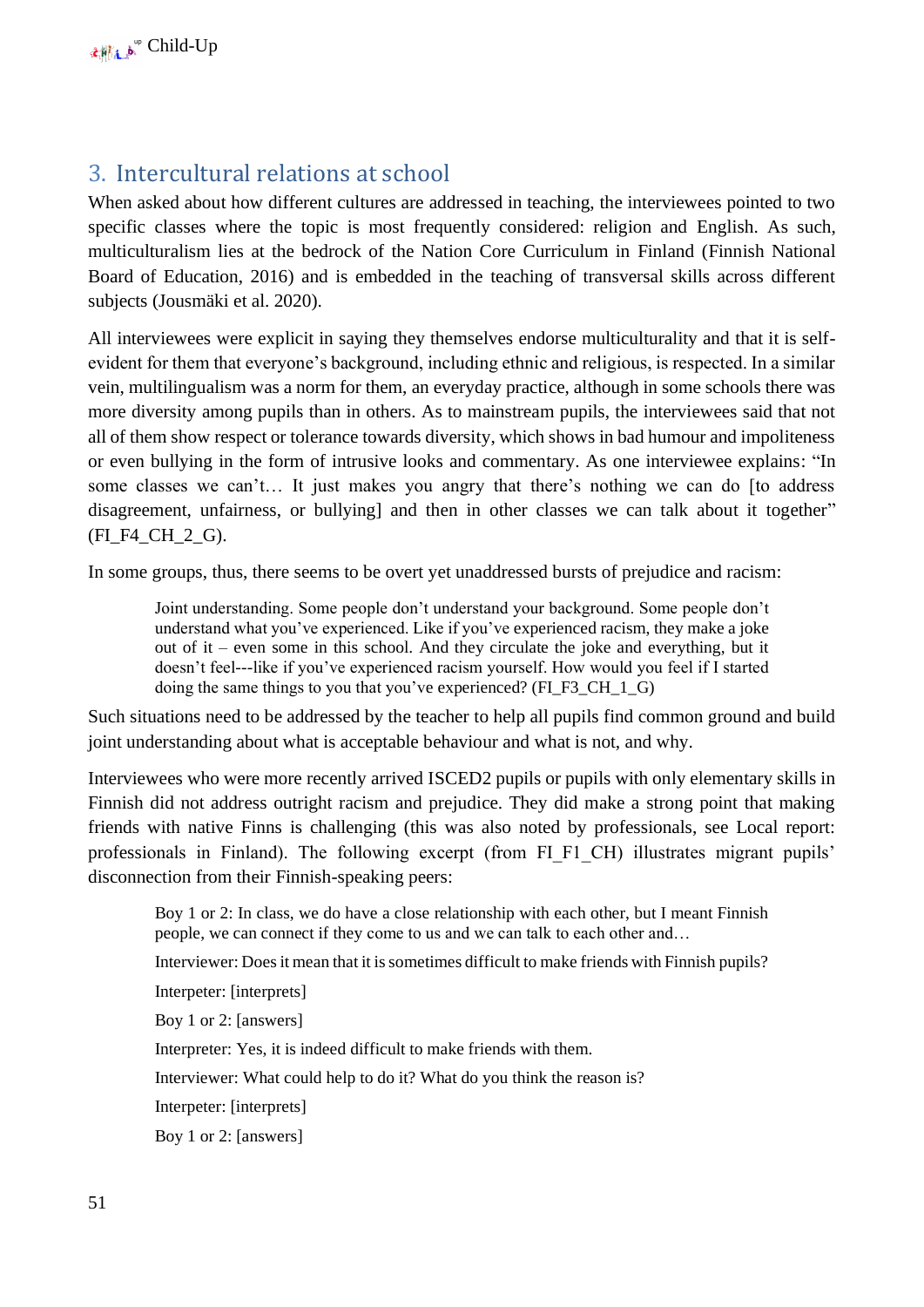Interpreter: It doesn't mean that they don't like us, no. We just don't have common things to talk about. It is because we don't have anything to talk about.

Interviewer: I see. Do you wish the school would help you out in that, to find common ground? Or do you hope that some of the school personnel could help you to do that?

Interpreter: [interprets]

Boy 1 or 2: [answers]

Interpreter: Of course, it's fine and normal, we don't have anything against that if that's what the school wants.

The example shows that while the atmosphere in one class may be pleasant with migrant pupils actively participating in activities, at school level migrant pupils may be marginalised. Further, the interviewee does not actively support an intervention by school staff even when asked to imagine such a possibility. This kind of weak agency (Hökkä et al. 2010), or lack of agency, is something professionals should become aware of to be able to support the positive development in peer relations and in shaping one's own conditions of participation (see also Spets & Laitinen 2014).

## <span id="page-52-0"></span>**4.** Identity and belonging

Even if born in Finland, some interviewees seemed to identify closely with the 'migrant' background of their parents: "I don't think everyone even knows that I'm not Finnish cause I've been here like… or I was born here but..." (FI\_F6\_CH\_1\_B). Having been born in Finland and speaking Finnish on a native level yet not perceiving oneself as Finnish–or vice versa– exemplifies transnational identity where hybridity is the norm and different cultures live side by side:

Interviewer: What do different cultures mean to you? ---

Speaker 1: Well, I think… It's like important to me that we're like… that I maintain [culture X], that I can talk about it and like the traditions still exist in our family. (FI\_F6\_CH\_1\_B)

Hybridity also shows in language practices. The sample shows that young migrants use various languages in their everyday interaction. The language of education is, for most, Finnish, and so is the language used with peers in school. In their leisure time, interviewees said they use a language that suits the friends they interact with – whether they speak Finnish, English, or a shared migrant language. Migrant or heritage language played a foremost important role in interaction with parents and older relatives; with siblings, however, translanguaging was fairly common, incorporating useful elements from all language repertoires they have access to. Importantly, all interviewees used different languages as *a resource* to serve their communicative needs.

Hybrid identity thus conjoins feelings of belonging and heritage as well as language use. Additionally, also socio-economic and religo-cultural features play a role for the interviewees when asked about their future prospects. One interviewee hoped to be working as a doctor and being married with children. "I've had enough of life as a single woman [laughter]---to have a family of my own and live in an Islamic country, be a doctor and gain my own wages" (FI\_F3\_CH\_2\_G).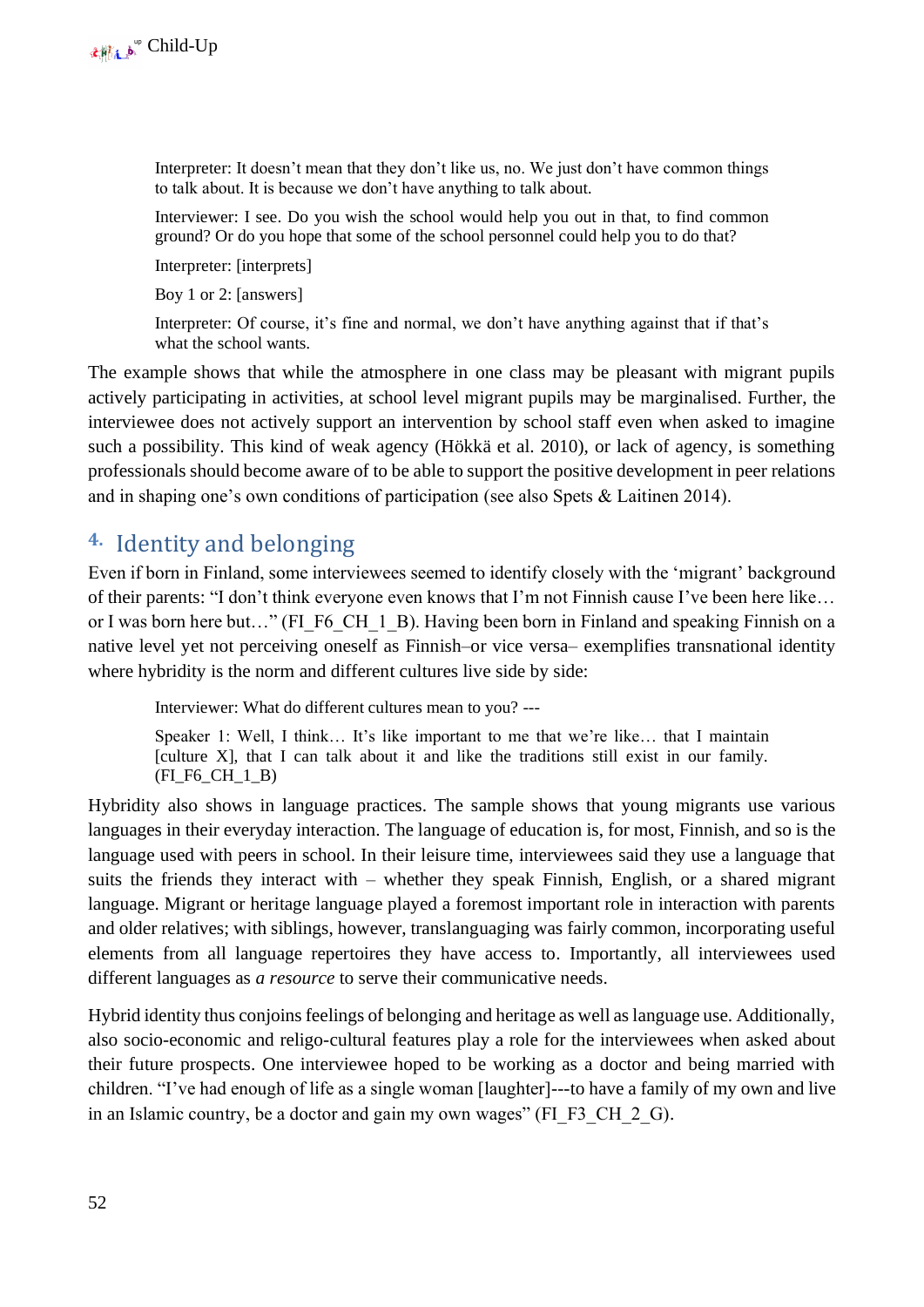This is quite unlike to a persistent stereotype of the subjugated woman in a radically Islamic context – living in the home-sphere under the control of her husband and male relatives. The example illustrates the core of 'hybrid integration' and individual's agency in shaping one's social conditions.

It was indeed common for the interviewees to vision living somewhere else than in Finland in the future. In the sample, this did not depend on the years of living in Finland nor on the level of Finnish, as even some of those born in Finland or speaking fluent Finnish imagined of a life elsewhere. In addition to social, economic, religious, and cultural factors, one reason for dreaming of living abroad in the future related to emotions and feelings of belonging, of "having it easier to be who you are", as there, "people understand you better" (FI\_F3\_CH\_1\_G). This can be read as disappointment or critique towards mainstream Finns for not understanding or respecting difference. By contrast, on the basis of the sample, hybrid or transnational identity seems to embed multicultural awareness:

I think [different cultures] are interesting. It's good to sometimes… It's good for people to take a moment to read and gain knowledge about other cultures so they can acculturate. (FI\_F3\_CH\_2\_G)

Although moving abroad was a desirable prospect for the interviewees, some were realistic about the matter:

Sure, I would like to go back to my home country but at the same time I wouldn't want to go back cause things are bad there. I'm afraid of my and my family's safety. I'm used to Finland. Like I wanted to live in Finland for the rest of my life but I'm too lonely here as we have a lot of relatives in like Germany. I can't go back to [country Y] and I don't want that either, but like Germany is a place my family would like to go to, but at the same time, cause I've lived here almost all of my life, so it feels terrible to think that you're going to start everything from a scratch. Anew, there. You forget the language you've learned here and everything you've come to learn. (FI\_F2\_CH\_1\_G)

Pupils' transnational aspirations are important to consider in so much as they relate to social conditions and societal structures. It should be better understood how school and social work, and other sectors in society, can support all pupils' feeling at home as they are. This is key in empowering them with agency and in enhancing their participation as active citizens.

## <span id="page-53-0"></span>5. Conclusions and recommendations

The interviews with ISCED1 and ISCED2 level children with a migrant background pointed to that each transnational youth experience is unique, yet they all share some similarities. The migrant background grants pupils with multicultural awareness and appreciation of diversity and of all people. Thus, they portray features needed for constructing a sophisticated and sensitive culture built on mutual respect. The value of this should be better taken into account in Finnish schools to empower all pupils with their own particularities for agency and learning. Moreover, it is worthwhile recognizing the potential embedded in these pupils for the building of future society in Finland. While the finding that pupils with a migrant background have transnational aspirations may not be surprising, it should be read with a serious mind. Can Finland, as a country with decreasing population afford to lose any one of the young persons it has educated? The reasons behind young people's will to move abroad stem, on the basis of this sample, from prejudiced attitudes and atmosphere in Finland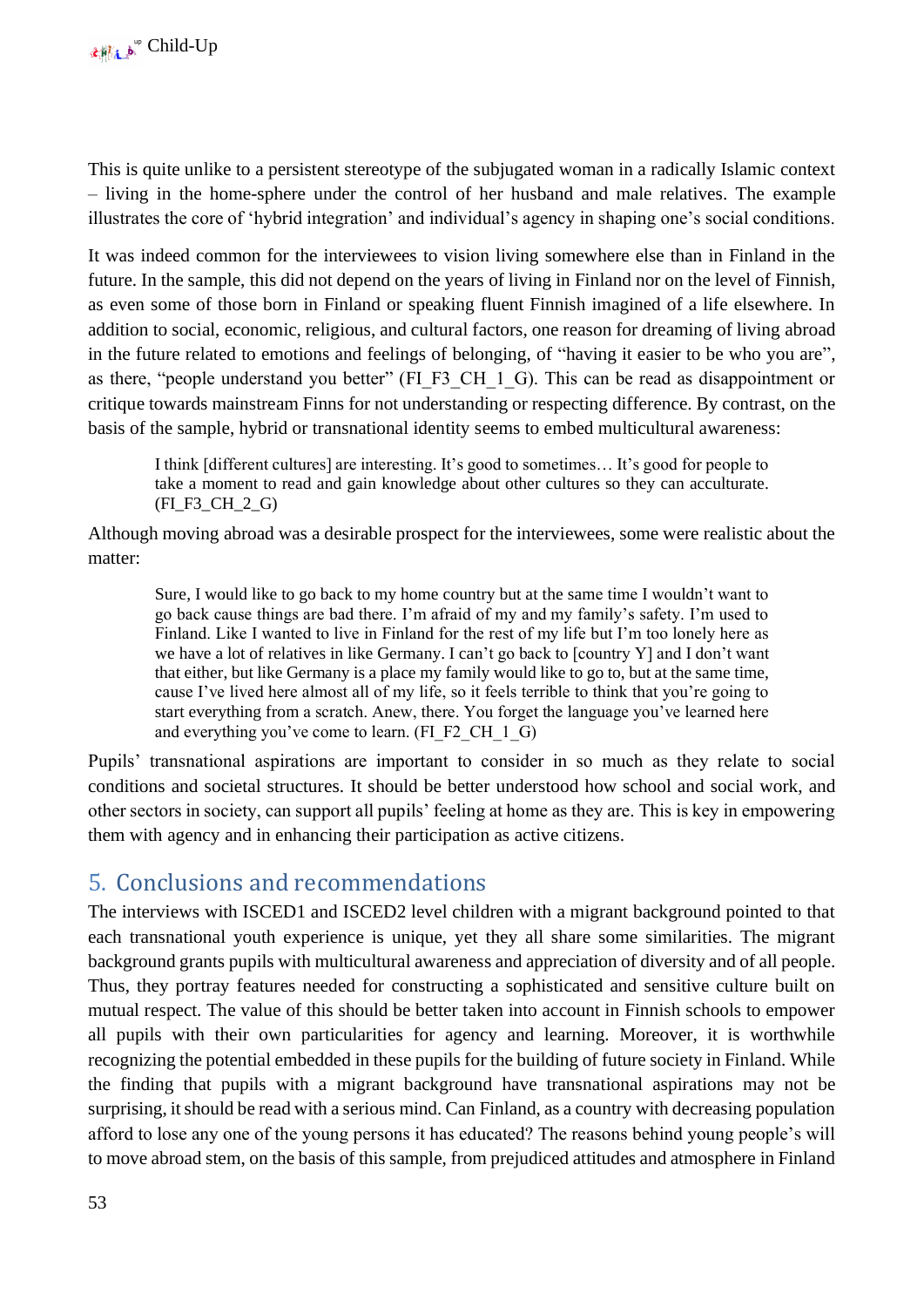towards migration and diversity. Therefore, the question to ask in educational contexts is, how do we ensure everyone feels safe and welcome? The following recommendations can be given:

- At school level, anti-racism and anti-racist practices should be explicitly promoted to ensure equality and equity among all pupils in their learning environments. The school needs to prepare pupils for the future and to provide them with skills needed in an increasingly interlinked and globalised world. The school should also serve as a role model of a diverse working community and municipalities should normalise employing multicultural staff.
- In class, teaching and learning should be built on open discussion and mutual respect. Every pupil needs to feel they are involved and that they matter. All voices need to be heard for example through role play to support group spirit, ensure mutual understanding, and guarantee a safe atmosphere for learning, self-expression, and co-working.
- Especially girls with a migrant background should be encouraged to study and make use of their academic potential. It must be underlined that in a welfare society, like Finland, it is possible to have both career and family, and that in democracy, everyone is entitled to exercise agency over one's own life choices.
- For teachers, more education on anti-racism is needed. It is only by becoming aware of colonising and discriminative practices in the past and present that a teacher can start shaping space for respect towards diversity in the classroom.
- Teachers would benefit from training in trauma counselling to be more prepared to encounter and support traumatised pupils and to understand the consequences of their undesired experiences for their learning and involvement in school.

## <span id="page-54-0"></span>References

Finnish National Board of Education. (2016). *New national core curriculum for basic education: focus on school culture and integrative approach*. [https://oph.fi/sites/default/files/documents/new](https://oph.fi/sites/default/files/documents/new-national-core-curriculum-for-basic-education.pdf)[national-core-curriculum-for-basic-education.pdf](https://oph.fi/sites/default/files/documents/new-national-core-curriculum-for-basic-education.pdf).

Goman, J., Huusko, M., Isoaho, K., Lehikko, A., Metsämuuronen, J., Rumpu, N, Seppälä, H., Venäläinen, S. & Åkerlund, C. (2021). *Impacts of the exceptional teaching arrangements on the realisation of equality and equity at different levels of education. – Part III of the evaluation project: Summary and recommendations of the national evaluation*. Helsinki: Finnish Education Evaluation Centre (FINEEC). Available online at [https://karvi.fi/app/uploads/2021/04/KARVI\\_0821.pdf](https://karvi.fi/app/uploads/2021/04/KARVI_0821.pdf) (accessed 28 April, 2021).

Hautamäki, T., Kinossalo, M. & Jousmäki, H. (2021). Tutkimuskentälle pääsy ja aineistonkeruu poikkeustilanteessa – kasvokkaisista kohtaamisista etävuorovaikutukseen ('Fieldwork during a state of emergency – from face-to-face encounters to remote interaction'). In: Salminen-Tuomaala, M., Valkama, K. & Saarikoski, S. (eds.). *Luovat, kestävät ja innovatiiviset opetus- ja kehittämismenetelmät ja -ratkaisut sosiaali- ja terveysalalla* ('Creative, sustainable and innovative methods in teaching and research'). Seinäjoki: Seinäjoen ammattikorkeakoulu. Publications of Seinäjoki University of Applied Sciences B. Reports 164. <http://urn.fi/URN:NBN:fi-fe2021082544134>.

Hökkä, P., Vähäsantanen, K. & Saarinen, J. (2010). Toimijuuden tilat ja tunnot – opettajien muuttuva työ koulutusorganisaatiossa ('Spaces and feelings of agency – the changing work of teachers in